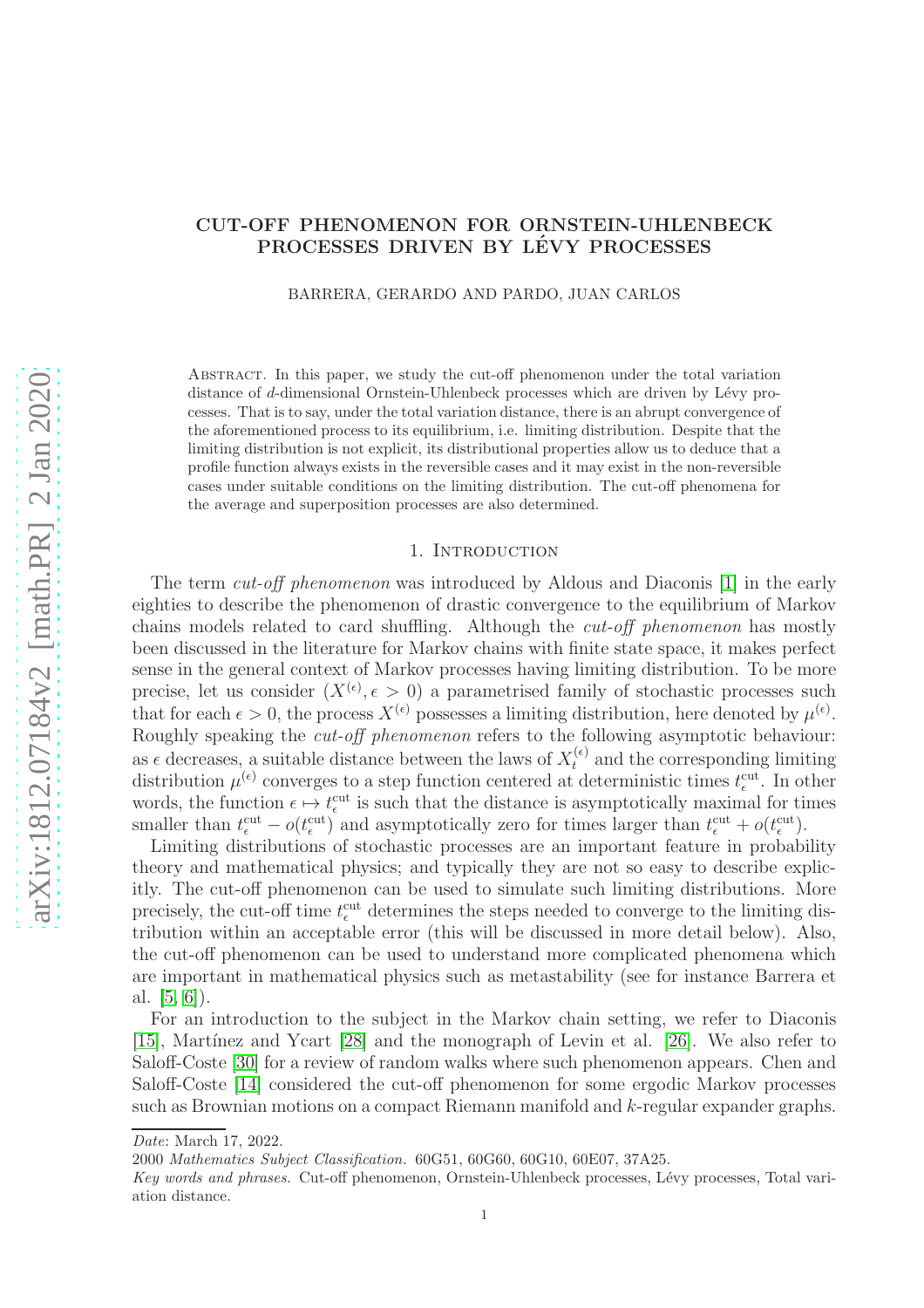Lachaud [\[24\]](#page-32-6) and Barrera [\[4\]](#page-32-7) considered the case of Ornstein-Uhlenbeck processes driven by a Brownian motion and more recently Barrera and Jara (see [\[7,](#page-32-8) [8\]](#page-32-9)) studied the case of random dynamical systems with coercive vector fields.

The authors in [\[7,](#page-32-8) [8\]](#page-32-9) considered the following Langevin dynamics which are described by the stochastic differential equation (SDE for short),

<span id="page-1-0"></span>(1.1) 
$$
\begin{cases} dX_t^{(\epsilon)} = -F(X_t^{(\epsilon)})dt + \sqrt{\epsilon}dB_t & \text{for } t \ge 0, \\ X_0^{(\epsilon)} = x_0 \in \mathbb{R}^d \setminus \{0\}, \end{cases}
$$

where  $\epsilon > 0$ , which can be considered as the amplitude of the noise, F is a strongly coercive vector field with a unique asymptotically stable attractor at 0 and satisfying an exponential growth condition; and  $(B_t, t \ge 0)$  is a standard Brownian motion in  $\mathbb{R}^d$ . Under the above assumptions, such SDEs converge to their equilibrium and also exhibits, under the total variation distance, the cut-off phenomenon. Moreover, in the unidimensional case and assuming that the dynamics are given by a multi-well potential, the cut-off phenomenon allows to describe the densities of the quasi-stationary measures which are associated to the metastability phenomena (see Section 5 in [\[7\]](#page-32-8) for further details about this fact).

In this manuscript, we are interested in the cut-off phenomenon of Ornstein-Uhlenbeck processes driven by L´evy processes (or OUL processes). The latter are defined as the unique strong solution of the following SDE

<span id="page-1-1"></span>(1.2) 
$$
\begin{cases} dX_t^{(\epsilon)} = -QX_t^{(\epsilon)}dt + \sqrt{\epsilon}d\xi_t & \text{for } t > 0, \\ X_0^{(\epsilon)} = x_0 \in \mathbb{R}^d \setminus \{0\}, \end{cases}
$$

where Q is a d-squared real matrix whose eigenvalues have positive real parts,  $\xi = (\xi_t, t \geq 0)$ 0) denotes a d-dimensional Lévy process and  $\epsilon > 0$ . Such class of processes are also known as processes of the Ornstein-Uhlenbeck type, according to Sato and Yamazato [\[33\]](#page-33-2) terminology, or the Lévy driven case of a generalised Ornstein-Uhlenbeck process, according to Kevei [\[21\]](#page-32-10) and the references therein.

The study of this particular case is relevant for the understanding of the cut-off and metastability phenomena of a wide class of SDEs driven by Lévy noises in  $\mathbb{R}^d$  and, moreover, it also shows the complexity that brings to the problem the addition of a Poisson jump structure with respect to the Brownian case. For instance, by replacing the Brownian component by a Lévy process in  $(1.1)$  and since the vector field is strongly coercive, a natural approach to deduce the cut-off phenomenon for the family of SDEs is via a linearisation technique (similar to [\[7,](#page-32-8) [8\]](#page-32-9)) and henceforth the Ornstein-Uhlenbeck case is needed. Actually, this is the strategy that is used by the authors, together with M. Högele, in a forthcoming manuscript  $[10]$  where the non-linear case is studied. Moreover, the jump structure may imply that the positive integers moments may not exist and even exponential moments, a property which is strongly used in [\[7,](#page-32-8) [8\]](#page-32-9). This implies that the strategy of the proof may change substantially with respect to the Brownian case and new techniques and couplings are needed. On the other hand, under the absence of the Brownian component, the transition functions of the SDEs may be quite irregular (this will be discussed below), therefore some conditions on the jump structure of the Lévy process are needed. We also note that in the Brownian case the transition functions and the limiting distribution are Gaussian distributions and implicitly good bounds of the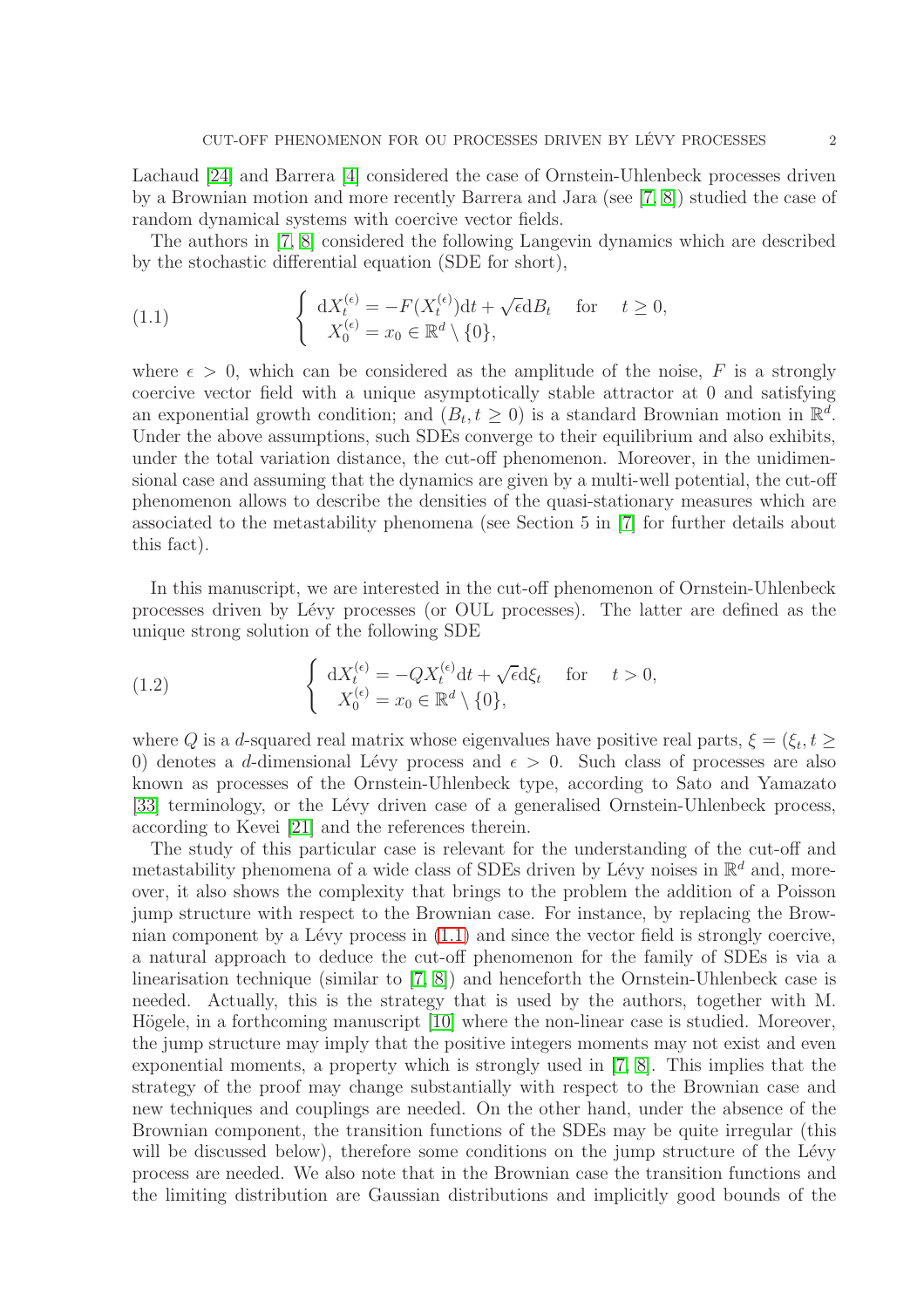total variation distance between them can be obtained. This property is strongly used in the papers [\[7,](#page-32-8) [8\]](#page-32-9), and is lost when a Poisson jump structure is added to the noise.

Under the assumption that the jump structure of the Lévy process  $\xi$  has finite logmoment, as well as some regularity conditions that we will specify below, we get the cut-off phenomenon for the family of OUL  $(X^{(\epsilon)}, \epsilon > 0)$  where  $X^{(\epsilon)}$  satisfies [\(1.2\)](#page-1-1). Both conditions allow us to use a wide class of Lévy processes which include, in particular, stable processes and Brownian motion. Moreover, we also provide conditions on the limiting distribution for having the so-called profile cut-off, i.e. the abrupt convergence is described by a deterministic function. For instance, this condition is full-filled for symmetric distributions in the unidimensional case.

It is important to note that in [\[8\]](#page-32-9) a necessary and sufficient condition is obtained in order to get profile cut-off, something that seems not so easy to deduce when a Poisson jump structure is added to the noise. Indeed the authors in [\[8\]](#page-32-9) provided a characterisation of the profile cut-off using the invariance property of the standard Gaussian distribution by orthogonal matrices (see Lemma A.2 in [\[8\]](#page-32-9)) and the upper and lower semi-continuity property for the total variation distance between Gaussian distributions (see Lemma A.6 in [\[8\]](#page-32-9)). For tracking this issue, we impose an "invariance" type condition and provide an alternative proof that does not rely on explicit computations of the total variation distance.

Finally, we are also interested on the cut-off phenomenon for the superposition and the average processes of OUL. For the superposition process of OUL, profile cut-off is also obtained and the profile function is given in terms of a self-decomposable distribution. Motivated by the work of Lachaud [\[24\]](#page-32-6), we study the cut-off phenomenon for the average process of OUL under the assumption that the driving L´evy process is stable and prove that there is profile cut-off with an explicit profile function, cut-off time and window cut-off.

#### 2. Preliminaries and main results

2.1. Cut-off phenomenon. Before we introduce the concept of cut-off formally, let us recall the notion of the total variation distance which will be our reference distance between probability distributions. Given two probability measures  $\mathbb P$  and  $\mathbb Q$  which are defined in the same measurable space  $(\Omega, \mathcal{F})$ , the total variation distance between P and Q is given by

$$
\|\mathbb{P} - \mathbb{Q}\|_{\mathbb{TV}} := \sup_{A \in \mathcal{F}} |\mathbb{P}(A) - \mathbb{Q}(A)|.
$$

For simplicity, in the case of two random variables  $X$  and  $Y$  defined on the same probability space  $(\Omega, \mathcal{F}, \mathbb{P})$  we use the following notation for its total variation distance,

$$
\|X-Y\|_{\mathbb{TV}} := \|\mathcal{L}(X)-\mathcal{L}(Y)\|_{\mathbb{TV}},
$$

where  $\mathcal{L}(X)$  and  $\mathcal{L}(Y)$  denote the law under  $\mathbb P$  of the random variables X and Y, respectively. For a complete understanding of the total variation distance (normalised or not normalised), we refer to Chapter 2 of the monograph of Kulik [\[23\]](#page-32-12).

According to Barrera and Ycart [\[11\]](#page-32-13), the cut-off phenomenon can be expressed at three increasingly sharp levels.

**Definition 2.1.** The family  $(X^{(\epsilon)}, \epsilon > 0)$  possesses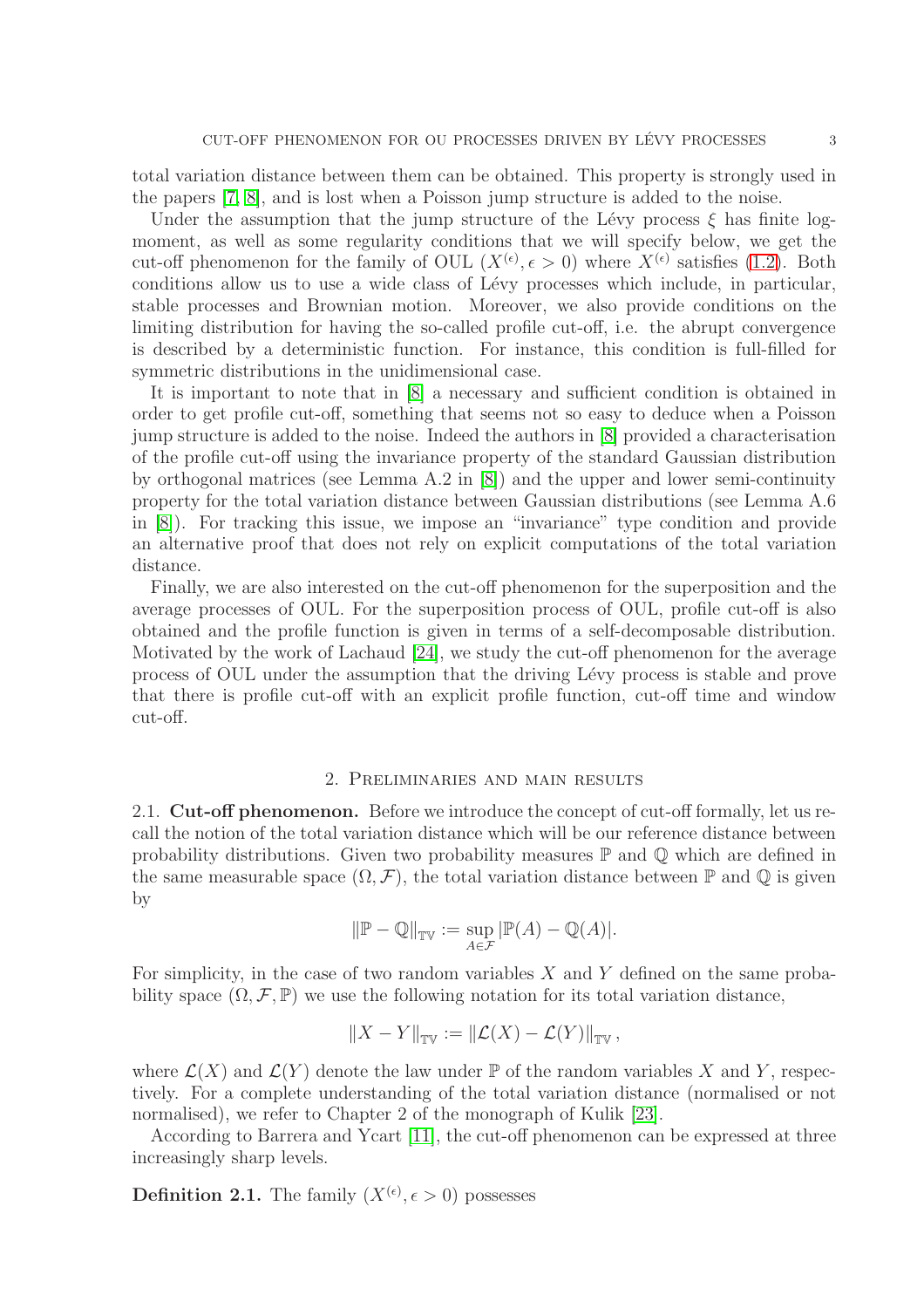i) cut-off at times  $(t_{\epsilon}, \epsilon > 0)$ , if  $t_{\epsilon}$  goes to  $\infty$  accordingly as  $\epsilon$  goes to 0 and

$$
\lim_{\epsilon \to 0} d^{(\epsilon)}(ct_{\epsilon}) = \begin{cases} 1 & \text{if } 0 < c < 1, \\ 0 & \text{if } c > 1. \end{cases}
$$

ii) window cut-off at  $((t_{\epsilon}, w_{\epsilon}), \epsilon > 0)$ , if  $t_{\epsilon}$  goes to  $\infty$  when  $\epsilon$  goes to  $0, w_{\epsilon} = o(t_{\epsilon}),$ and

lim lim inf<br> $c \rightarrow -\infty$  e→0  $\epsilon \rightarrow 0$  $d^{(\epsilon)}(t_{\epsilon} + cw_{\epsilon}) = 1$  and  $\lim_{c \to \infty} \lim_{\epsilon \to 0} \sup$  $\epsilon \rightarrow 0$  $d^{(\epsilon)}(t_{\epsilon}+cw_{\epsilon})=0.$ 

iii) profile cut-off at  $((t_{\epsilon}, w_{\epsilon}), \epsilon > 0)$  with profile function G, if  $t_{\epsilon}$  goes to  $\infty$  when  $\epsilon$ goes to 0,  $w_{\epsilon} = o(t_{\epsilon}),$ 

$$
G(c) := \lim_{\epsilon \to 0} d^{(\epsilon)}(t_{\epsilon} + cw_{\epsilon})
$$

is well-defined for all  $c \in \mathbb{R}$  and satisfies

$$
\lim_{c \to -\infty} G(c) = 1 \quad \text{and} \quad \lim_{c \to \infty} G(c) = 0.
$$

Observe that the cut-off times and the windows cut-off are deterministic and both may depend on the starting state of the process. Implicitly, the distance  $d^{(\epsilon)}(t)$  also may depend on the starting state. Moreover, the cut-off times and windows cut-off may not be unique but, up to an equivalence relation, they are (see [\[28\]](#page-33-0) for further details). On the other hand, there are not to many examples where the profile can be determined explicitly, specially under the total variation distance. Actually explicit profiles are usually out of reach and normally only windows cut-off can be hoped for.

The cut-off phenomenon, under the total variation distance, is naturally associated to a switching phenomenon, *i.e.*, all/nothing or  $1/0$  behaviour but it has the drawback of being used with other meanings in statistical mechanics and theoretical physics. Alternative names are *threshold phenomenon* and *abrupt convergence* (see Barrera et al. [\[6\]](#page-32-2)). The cut-off phenomenon can be also interpreted as a mixing time (see for instance Lubetzky and Sly [\[27\]](#page-33-3) and/or Chapter 18 of [\[26\]](#page-32-4)) or as a hitting time (see for instance [\[28\]](#page-33-0)). Both interpretations are equivalent for the total variation distance and separation distance, see Barrera and Ycart [\[11\]](#page-32-13) and the references therein.

Let us exemplify the relevance of the cut-off phenomenon by the following simple and well-known example. Imagine that we would like to sample a probability distribution by a Markov Chain Monte Carlo method using an ergodic Markov chain that has the desired distribution as its limiting distribution. Usually, it is not so difficult to construct such Markov chain with the given properties. The more difficult problem is to determine how many steps are needed to converge to the limiting distribution within an acceptable error. The cut-off phenomenon, in this setting, implies that there exists an asymptotically optimal sufficient running time, here denoted by  $T_{\epsilon}$ , which is asymptotically equivalent to the cut-off time  $t_{\epsilon}$ . Moreover, if there is a cut-off time  $t_{\epsilon}$  with window size  $w_{\epsilon}$ , then one gets the more precise result, that is to say, that the optimal running time  $T_{\epsilon}$  should satisfy  $|T_{\epsilon} - t_{\epsilon}| = \mathcal{O}(w_{\epsilon})$  as  $\epsilon$  goes to 0. The crucial point here is that, if there is a cut-off, these relations hold for any desired fixed admissible error size whereas, if there is no cutoff, the optimal sufficient running time  $T_{\epsilon}$  depends greatly of the desired admissible error size. For further details we refer [\[14\]](#page-32-5).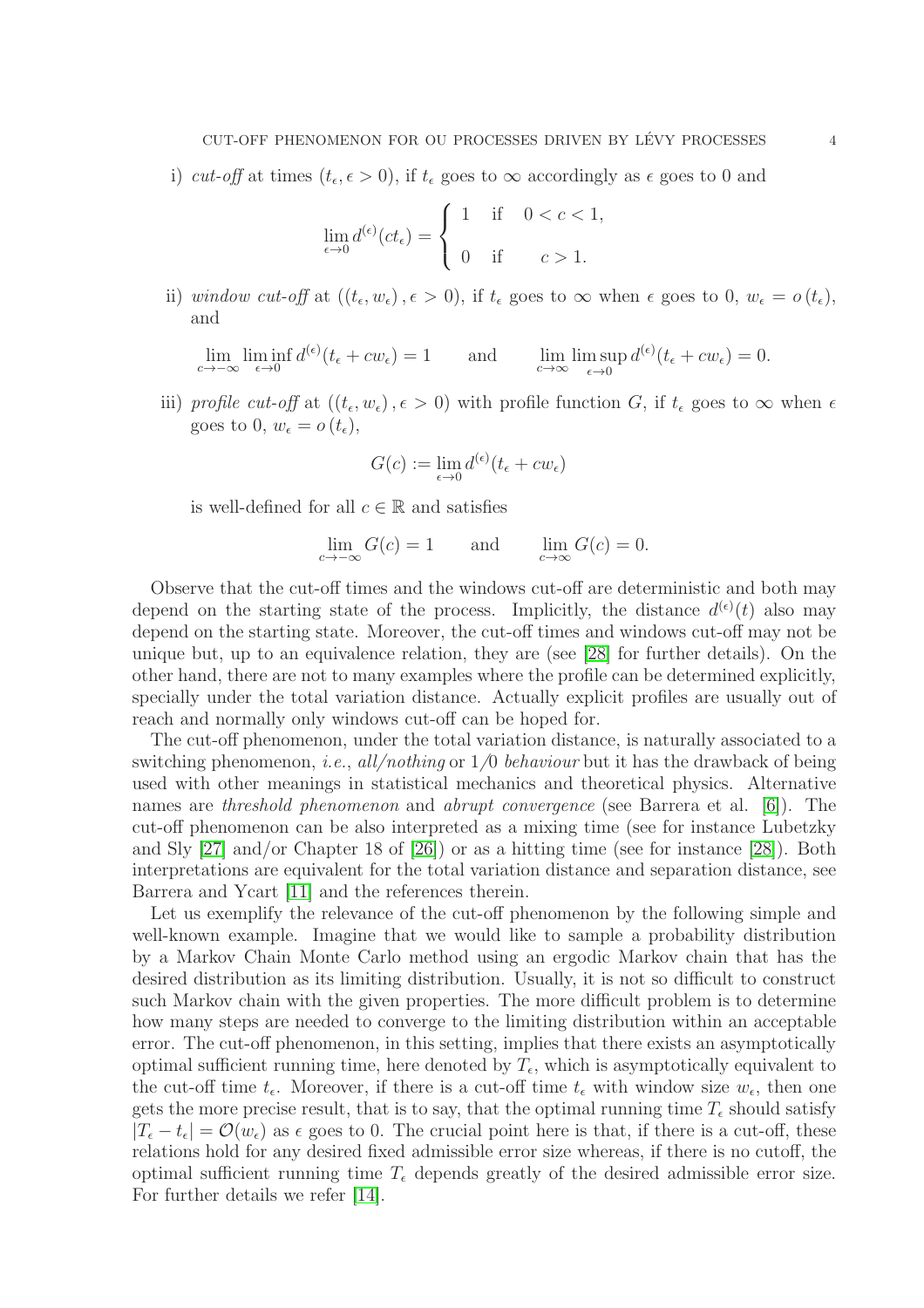2.2. The Ornstein-Uhlenbeck process and its invariant distribution. Similarly to the diffusive case, OUL have been widely studied since they appear in many areas of applied probability. This family of processes appears as a natural continuous time generalisation of random recurrence equations, as shown by de Haan and Karandikar [\[19\]](#page-32-14) and has applications in mathematical finance (see for instance Klüppelberg et al. [\[22\]](#page-32-15) and Yor [\[36\]](#page-33-4)), risk theory (see for instance Gjessing and Paulsen [\[18\]](#page-32-16)), mathematical physics (see for instance Garbaczewski and Olkiewicz [\[17\]](#page-32-17)) and random dynamical systems (see for instance Friedman [\[16\]](#page-32-18)). From the distributional point of view, they have attracted a lot of attention since the limiting distribution, whenever it exists, satisfies an operator self-decomposability property which in the unidimensional case turns out to be the socalled self-decomposability property, see for instance Sato and Yamazato [\[33\]](#page-33-2) for further details. Actually, any operator self-decomposable distribution can be determined as the equilibrium distribution of an OUL, see for instance Sato and Yamazato [\[33\]](#page-33-2) and Sato [\[31,](#page-33-5) [32\]](#page-33-6) for the self-decomposable case.

Let  $d \geq 1$  and  $\xi = (\xi_t, t \geq 0)$  be a  $\mathbb{R}^d$ -valued Lévy process, that is to say a càdlàg process with independent and stationary increments, whose law, starting from  $x \in \mathbb{R}^d$ , is denoted by  $\mathbb{P}_x$ , with the understanding that  $\mathbb{P}_0 = \mathbb{P}$ . We also let  $|\cdot|$  and  $\langle \cdot, \cdot \rangle$  be the Euclidean norm and the standard inner product in  $\mathbb{R}^d$ , respectively.

It is well known that the law of any Lévy process is characterised by its one-time transition probabilities. In particular, for all  $z \in \mathbb{R}^d$ , we have

$$
\mathbb{E}\Big[e^{i\langle z,\xi_t\rangle}\Big]=e^{t\psi(z)},
$$

where the characteristic exponent  $\psi$  satisfies the so-called Lévy-Khintchine formula

$$
\psi(z) = -\frac{1}{2}\langle z, \Sigma z \rangle + i\langle a, z \rangle + \int_{\mathbb{R}^d} \left( e^{i\langle z, x \rangle} - 1 - i\langle z, x \rangle \mathbf{1}_{\{|x| \le 1\}} \right) \nu(\mathrm{d}x),
$$

 $a \in \mathbb{R}^d$ ,  $\Sigma$  is a d-squared symmetric non-negative definite matrix and  $\nu$  is a measure on  $\mathbb{R}^d \setminus \{0\}$  satisfying the integrability condition

<span id="page-4-0"></span>
$$
\int_{\mathbb{R}^d} \left(1 \wedge |x|^2\right) \nu(\mathrm{d}x) < \infty.
$$

We take  $\epsilon > 0$  and recall that the associated OUL  $X^{(\epsilon)}$  is the unique strong solution of the following linear SDE in  $\mathbb{R}^d$  given by

(2.1) 
$$
\begin{cases} dX_t^{(\epsilon)} = -QX_t^{(\epsilon)}dt + \sqrt{\epsilon}d\xi_t & \text{for } t \ge 0, \\ X_0^{(\epsilon)} = x_0 \ne 0, \end{cases}
$$

where  $Q$  is a d-squared real matrix whose eigenvalues has positive real parts. For simplicity, we denote the latter class of matrices by  $\mathcal{M}^+(d)$ . If the matrix Q is symmetric, we say that the process [\(2.1\)](#page-4-0) is reversible since the vector field  $F(x) = Qx$  can be written as the transpose of the gradient for the quadratic form  $V(x) = x^T Q x/2$ , which can be thought as potential energy. Here,  $x^T$  denotes the transpose of the vector x. When the matrix  $Q$ is non-symmetric, we say that the process [\(2.1\)](#page-4-0) is non-reversible. It is important to note that when we perturb a symmetric matrix, typically it becomes non-symmetric, in other words and roughly speaking, most of the matrices on  $\mathcal{M}^+(d)$  are non-symmetric.

The SDE [\(2.1\)](#page-4-0) can be rewritten as

$$
X_t^{(\epsilon)} = e^{-tQ}x_0 + \sqrt{\epsilon} \int_0^t e^{-(t-s)Q} d\xi_s \quad \text{for} \quad t \ge 0.
$$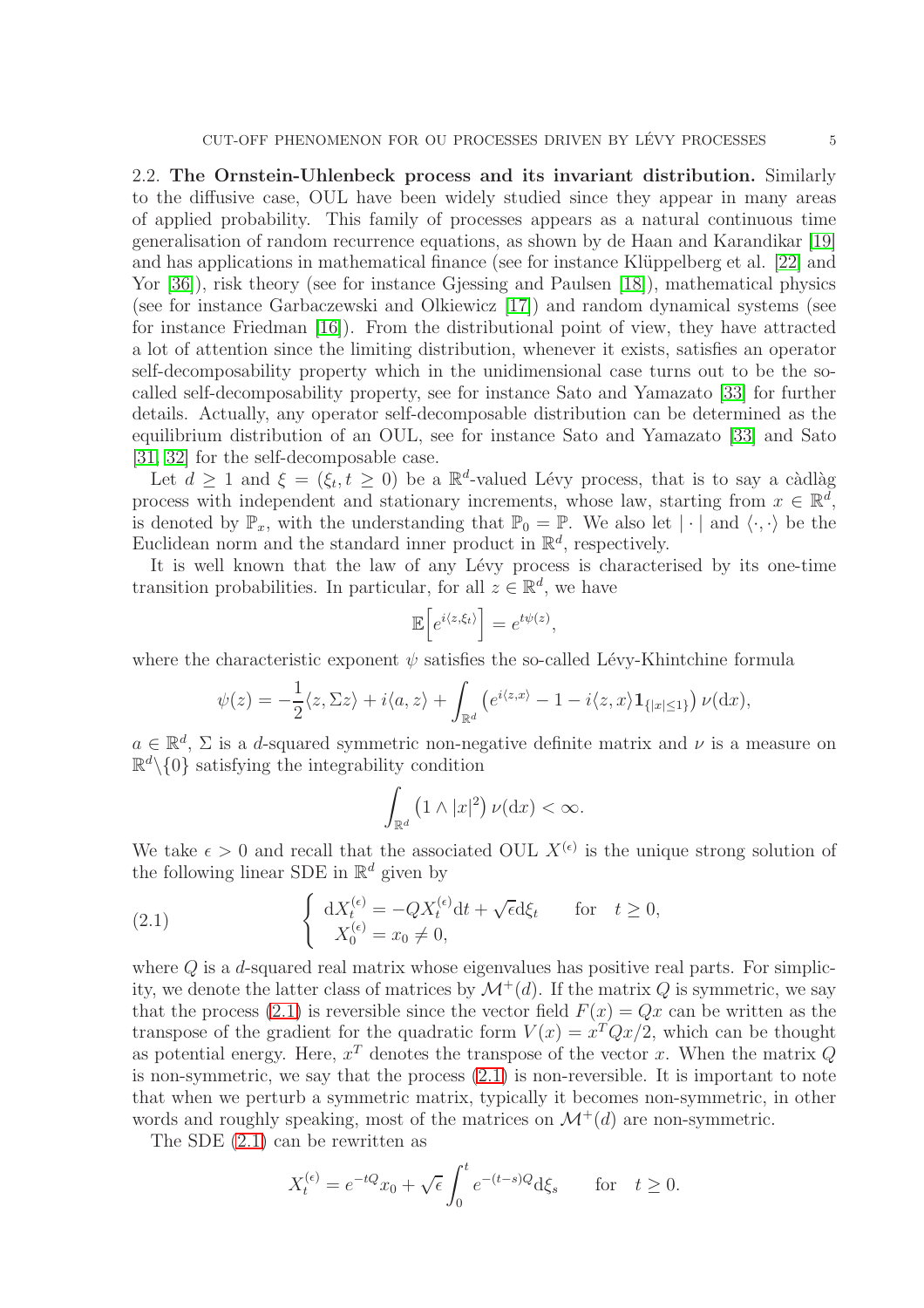We denote by  $\mathbf{P}_{x_0}$  for its law starting from  $x_0$ . It is known (see for instance Theorem 3.1 in Sato and Yamazato [\[33\]](#page-33-2)) that the latter is an homogeneous Markov process with transition function  $P_t^{(\epsilon)}$  $(t_t^{(\epsilon)}(x_0, B) = \mathbf{P}_{x_0}(X_t^{(\epsilon)} \in B), \text{ for } B \in \mathcal{B}(\mathbb{R}^d), \text{ satisfying}$ 

$$
\int_{\mathbb{R}^d} e^{i\langle \lambda, y \rangle} P_t^{(\epsilon)}(x_0, dy) = \exp\left\{ i \langle x_0^T e^{-tQ^T}, \lambda \rangle + \int_0^t \psi(\sqrt{\epsilon} e^{-sQ^T} \lambda) ds \right\}, \quad \lambda \in \mathbb{R}^d,
$$

where  $Q<sup>T</sup>$  denotes the matrix transpose of  $Q$ .

By straightforward computations, we deduce that the transition function  $P_t^{(\epsilon)}$  $t^{(\epsilon)}(x_0,\cdot)$  is infinitely divisible with generating triple  $(a_t^{(\epsilon)})$  $_t^{(\epsilon)}, \Sigma_t^{(\epsilon)}$  $_t^{(\epsilon)}, \nu_t^{(\epsilon)}$  $t_t^{(\epsilon)}$ ) given by

$$
\Sigma_t^{(\epsilon)} = \epsilon \int_0^t e^{-sQ} \Sigma e^{-sQ^T} ds, \qquad \nu_t^{(\epsilon)}(B) = \int_0^t \nu(\sqrt{\epsilon}e^{sQ}B) ds \qquad \text{for} \quad B \in \mathcal{B}(\mathbb{R}^d),
$$
  

$$
a_t^{(\epsilon)} = e^{-tQ}x_0 + \sqrt{\epsilon} \int_0^t e^{-sQ} ds + \sqrt{\epsilon} \int_{\mathbb{R}^d} \nu(\mathrm{d}y) \int_0^t e^{-sQ} y \left( \mathbf{1}_{\{|\sqrt{\epsilon}e^{-sQ}y| \le 1\}} - \mathbf{1}_{\{|y| \le 1\}} \right) ds,
$$

where  $e^{sQ}B = \{y \in \mathbb{R}^d : y = e^{sQ}x, x \in B\}$  (see for instance Theorem 3.1 in [\[33\]](#page-33-2)). Moreover, according to Masuda [\[29\]](#page-33-7), the process has a transition density which is infinitely differentiable and bounded (i.e. belongs to  $\mathcal{C}_b^{\infty}$ ) if the rank $(\Sigma) = d$  or the Lévy measure v satisfies Orey-Masuda's condition, that is to say, if there exist constants  $\alpha \in (0, 2)$  and  $c > 0$  such that

<span id="page-5-2"></span>(2.2) 
$$
\int_{\{z: |\langle v,z\rangle|\le 1\}} |\langle v,z\rangle|^2 \nu(\mathrm{d}z) \ge c|v|^{2-\alpha} \quad \text{for any } v \in \mathbb{R}^d \text{ with } |v| \ge 1.
$$

A weaker assumption, on the Lévy measure  $\nu$ , for the transition density being infinitely differentiable and bounded appears in Bodnarchuk and Kulyk [\[12,](#page-32-19) [13\]](#page-32-20). Indeed, according to Theorem 1 in [\[13\]](#page-32-20) if

<span id="page-5-1"></span>(2.3) 
$$
-\frac{1}{r^2 \ln(r)} \inf_{\ell \in \mathbb{S}^{d-1}} \int_{\mathbb{R}^d} \left( \langle z, \ell \rangle^2 \wedge r^2 \right) \nu(\mathrm{d}z) \to \infty \quad \text{as } r \text{ goes to 0},
$$

where  $\mathbb{S}^{d-1}$  denotes the unit sphere in  $\mathbb{R}^d$ , then the transition density belongs to  $\mathcal{C}_b^{\infty}$ . Actually in the one dimensional case, the following condition

<span id="page-5-0"></span>(2.4) 
$$
-\frac{1}{r^2 \ln(r)} \int_{\mathbb{R}} \left( z^2 \wedge r^2 \right) \nu(\mathrm{d}z) \to \infty \quad \text{as } r \text{ goes to 0},
$$

turns out to be a necessary and sufficient for the transition density being in  $\mathcal{C}_b^{\infty}$  (see Theorem 1 in [\[12\]](#page-32-19)). We also point out that the previous condition differs from the socalled Kallenberg's condition, i.e.

<span id="page-5-3"></span>(2.5) 
$$
-\frac{1}{r^2 \ln(r)} \int_{-r}^{r} z^2 \nu(\mathrm{d}z) \to \infty \quad \text{as } r \text{ goes to 0},
$$

which is a necessary condition for the density of the Lévy process  $\xi$  being in  $\mathcal{C}_b^{\infty}$  (see Section 5 in Kallenberg [\[20\]](#page-32-21)). Indeed, the Lévy measure  $\nu = \sum_{n\geq 1} n \delta_{1/n!}$  satisfies [\(2.4\)](#page-5-0) but not Kallenberg's condition. Actually for such example, we have the following unexpected behaviour which is that the distribution of the Lévy process  $\xi$  is singular but the transition density of its associated OUL process is in  $\mathcal{C}_b^{\infty}$  (see Example 1 in [\[13\]](#page-32-20)). In other words, the drift given by the dynamics [\(2.1\)](#page-4-0) may provide enough regularity to the transitions even if the distribution of the noise is singular.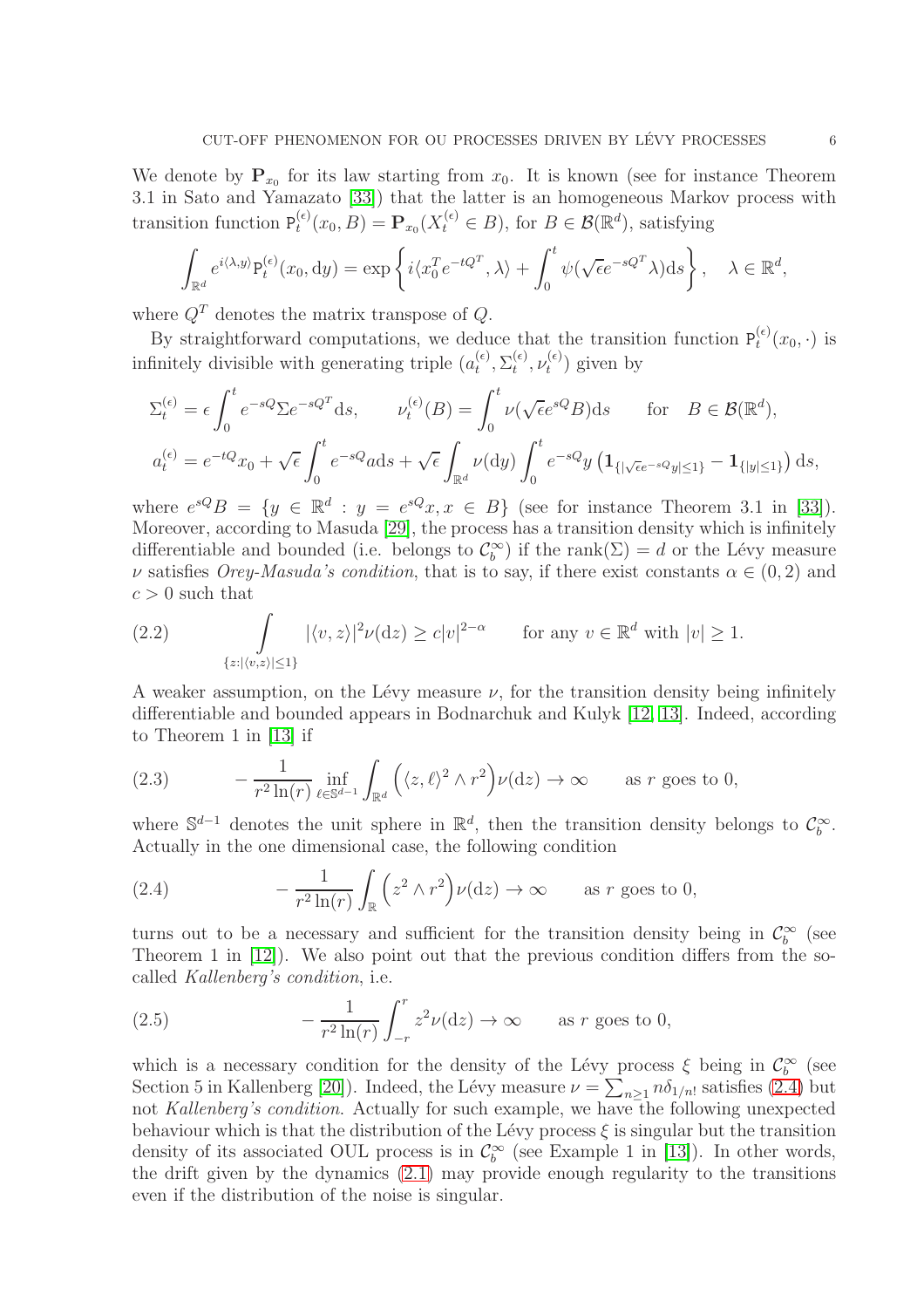It seems that we cannot expect a weaker condition for the transition density being in  $\mathcal{C}_b^{\infty}$  than [\(2.3\)](#page-5-1), since according to Bodnarchuk and Kulyk [\[13\]](#page-32-20), the following condition

<span id="page-6-1"></span>(2.6) 
$$
- \frac{1}{r^2 \ln(r)} \sup_{\ell \in \mathbb{S}^{d-1}} \int_{\mathbb{R}^d} \left( \langle z, \ell \rangle^2 \wedge r^2 \right) \nu(\mathrm{d}z) \to \infty \quad \text{as } r \text{ goes to 0},
$$

is necessary for the existence of a bounded continuous density.

Before we introduce the invariant distribution of the process  $X^{(\epsilon)}$ , we recall the notion of self-decomposability operator of a distribution on  $\mathbb{R}^d$ . Let  $Q \in \mathcal{M}^+(d)$ , then an infinitely divisible distribution  $\mu$  on  $\mathbb{R}^d$  is called Q-self-decomposable if there exists a probability distribution  $\eta_{t,Q}$  such that, for each  $t \geq 0$ ,

$$
\widehat{\mu}(\lambda) := \int_{\mathbb{R}^d} e^{i\langle \lambda, z \rangle} \mu(\mathrm{d}z) = \widehat{\mu}\left(e^{-tQ^T} \lambda\right) \widehat{\eta}_{t,Q}(\lambda), \qquad \lambda \in \mathbb{R}^d,
$$

where  $\hat{\eta}_{t,Q}$  denotes the characteristic function or Fourier transform of  $\eta_{t,Q}$ . An infinitely divisible distribution  $\mu$  on  $\mathbb{R}^d$  which is Q-self-decomposable for some  $Q \in \mathcal{M}^+(d)$  is called operator self-decomposable. If  $d = 1$ , then the operator self-decomposability property reduces to self-decomposability. It is important to note that the support of any Q-selfdecomposable distribution is unbounded except for delta distributions (see for instance Corollary 24.4 in Sato [\[31\]](#page-33-5)).

In the sequel, we assume that the Lévy processes  $\xi$  satisfies the following log-moment condition

(2.7) 
$$
\mathbb{E}\Big[\log(1 \vee |\xi_1|)\Big] < \infty,
$$

where  $a \vee b$  denotes the maximum between the numbers a and b, which is equivalent to

<span id="page-6-0"></span>
$$
\int_{D_1^c} \log |x| \nu(\mathrm{d}x) < \infty,
$$

where  $D_r := \{z \in \mathbb{R}^d : |z| \leq r\}$ , for  $r \geq 0$ , and  $D_r^c := \mathbb{R}^d \setminus D_r$  (see Theorem 25.3 in Sato [\[31\]](#page-33-5)). The log-moment condition [\(2.7\)](#page-6-0) is necessary and sufficient for the existence of a stationary distribution for the process  $X^{(\epsilon)}$ , here denoted by  $\mu^{(\epsilon)}$ , and it satisfies

$$
\int_{\mathbb{R}^d} e^{i\langle \lambda, x \rangle} \mu^{(\epsilon)}(\mathrm{d}x) = \exp\left\{ \int_0^\infty \psi\left(\sqrt{\epsilon} e^{-sQ^T} \lambda\right) \mathrm{d}s \right\}, \qquad \lambda \in \mathbb{R}^d,
$$

see for instance Theorems 4.1 and 4.2 in [\[33\]](#page-33-2) (or Theorem 17.5 in [\[31\]](#page-33-5) for the case  $Q = qI_d$ for  $q > 0$  and where  $I_d$  denotes the identity matrix). Moreover, the distribution  $\mu^{(\epsilon)}$  is Q-self-decomposable which is determined by a triple  $(a_{\infty}^{(\epsilon)}, \sigma_{\infty}^{(\epsilon)}, \nu_{\infty}^{(\epsilon)})$  given by

$$
a_{\infty}^{(\epsilon)} = \sqrt{\epsilon}Q^{-1}a + \sqrt{\epsilon} \int_{\mathbb{R}^d} \nu(\mathrm{d}y) \int_0^{\infty} e^{-sQ} y \left( \mathbf{1}_{\{|\sqrt{\epsilon}e^{-sQ}y| \le 1\}} - \mathbf{1}_{\{|y| \le 1\}} \right) \mathrm{d}s,
$$

and

$$
\Sigma_{\infty}^{(\epsilon)} = \epsilon \int_0^{\infty} e^{-sQ} \Sigma e^{-sQ^T} ds, \qquad \nu_{\infty}^{(\epsilon)}(B) = \int_0^{\infty} \nu(\sqrt{\epsilon}e^{sQ}B) ds \qquad \text{for} \quad B \in \mathcal{B}(\mathbb{R}^d).
$$

In fact, Theorem 4.1 in [\[33\]](#page-33-2) determines the class of all of Q-self-decomposable distributions as the class of all possible invariant distributions of OUL. According to Yamazato [\[35\]](#page-33-8) if  $\mu^{(\epsilon)}$  is non-degenerate then  $\mu^{(\epsilon)}$  is absolutely continuous with respect to the Lebesgue measure on  $\mathbb{R}^d$ . However, not so much information about the regularity of the density can be found in the literature, up to our knowledge. In the one dimensional case, the distribution  $\mu^{(\epsilon)}$  is self-decomposable and, if it is non-degenerate, then it is absolutely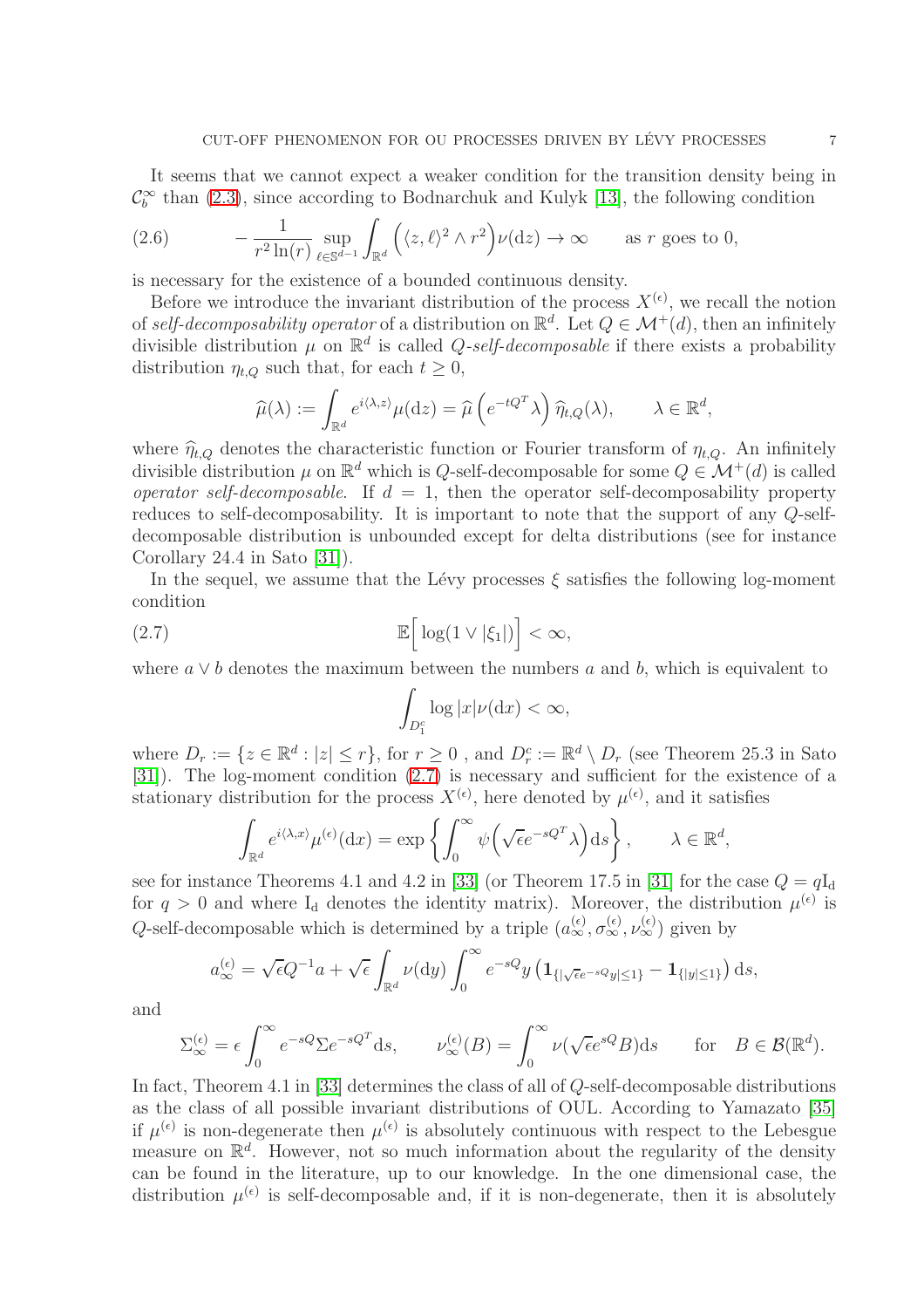continuous with respect to the Lebesgue measure and its density is increasing on  $(-\infty, \wp)$ and decreasing on  $(\varphi, \infty)$ , where  $\varphi \in \mathbb{R}$  is known as the mode (see for instance Theorem 53.1 in [\[31\]](#page-33-5)).

Computing explicitly the density of the invariant distribution  $\mu^{(\epsilon)}$  is rather complicated even in the one dimensional case but in some specific examples we can say something about it. For instance, if the Lévy process  $\xi$  admits a continuous density and  $\mu^{(\epsilon)}$  has a smooth density then the latter can be determined explicitly, see Remark 2.3 in [\[29\]](#page-33-7). In the case when  $\xi$  is a subordinator with finite jump measure (i.e.  $\nu(0,\infty) < \infty$ ), the asymptotic behaviour of its density near 0 can be established (see for instance Theorem 53.6 in [\[31\]](#page-33-5)).

2.3. Main results. Recall that  $d^{(\epsilon)}(t)$  denotes the total variation distance between the distribution of  $X_t^{(\epsilon)}$  and its invariant distribution  $\mu^{(\epsilon)}$ , that is to say

$$
d^{(\epsilon)}(t) = \left\| X_t^{(\epsilon)} - X_{\infty}^{(\epsilon)} \right\|_{\mathbb{TV}} \quad \text{for} \quad t \ge 0,
$$

where  $X_{\infty}^{(\epsilon)}$  denotes the limit distribution of  $X^{(\epsilon)}$  whose law is given by  $\mu^{(\epsilon)}$ .

We also introduce the Lévy process  $\xi^{\natural}$  as follows  $\xi_t^{\natural}$  $t^{\mathfrak{q}} := \xi_t - at$ , for  $t \geq 0$ , and its associated exponential functional  $I^{\natural} = (I_t^{\natural})$  $(t, t \geq 0)$  which is defined by

$$
I_t^{\natural} = \int_0^t e^{-(t-s)Q} d\xi_s^{\natural} \quad \text{for} \quad t \ge 0.
$$

We observe that its limiting distribution is well-defined under the log-moment condition [\(2.7\)](#page-6-0), here denoted by  $I_{\infty}^{\sharp}$ . We also denote by  $\mu_t^{\sharp}$ <sup> $\frac{a}{t}$ </sup> the distribution of  $I_t^{\natural}$  $t_t^{\natural}$ , for  $t \geq 0$ , and  $\mu_{\circ}^{\natural}$ ∞ the distribution of  $I_{\infty}^{\natural}$ . For the sequel, we assume that for any  $t > 0$ ,

(H) 
$$
\widehat{\mu}^{\natural}{}_{t}(\cdot)
$$
 is integrable and  $\lim_{R \to \infty} \sup_{s > t_0(R)} \int_{D_R^c} |\widehat{\mu}^{\natural}{}_{s}(\lambda)| d\lambda = 0$ ,

where  $\hat{\mu}_t^{\dagger}$  denotes the characteristic function of  $\mu_t^{\dagger}$  $t_t^{\natural}, D_R^c := \mathbb{R}^d \setminus D_R$  and  $t_0(R)$  is positive and goes to  $\infty$  as R increases. The integrability condition on  $\hat{\mu}^{\natural}$  implies that  $I_t^{\natural}$  $t^{\mathfrak{q}}, \text{ for }$  $t > 0$ , has a continuous density  $f_t(x)$  that goes to 0 as |x| goes to  $\infty$  (see for instance Proposition 28.1 in [\[31\]](#page-33-5)). If the log-moment condition [\(2.7\)](#page-6-0) also holds then  $I^{\natural}_{\infty}$  also has a continuous densities  $f_{\infty}(x)$  that goes to 0, as |x| goes to  $\infty$ . It is not so difficult to deduce that the same property holds for the density of  $X_t^{(1)}$  and its invariant distribution  $\mu^{(1)}$ . Indeed, the latter holds since  $I_t^{\dagger}$  and  $X_t^{(1)}$  differ only in the drift term and

$$
\left|\widehat{\mu^{(1)}}(\lambda)\right| \le \left|\widehat{\mu^{\natural}}_t(\lambda)\right| \qquad \text{for any} \quad t > 0,
$$

where |z| denotes the modulus of  $z \in \mathbb{C}$ . For simplicity, we use the same notation between the Euclidian norm and the modulus for the complex numbers. The second condition in (H) guarantees the convergence, under the total variation distance, of  $I_t^{\dagger}$  $I_{\infty}^{\natural}$  towards  $I_{\infty}^{\natural}$ , as t increases.

Recall that the matrix Q belongs to  $\mathcal{M}^+(d)$ , i.e. it has eigenvalues with positive real part. The following lemma, whose general proof can be found in Barrera and Jara [\[8\]](#page-32-9) (see Lemma B.1) and we state it here for the sake of completeness, provides the asymptotic behaviour of  $e^{-tQ}$ , for large t. Such asymptotic behaviour is necessary for determining the cut-off times.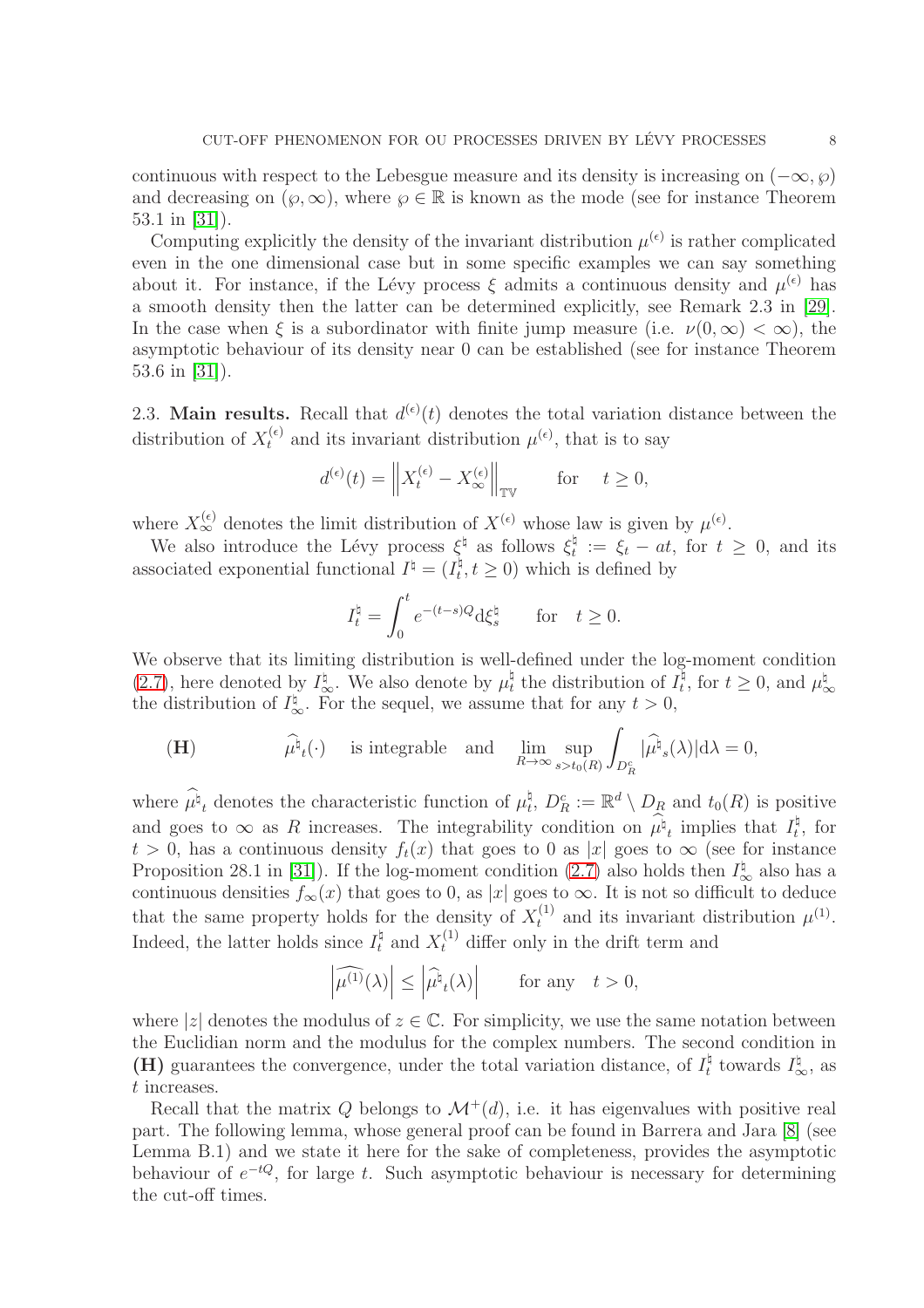<span id="page-8-0"></span>**Lemma 2.2.** Let  $Q \in \mathcal{M}^+(d)$ . For any  $x_0 \in \mathbb{R}^d \setminus \{0\}$  there exist  $\gamma := \gamma(x_0) > 0$ ,  $\ell := \ell(x_0), m := m(x_0) \in \{1, \ldots, d\}, \ \theta_1 := \theta_1(x_0), \ldots, \theta_m := \theta_m(x_0) \in [0, 2\pi) \ and \ v_1 :=$  $v_1(x_0), \ldots, v_m := v_m(x_0) \in \mathbb{C}^d$  linearly independent such that

$$
\lim_{t \to \infty} \left| \frac{e^{\gamma t}}{t^{\ell - 1}} e^{-tQ} x_0 - \sum_{k=1}^m e^{it\theta_k} v_k \right| = 0.
$$

Moreover,

$$
0 < \liminf_{t \to \infty} \left| \sum_{k=1}^m e^{it\theta_k} v_k \right| \leq \limsup_{t \to \infty} \left| \sum_{k=1}^m e^{it\theta_k} v_k \right| \leq \sum_{k=1}^m |v_k|.
$$

The numbers  $\{\lambda \pm \theta_k, k = 1, \ldots, m\}$  are eigenvalues of the matrix Q and the vectors  $\{v_k, k = 1, \ldots, m\}$  are elements of the Jordan decomposition of Q. For a better understanding of the asymptotic behaviour of  $e^{-tQ}$  and its role, we provide the proof of Lemma [2.2](#page-8-0) in the case when all the eigenvalues of Q are positive real numbers, see Proposition [A.4](#page-29-0) in the Appendix.

Now, we present the main result of this paper using the same notation as in the previous lemma.

<span id="page-8-1"></span>**Theorem 2.3.** Let  $Q \in \mathcal{M}^+(d)$  and  $x_0 \in \mathbb{R}^d \setminus \{0\}$ . Assume that the log-moment condition [\(2.7\)](#page-6-0) and (H) hold; and take  $0 < \epsilon \ll 1$  such that

<span id="page-8-2"></span>(2.8) 
$$
t_{\epsilon} := (2\gamma)^{-1} \ln (1/\epsilon) + \frac{\ell - 1}{\gamma} \ln (\ln (1/\epsilon)) > 0
$$
 and  $w_{\epsilon} := \gamma^{-1} + o_{\epsilon}(1) > 0$ ,

where  $\lim_{\epsilon \to 0} o_{\epsilon}(1) = 0$ , then

i) if  $\theta_k = 0$  for every  $k \in \{1, \ldots, m\}$ , the family of OUL processes  $(X^{(\epsilon)}, \epsilon > 0)$  has profile cut-off with cut-off time  $t_{\epsilon}$ , time window  $w_{\epsilon}$  and profile function  $G_{x_0} : \mathbb{R} \to$  $[0, 1]$  given by

$$
G_{x_0}(c) := \lim_{\epsilon \to 0} d^{(\epsilon)}(t_\epsilon + c w_\epsilon) = \left\| \left( (2\gamma)^{1-\ell} e^{-c} v(x_0) + I_\infty^{\natural} \right) - I_\infty^{\natural} \right\|_{\mathbb{TV}},
$$

for every  $c \in \mathbb{R}$ , where  $v(x_0) := \sum_{k=1}^m v_k$ . In addition, the profile function  $G_{x_0}$ satisfies

$$
\lim_{c \to -\infty} G_{x_0}(c) = 1 \quad \text{and} \quad \lim_{c \to \infty} G_{x_0}(c) = 0.
$$

ii) if  $\theta_k \neq 0$  for some  $k \in \{1, \ldots, m\}$ , the family of OUL processes  $(X^{(\epsilon)}, \epsilon > 0)$  has window cut-off with cut-off time  $t_{\epsilon}$  and time window  $w_{\epsilon}$ .

Recall that the cut-off times  $t_{\epsilon}$  and the windows cut-off  $w_{\epsilon}$  depend on the initial condition. We omit such dependence for simplicity of exposition. It is also important to note that when the initial condition  $x_0 = 0$ , we have  $X_t^{(\epsilon)} = \sqrt{\epsilon} X_t^{(1)}$  for  $t \geq 0$ , and  $X_{\infty}^{(\epsilon)} = \sqrt{\epsilon} X_{\infty}^{(1)}$ . From Lemma [A.1](#page-29-1) part (ii) (see Appendix), we obtain

$$
\left\|X^{(\epsilon)}_t-X^{(\epsilon)}_\infty\right\|_{{\mathbb T}^\mathbb{V}}=\left\|X^{(1)}_t-X^{(1)}_\infty\right\|_{{\mathbb T}^\mathbb{V}}\qquad\text{for}\quad t\geq 0,
$$

that is to say the cut-off phenomenon does not occur. Moreover, Lemma [2.2](#page-8-0) does not hold if  $x_0 = 0$ . For that reason, we assume that  $x_0 \neq 0$ .

We also observe that the profile function  $G_{x_0}$ , when it exists, depends on the initial condition  $x_0$  and is given in terms of the total variation distance between two Q-selfdecomposable distributions that do not depend on the drift term of the underlying Lévy process since such part is deterministic. The previous observation is very interesting since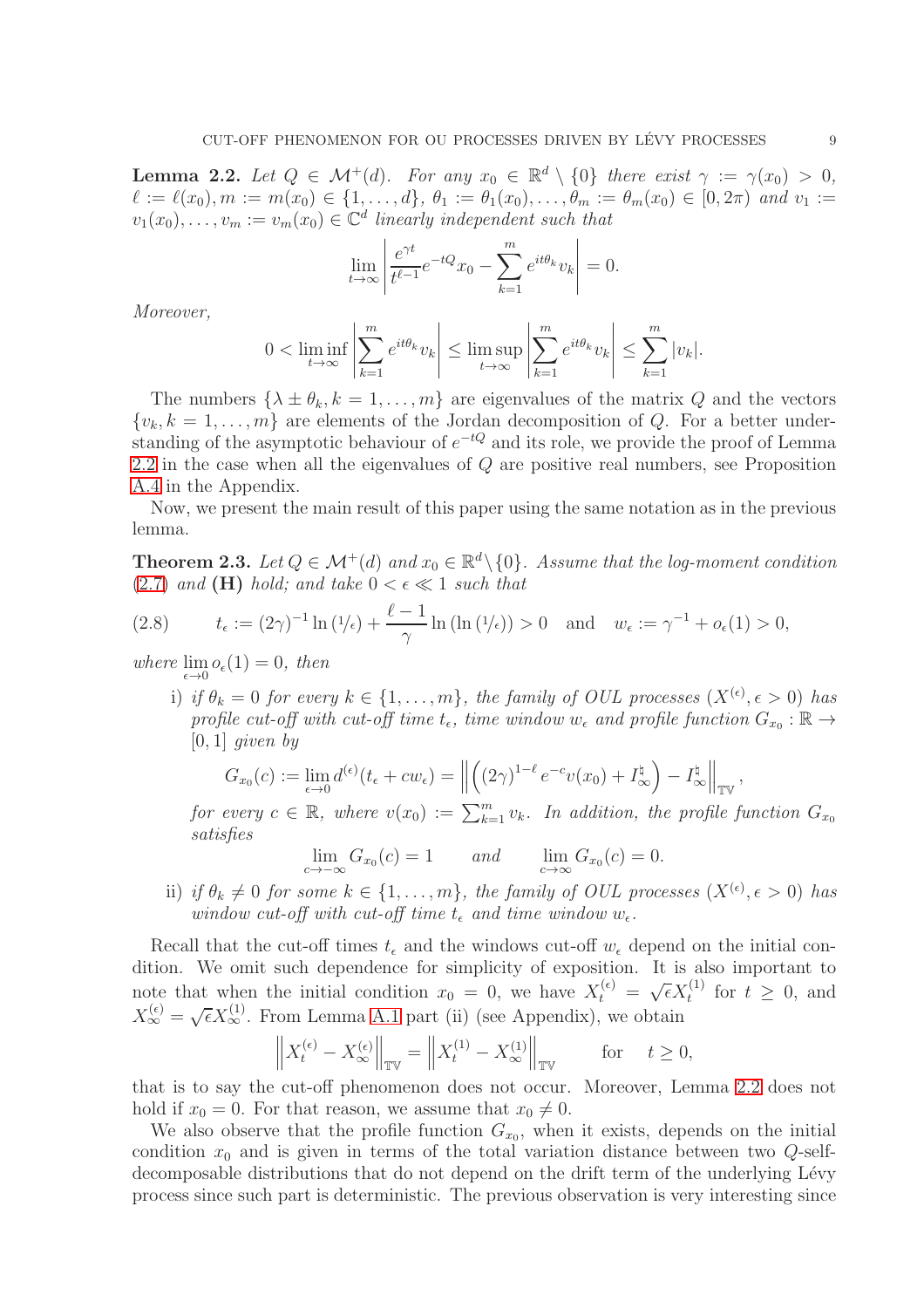most of the examples that appears in the literature (mainly for Markov chains such as the random walk on the hypercube) that exhibits profile cut-off are given in terms of the Gauss error function. Up to our knowledge, the only examples that exhibit profile cut-off and do not fulfill the previous property are the top-to-random shuffle and the transposition shuffle for which the important statistic is the number of fixed points which behaves like a Poisson random variable, see Lacoin [\[25\]](#page-32-22) and the references therein.

We also point-out that part (i) of our main result includes the case when Q has real eigenvalues which is easier to understand. Indeed, denote by  $\gamma_1 \leq \gamma_2 \leq \cdots \leq \gamma_d$  for the eigenvalues associated to Q. If Q is a symmetric matrix (or that the process  $(2.1)$ ) is reversible) with different eigenvalues then we can characterise explicitly  $\gamma, \ell$  and v in a very simple way using the celebrated Spectral Theorem. In other words, there exists an orthonormal basis  $\{v_1, v_2, \dots, v_d\}$  of  $\mathbb{R}^d$  for which

$$
e^{-tQ}x_0 = \sum_{j=1}^d e^{-\gamma_j t} \langle x_0, v_j \rangle v_j \quad \text{for} \quad t \ge 0.
$$

Define  $\tau(x_0) := \min\{k \in \{1, \ldots, d\} : \langle x_0, v_k \rangle \neq 0\}$  and take  $\gamma = \gamma_{\tau(x_0)}$ . Then

$$
e^{\gamma t}e^{-tQ}x_0 = \langle x_0, v_{\tau(x_0)} \rangle v_{\tau(x_0)} + \sum_{j=\tau(x_0)+1}^d e^{-(\gamma_j-\gamma)t} \langle x_0, v_j \rangle v_j \quad \text{for} \quad t \ge 0,
$$

with the understanding that if  $\tau(x_0) = d$ , then the second term of the right-hand side of the above identity equals 0. Consequently,

$$
\lim_{t \to \infty} e^{\gamma t} e^{-tQ} x_0 = \langle x_0, v_{\tau(x_0)} \rangle v_{\tau(x_0)} \in \mathbb{R}^d \setminus \{0\}.
$$

If Q is still symmetric but some of the eigenvalues may repeat, the values of  $\gamma$ ,  $\ell$  and v can also be determined using the matrix diagonalisation method. For more details see Proposition [A.4,](#page-29-0) part (i) in the Appendix.

In the particular case when  $d = 1$  and conditions [\(2.7\)](#page-6-0) and (H) are satisfied, we always have profile cut-off for the OUL process. Moreover, we have that  $\mu^{(1)}$  and  $I_{\infty}^{\sharp}$  are selfdecomposable (see Theorem 17.5 in [\[31\]](#page-33-5)).

For a general  $Q \in \mathcal{M}^+(d)$  and since part (ii) of Theorem [2.3](#page-8-1) only implies window cut-off for the family of OUL processes  $(X^{(\epsilon)}, \epsilon > 0)$ , then a natural question arises: Are there cases where profile cut-off exist for general  $Q$ ? There is an affirmative answer to this question which depends on the following invariance property,

(2.9) 
$$
\left\| (v_1 + I_{\infty}^{\natural}) - I_{\infty}^{\natural} \right\|_{\mathbb{TV}} = \left\| (v_2 + I_{\infty}^{\natural}) - I_{\infty}^{\natural} \right\|_{\mathbb{TV}}
$$

for any  $v_1, v_2 \in \mathbb{R}^d$  such that  $|v_1| = |v_2|$ .

<span id="page-9-1"></span>**Corollary 2.4.** Let  $Q \in \mathcal{M}^+(d)$  and  $x_0 \in \mathbb{R}^d \setminus \{0\}$ . Assume that the log-moment condition [\(2.7\)](#page-6-0), (H) and the invariance property [\(2.9\)](#page-9-0) hold and we take  $0 < \epsilon \ll 1$  such that  $t_{\epsilon}$  and  $w_{\epsilon}$  are defined as in [\(2.8\)](#page-8-2). If

<span id="page-9-0"></span>
$$
\left| \sum_{k=1}^{m} e^{i\theta_k t} v_k \right| \text{ is constant,}
$$

then there is profile cut-off for the family of OUL processes  $(X^{(\epsilon)}, \epsilon > 0)$ .

We point out that the invariance property  $(2.9)$  is satisfied when the limiting distribution  $\mu_{\infty}^{\sharp}$  is isotropic, i.e. that it is invariant under orthogonal transformations. Examples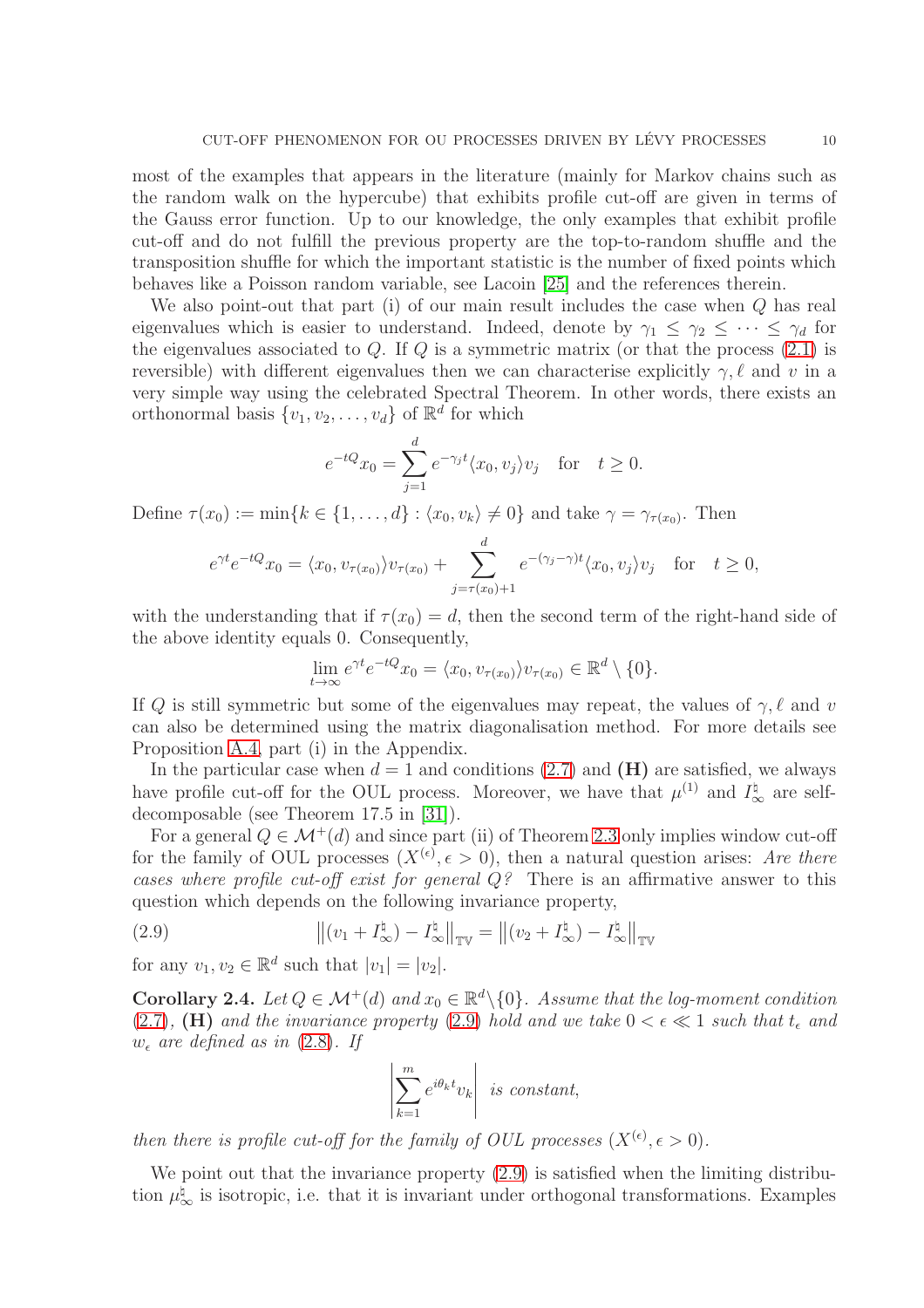of isotropic distributions which are also self-decomposable are the standard Gaussian and isotropic stable distributions.

The strategy to deduce our main result is as follows. We first introduce an auxiliary metric which approximates the metric  $d^{(\epsilon)}$  quite well. The idea of using this auxiliary metric comes from the Brownian setting where the distributions of  $X_t^{(\epsilon)}$  and  $X_\infty^{(\epsilon)}$  are known and everything is much easier to control thanks to the good estimates that one can deduce under the total variation distance. More precisely, both distributions are Gaussian and the convergence of such auxiliary metric depend on the speed of convergence of the mean of  $X_t^{(\epsilon)}$  $t_t^{(\epsilon)}$  towards the mean of  $X_{\infty}^{(\epsilon)}$ , under the total variation distance. In the Lévy case such estimates are not available (even in the stable case) and henceforth a new approach is needed. Indeed, we use Scheffe's Lemma together with Lemma [2.2](#page-8-0) to study the behaviour of the auxiliary metric. Here is where the cut-off times appear by analysing the drift term  $e^{-Qt}x_0$  and using the scaling parameter  $\sqrt{\epsilon}$  that appears on the noise. Then to control the error term, we use the Fourier inversion of the characteristic functions of  $X_t^{(\epsilon)}$  and its invariant measure, together with Masuda-type estimates as those used in [\[29\]](#page-33-7).

The remainder of this paper is organised as follows. In section [3,](#page-10-0) the statements of the cut-off phenomenon of the superposition and average processes are established. Section [4](#page-14-0) provides few examples where the assumption (H) is fulfilled. Section [5](#page-17-0) is devoted to the proofs of the results of this paper. Finally, in the Appendix some tools that we omit along this paper are established.

# 3. Further results

<span id="page-10-0"></span>3.1. Superposition process. A simple and nice way to model observational processes that show significant dependence over long time periods is by means of superposition of independent processes with short-range dependence. In this setting, superposition of independent OU type processes have provided flexible and analytically tractable parametric models, see for instance Barndorff-Nielsen [\[3\]](#page-32-23) and the references therein.

On the other hand the superposition of independent OU type processes, that we consider here, can be associated with an example of a cylindrical OU process which is defined in terms of an infinite-dimensional Langevin equation, see Section 7 in Applebaum [\[2\]](#page-32-24) for further details. As it is noted in [\[2\]](#page-32-24), infinite-dimensional processes arise naturally in mathematical modelling through noise that is described as "superposition" of independent real-valued Lévy processes.

In the sequel, we take the parameter  $\epsilon > 0$  and introduce  $(\xi^{(j)}, j \ge 1)$  a sequence of independent real-valued Lévy processes which are not necessarily equally distributed. For each  $j \ge 1$ , we assume that  $\xi^{(j)}$  has characteristics  $(a_j, \sigma_j, \pi_j)$  satisfying  $a_j \in \mathbb{R}$ ,  $\sigma_j \ge 0$ and

$$
\int_{\mathbb{R}} (1 \wedge z^2) \pi_j(\mathrm{d}z) < \infty.
$$

Similarly as before, for each  $j \geq 1$ , we also consider their associated OUL processes  $X^{(\epsilon,j)}$  which are defined by

$$
\begin{cases} dX_t^{(\epsilon,j)} = -\gamma_j X_t^{(\epsilon,j)} dt + \sqrt{\epsilon} d\xi_t^{(j)} & \text{for} \qquad t \ge 0, \\ X_0^{(\epsilon,j)} = x_j, \end{cases}
$$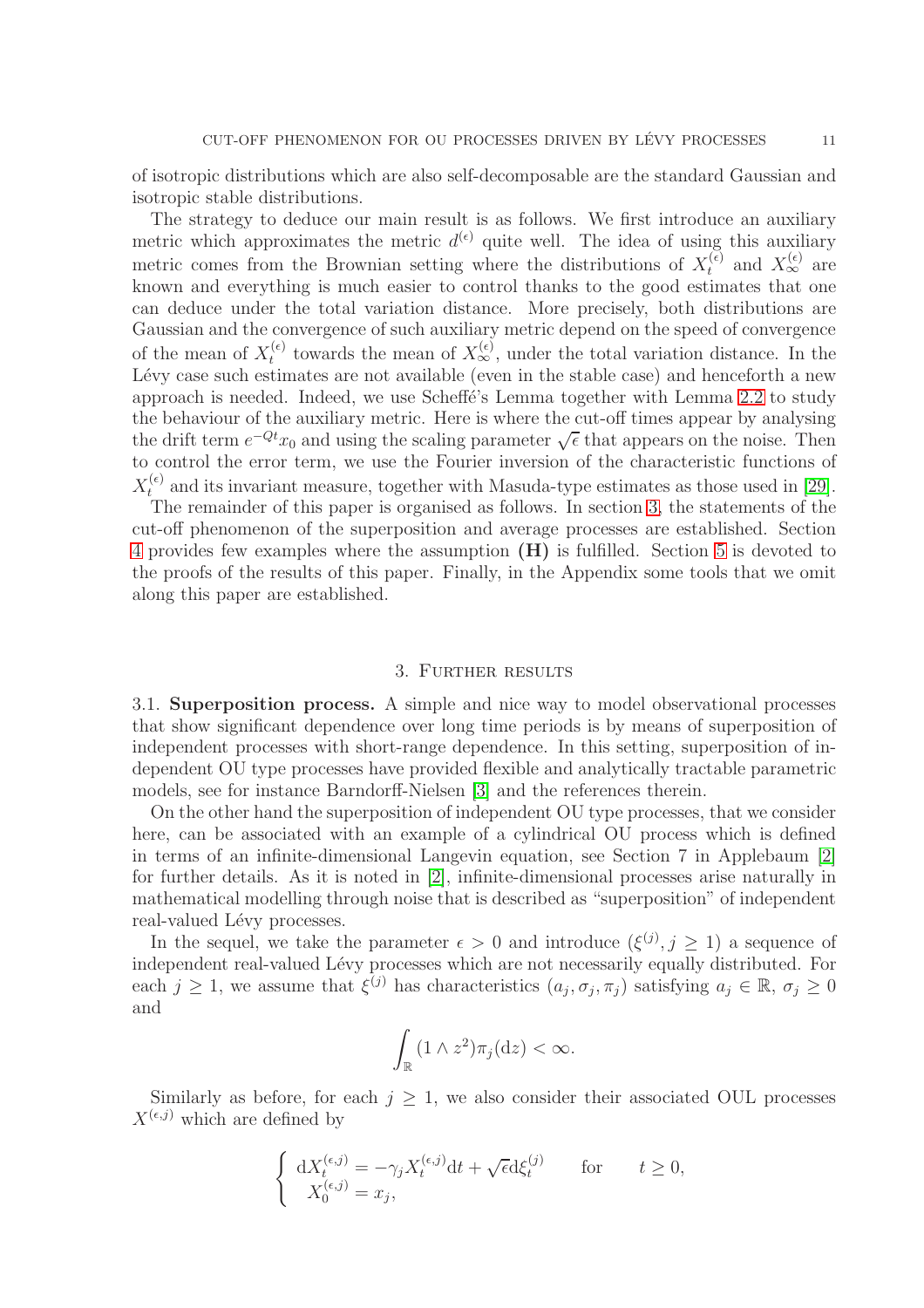where  $\gamma_j > 0$ . Let  $m = (m_j, j \ge 1)$  be a sequence of real positive numbers such that  $\sum_{j\geq 1} m_j = 1$  and define the superposition process  $\chi^{(\epsilon)} := (\chi_t^{(\epsilon)})$  $t_t^{(\epsilon)}$  :  $t \geq 0$ ) as follows

<span id="page-11-0"></span>(3.1) 
$$
\chi_t^{(\epsilon)} := \sum_{j=1}^{\infty} m_j X_t^{(\epsilon,j)} \quad \text{for} \quad t \ge 0.
$$

We now introduce a series of assumptions that guarantee that the superposition process  $\chi^{(\epsilon)}$  is well-defined. We first assume that the *initial configuration*  $x := (x_j : j \ge 1)$  is m-integrable, that is to say,

<span id="page-11-1"></span>(3.2) 
$$
\sum_{j=1}^{\infty} m_j |x_j| < \infty.
$$

The next conditions guarantee that the drift and Gaussian terms of  $(3.1)$  are well-defined,

<span id="page-11-2"></span>(3.3) 
$$
\sum_{j=1}^{\infty} \frac{m_j |a_j|}{\gamma_j} < \infty \quad \text{and} \quad \sum_{j=1}^{\infty} \frac{m_j^2 \sigma_j}{\gamma_j} < \infty.
$$

For the jump structure of the process, some additional conditions are needed. Let us assume that the Lévy measures  $(\pi_j : j \geq 1)$  satisfies

<span id="page-11-3"></span>(3.4) 
$$
\sum_{j=1}^{\infty} \frac{m_j^2}{\gamma_j} \int_{(-1,1)} z^2 \pi_j(\mathrm{d}z) < \infty, \qquad \sum_{j=1}^{\infty} \frac{m_j}{\gamma_j} \pi_j([-1,1]^c) < \infty,
$$

and

<span id="page-11-4"></span>(3.5) 
$$
\sum_{j=1}^{\infty} \frac{1}{\gamma_j} \int_{[-1,1]^c} \log |z| \pi_j(\mathrm{d} z) < \infty.
$$

<span id="page-11-6"></span>**Lemma 3.1.** Let  $x := (x_j : j \ge 1)$  be an initial configuration satisfying [\(3.2\)](#page-11-1) and take  $\epsilon > 0$ . We also assume that conditions [\(3.3\)](#page-11-2), [\(3.4\)](#page-11-3) and [\(3.5\)](#page-11-4) are satisfied. Then the superposition process  $(\chi_t^{(\epsilon)})$  $t(t), t \geq 0$  is well-defined and has a limit distribution  $\mu^{(\epsilon, m)}$  which is independent of the initial configuration x. Moreover,  $\mu^{(\epsilon,m)}$  is self-decomposable with characteristics

$$
a_{\infty}^{(\epsilon,m)} = \sqrt{\epsilon} \sum_{j=1}^{\infty} \frac{m_j a_j}{\gamma_j} + \sqrt{\epsilon} \sum_{j=1}^{\infty} m_j \int_{\mathbb{R}} \pi_j(\mathrm{d}x) \int_{0}^{\infty} e^{-\gamma_j s} x \left( \mathbf{1}_{\{|e^{-\gamma_j s} x| \le 1\}} - \mathbf{1}_{\{|x| \le 1\}} \right) \mathrm{d}s,
$$

and

$$
\sigma_{\infty}^{(\epsilon,m)} = \sum_{j=1}^{\infty} \frac{m_j^2 \sigma_j}{2\gamma_j}, \qquad \pi_{\infty}^{(\epsilon,m)}(B) = \sum_{j=1}^{\infty} \int_0^{\infty} \pi_j(\sqrt{\epsilon}m_j^{-1}e^{s\gamma_j}B)ds \qquad \text{for} \quad B \in \mathcal{B}(\mathbb{R}).
$$

Since  $\mu^{(\epsilon,m)}$  is a self-decomposable random variable on R then it is degenerated or absolutely continuous with respect to the Lebesgue measure. As we mentioned before, from Theorem 53.1 in [\[31\]](#page-33-5) its density, when it exists, is unimodal. From Proposition 2.4 in [\[29\]](#page-33-7) or Proposition 24.19 in [\[31\]](#page-33-5), it follows that  $\mu^{(\epsilon,m)}$  is non-degenerate if and only if the limit distribution of the process  $X^{(\epsilon,j)}$  is non-degenerate for some  $j \geq 1$ .

For the main result in this section, we assume that the friction coefficients are uniformly bounded away from 0. In other words, we assume uniform coercivity as follows

<span id="page-11-5"></span>(3.6) there exists 
$$
\gamma > 0
$$
 such that  $\gamma_j \ge \gamma$  for any  $j \ge 1$ .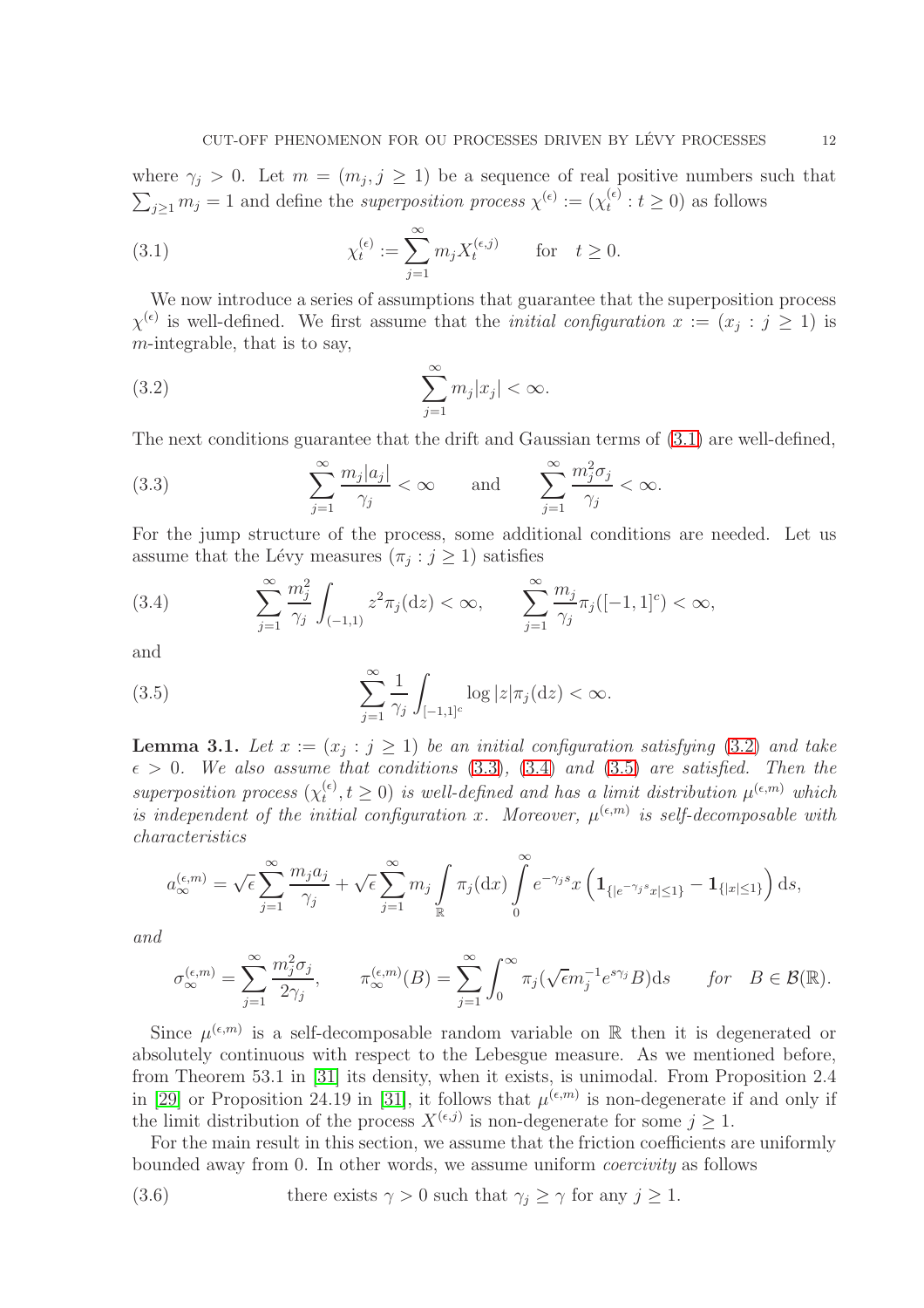We also consider the sequence of Lévy process  $(\xi^{(\natural,j)}, j \geq 1)$  which is defined as follows: for each  $j \geq 1$ ,  $\xi^{(\natural,j)}$  has characteristics  $(0, \sigma_j, \pi_j)$  satisfying  $(3.3)$ ,  $(3.4)$  and  $(3.5)$ . For the sequence  $(\xi^{(\natural,j)}, j \geq 1)$ , we also introduce its associated functional  $I^{\natural,m} = (I_t^{\natural,m})$  $t^{q,m}, t \geq 0$ which is defined by

$$
I_t^{\natural,m} = \sum_{j=1}^{\infty} m_j \int_0^t e^{-\gamma_j(t-s)} d\xi_s^{(\natural,j)} \quad \text{for} \quad t \ge 0.
$$

We observe that its limiting distribution  $I_{\infty}^{\sharp,m}$  is well-defined under conditions [\(3.3\)](#page-11-2), [\(3.4\)](#page-11-3) and [\(3.5\)](#page-11-4).

For every  $\epsilon > 0$  and  $t > 0$ , define

$$
d^{(\epsilon,m)}(t):=\left\|\chi^{(\epsilon)}_t-\chi^{(\epsilon,m)}_\infty\right\|_{\mathbb{T}\mathbb{V}},
$$

where  $\chi_{\infty}^{(\epsilon,m)}$  denotes the limiting distribution of  $\chi^{(\epsilon)}$  whose law is given by  $\mu^{(\epsilon,m)}$ .

<span id="page-12-0"></span>**Theorem 3.2.** Let  $x := (x_j : j \ge 1)$  be a initial configuration satisfying [\(3.2\)](#page-11-1) and assume that conditions [\(3.3\)](#page-11-2), [\(3.4\)](#page-11-3) and [\(3.5\)](#page-11-4) hold. We also assume that there exist  $j \geq 1$  such that for any  $t > 0$ , the distribution of

$$
I_t^{(\natural,j)}:=\int_0^t e^{-\gamma_j(t-s)}\mathrm{d}\xi_s^{(\natural,j)},
$$

satisfies hypothesis (H), the coercivity condition [\(3.6\)](#page-11-5) is fulfilled,  $J := \{j \geq 1 : \gamma_j = j \}$ inf  $\inf_{k \in \mathbb{N}} \gamma_k \} \neq \emptyset$  and  $\sum_{j \in J}$ j∈J  $m_j x_j \neq 0$ . Then, the family  $(\chi^{(\epsilon)}, \epsilon > 0)$  possesses profile cut-off under the total variation distance when  $\epsilon$  decreases to 0, with cut-off time and window cut-off given by

$$
t_{\epsilon} := \frac{1}{2\hat{\gamma}} \ln (1/\epsilon)
$$
 and  $w_{\epsilon} := \frac{1}{\hat{\gamma}} + o(1),$ 

where  $\hat{\gamma} := \inf$  $inf_{k \in \mathbb{N}} \gamma_k$ . The profile function  $G_{x,m} : \mathbb{R} \to [0,1]$  is given by

$$
G_{x,m}(c) := \lim_{\epsilon \to 0} d^{(\epsilon,m)}(t_{\epsilon} + cw_{\epsilon}) = \left\| \left( e^{-c} \sum_{j \in J} m_j x_j + I_{\infty}^{\natural, m} \right) - I_{\infty}^{\natural, m} \right\|_{\mathbb{T}^{\mathbb{V}}},
$$

for any  $c \in \mathbb{R}$ , and satisfies

$$
\lim_{c \to -\infty} G_{x,m}(c) = 1 \quad and \quad \lim_{c \to \infty} G_{x,m}(c) = 0.
$$

3.2. Average process. Finally, we study the cut-off phenomenon for the average of OUL when the driving process is a stable L´evy process. In the diffusive case, Lachaud [\[24\]](#page-32-6) observed that the average process satisfies window cut-off with the same cut-off and window times as the sample of OU processes. The previous observation is quite surprising since the sample process comprises a huge amount number of processes. As we will see below, the average process of OU not only possesses cut-off and window cut-off but also has profile cut-off.

Let us consider the sequence  $(\epsilon_n, n \geq 1)$  of strictly positive real numbers converging to 0 accordingly as n increases. In what follows, we assume that the process  $\xi$  is a real-valued stable Lévy process with a linear drift  $a \in \mathbb{R}$ , that is to say its characteristic exponent  $\psi_{\alpha}$ is given by

(3.7) 
$$
\psi_{\alpha}(z) = iza - c|z|^{\alpha} (1 - i\beta \tan(\pi \alpha/2) \operatorname{sgn}(z)) \quad \text{for} \quad z \in \mathbb{R},
$$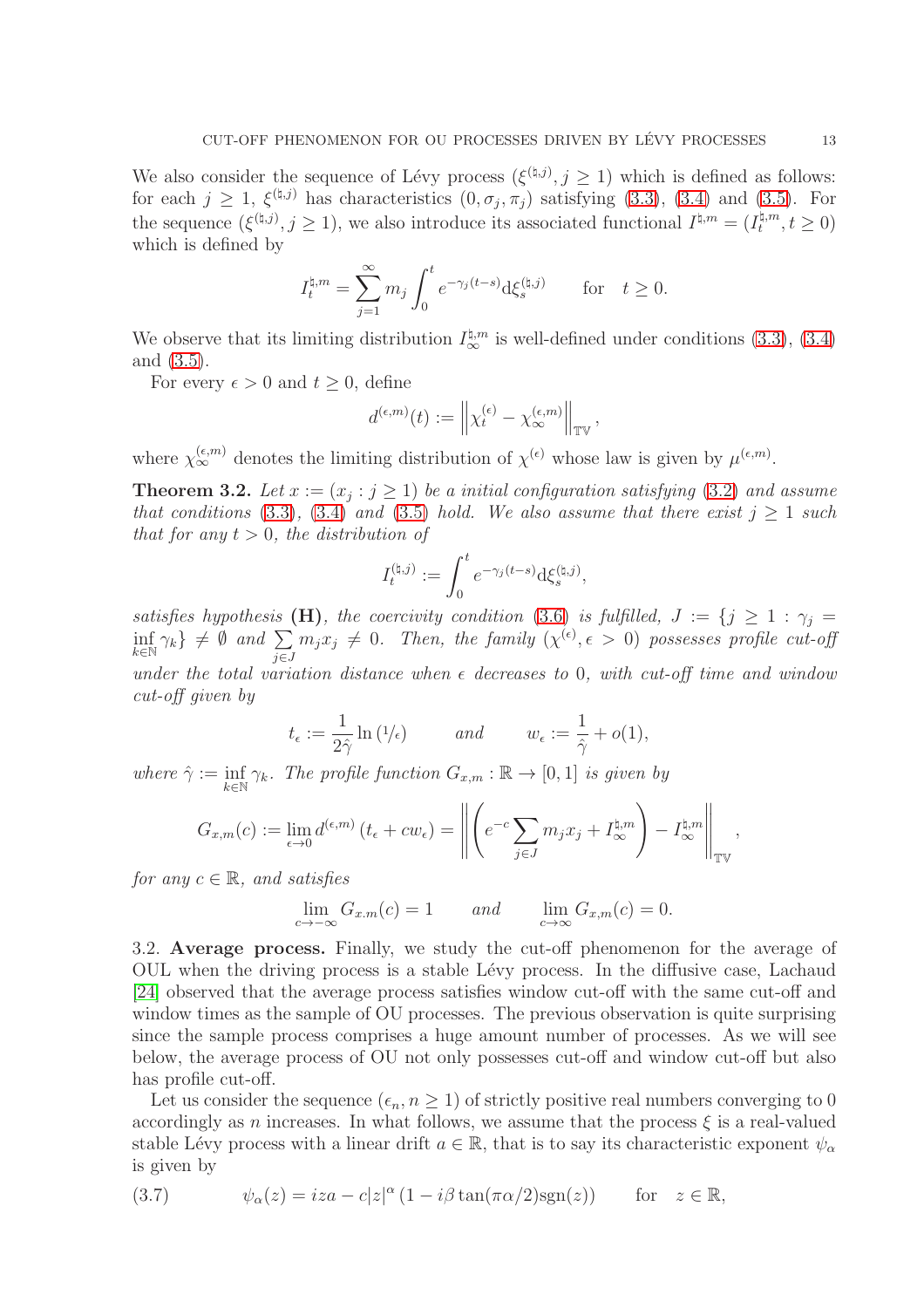where  $\alpha \in (0,1) \cup (1,2], c > 0$  and  $\beta \in [-1,1]$  or  $\alpha = 1, \beta = 0$  and we understand  $\beta \tan(\pi \alpha/2) = 0.$ 

We also consider the sequence of OUL processes  $((X_t^{(\epsilon_n)}$  $t_t^{(\epsilon_n)}$  :  $t \geq 0, n \geq 1$ ) such that for each  $n \geq 1$ ,  $X^{(\epsilon_n)}$  is defined as the unique strong solution of  $(2.1)$  with  $\gamma := Q > 0$ and initial condition  $X_0^{(\epsilon_n)} = x_0 \neq 0$ . Let  $\left( \left( X_t^{(\epsilon_n),1} \right)$  $(t_n^{\epsilon_n}), \dots, X_t^{\epsilon_n}, n), t \geq 0$  be a sample of n independent copies of  $X^{(\epsilon_n)}$ . For simplicity on exposition, we denote by  $(\xi^{(j)}, 1 \le j \le n)$ for the sequence of independent copies of the stable Lévy process  $\xi$  which drives the above sample of OUL.

For each  $n \geq 1$ , we define the average process  $A^{(n)} := (A_t^{(n)})$  $t^{(n)}$ ,  $t \geq 0$ ) as follows

(3.8) 
$$
A_t^{(n)} := \frac{1}{n} \sum_{i=1}^n X_t^{(\epsilon_n), i} \quad \text{for} \quad t \ge 0.
$$

It is not so difficult to deduce that the uniform average process  $A^{(n)}$  satisfies the following SDE

$$
dA_t^{(n)} = -\gamma A_t^{(n)} dt + \sqrt{\epsilon_n} dL_t^{(n)} \quad \text{for} \quad t \ge 0,
$$

where  $L^{(n)} := (L_t^{(n)}$  $(t^n, t \geq 0)$  is a stable Lévy process with drift such that

$$
L_t^{(n)} := \frac{1}{n} \sum_{i=1}^n \xi_t^{(i)}
$$
 for  $t \ge 0$ .

It is straightforward to deduce that the characteristic exponent of  $L^{(n)}$  is given by

$$
\psi_{\alpha}^{L^{(n)}}(z) = iza - cn^{1-\alpha}|z|^{\alpha} (1 - i\beta \tan(\pi \alpha/2) \text{sgn}(z)) \quad \text{for} \quad z \in \mathbb{R}.
$$

Since the stable Lévy process  $\xi$  satisfies the log-moment condition [\(2.7\)](#page-6-0) for  $\alpha \in (0, 2)$ , the average process  $A^{(n)}$  has a limiting distribution, that we denote by  $A^{(n)}_{\infty}$ . On the other hand, it is well known that the limiting distribution also exists when  $\xi$  is a Brownian motion with drift, i.e. when  $\alpha = 2$ . In any case, the characteristic exponent of  $A_{\infty}^{(n)}$  is as follows

$$
\psi_{\alpha}^{A_{\infty}^{(n)}}(z) = iza \frac{\sqrt{\epsilon_n}}{\gamma} - \frac{cn^{1-\alpha} \epsilon_n^{\alpha/2}}{\alpha \gamma} |z|^{\alpha} (1 - i\beta \tan(\pi \alpha/2) \text{sgn}(z)) \qquad \text{for} \quad z \in \mathbb{R}.
$$

For each  $n \geq 1$ , we also define the total variation distance between  $A_t^{(n)}$  and its limiting distribution by

$$
d^{(n)}(t) := \left\| A_t^{(n)} - A_{\infty}^{(n)} \right\|_{\mathbb{TV}} \quad \text{for} \quad t \ge 0.
$$

<span id="page-13-0"></span>**Theorem 3.3.** For  $x_0 \neq 0$ , the family of processes  $(A^{(n)}, n \ge 1)$  possesses profile cut-off under the total variation distance, when n goes to  $\infty$ , with cut-off time and window cut-off given by

$$
t_n := \frac{1}{2\gamma} \ln \left( \frac{n^{2-2/\alpha}}{\epsilon_n} \right), \qquad w_n := \frac{1}{\gamma} + o_n(1).
$$

The profile function  $G : \mathbb{R} \to [0,1]$  is given by

$$
G_{x_0}(c) := \lim_{n \to \infty} d^{(n)}(t_n + cw_n) = ||(e^{-c}x_0 + \mathcal{S}_{\alpha}) - \mathcal{S}_{\alpha}||_{\mathbb{TV}},
$$

for any  $b \in \mathbb{R}$  and where  $\mathcal{S}_{\alpha}$  is a strictly stable distribution, i.e. it characteristic exponent is given by  $\psi_{\alpha}$  with  $a = 0$ . Moreover, it satisfies

$$
\lim_{c \to -\infty} G_{x_0}(c) = 1 \quad \text{and} \quad \lim_{c \to \infty} G_{x_0}(c) = 0.
$$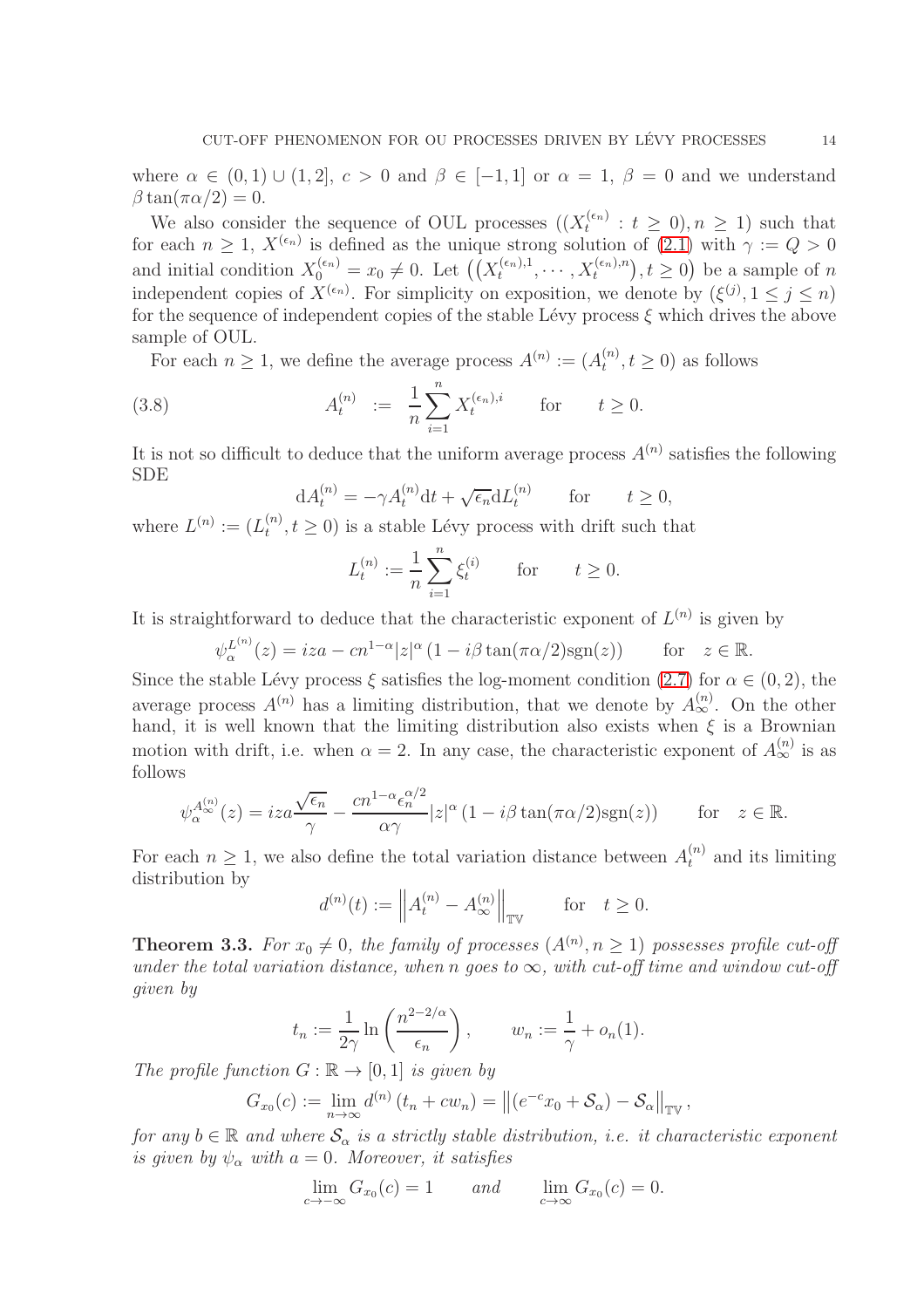It is important to note that the assumption that  $\xi$  is a stable Lévy process with drift is crucial in our arguments. Indeed, the dimension of the sampling and the cut-off times  $t_n$ in the distance  $d^{(n)}$  are very strong related that without the scaling property seems to be very difficult to deduce any limiting behaviour of  $d^{(n)}(t_n)$ . To be more precise the weak limit of

$$
\int_0^{t_n} e^{-\gamma(t_n-s)} dL_s^{(n)},
$$

<span id="page-14-0"></span>under the total variation distance needs to be well-understood.

#### 4. Smoothness

In this section, we provide a few examples where condition  $(H)$  is satisfied. Moreover, in all examples presented below the marginal distribution of the OUL process  $X^{(\epsilon)}$  (and the superposition process  $\chi^{(\epsilon)}$ , for any  $\epsilon > 0$ , has a density in  $\mathcal{C}_b$  or  $\mathcal{C}_b^{\infty}$ . Implicitly the invariant distribution  $\mu^{(\epsilon)}$  (similarly for  $\mu^{(\epsilon,m)}$ ) and the random variable  $I^{\sharp}_{\infty}$  (similarly for  $I_{\infty}^{\sharp,m}$  have densities belonging to  $\mathcal{C}_b$  or  $\mathcal{C}_{\infty}^{\infty}$ .

For simplicity, we use the notation  $\Re(z)$  and  $\Im(z)$  for the real and imaginary part of any complex number z.

1. The first example that we consider here is the case when  $\Sigma$  is positive definite, i.e. the Lévy process  $\xi$  has presence of a d-dimensional Brownian motion. In other words, the matrix  $\Sigma$  has full rank and implicity for any  $t > 0$ ,  $X_t^{(1)}$  and  $I_t^{\dagger}$  have densities belonging to  $\mathcal{C}_b^{\infty}$  (see Masuda [\[29\]](#page-33-7)). Both distributions possess a Gaussian component which are described by the covariance matrix

$$
\Sigma_t = \int_0^t e^{-sQ} \Sigma e^{-sQ^T} ds \quad \text{for} \quad t > 0,
$$

implying the integrability of the map  $\lambda \mapsto |\lambda|^k |\mu_{\lambda}^{\mathfrak{h}}(\lambda)|$ , for any k nonnegative integer, and implicitly the smoothness for the densities of  $X_t^{(1)}$  and  $I_t^{\dagger}$  $t^{\mathfrak{q}}$ . Moreover, if the log-moment condition [\(2.7\)](#page-6-0) holds, then the same holds true for the limiting distributions  $\mu^{(1)}$  and  $I^{\dagger}_{\infty}$ , where the Gaussian component is described by the covariance matrix

$$
\Sigma_{\infty} = \int_0^{\infty} e^{-sQ} \Sigma e^{-sQ^T} ds.
$$

In order to deduce the second part of condition  $(H)$ , we first observe that the characteristic exponent  $\psi$  of the Lévy process  $\xi$  satisfies

$$
\psi(\lambda) = \mathcal{O}(|\lambda|^2)
$$
 as  $|\lambda| \to \infty$ .

Since  $\Re(\psi(\lambda)) \leq 0$  for any  $\lambda \in \mathbb{R}^d$ , there exist constants  $C > 0$  and  $R > 0$  such that  $\Re(\psi(\lambda)) \leq -C|\lambda|^2$  for any  $|\lambda| \geq L > 0$ .

On the other hand, recall that for any  $Q \in \mathcal{M}^+(d)$  there are positive constants  $c_1, c_2$ ,  $c_3$  and  $c_4$  such that

<span id="page-14-1"></span>(4.1) 
$$
c_4 e^{-c_2 t} |\lambda| \le |e^{-tQ^T} \lambda| \le c_3 e^{-c_1 t} |\lambda| \quad \text{for} \quad t \ge 0 \quad \text{and} \quad \lambda \in \mathbb{R}^d,
$$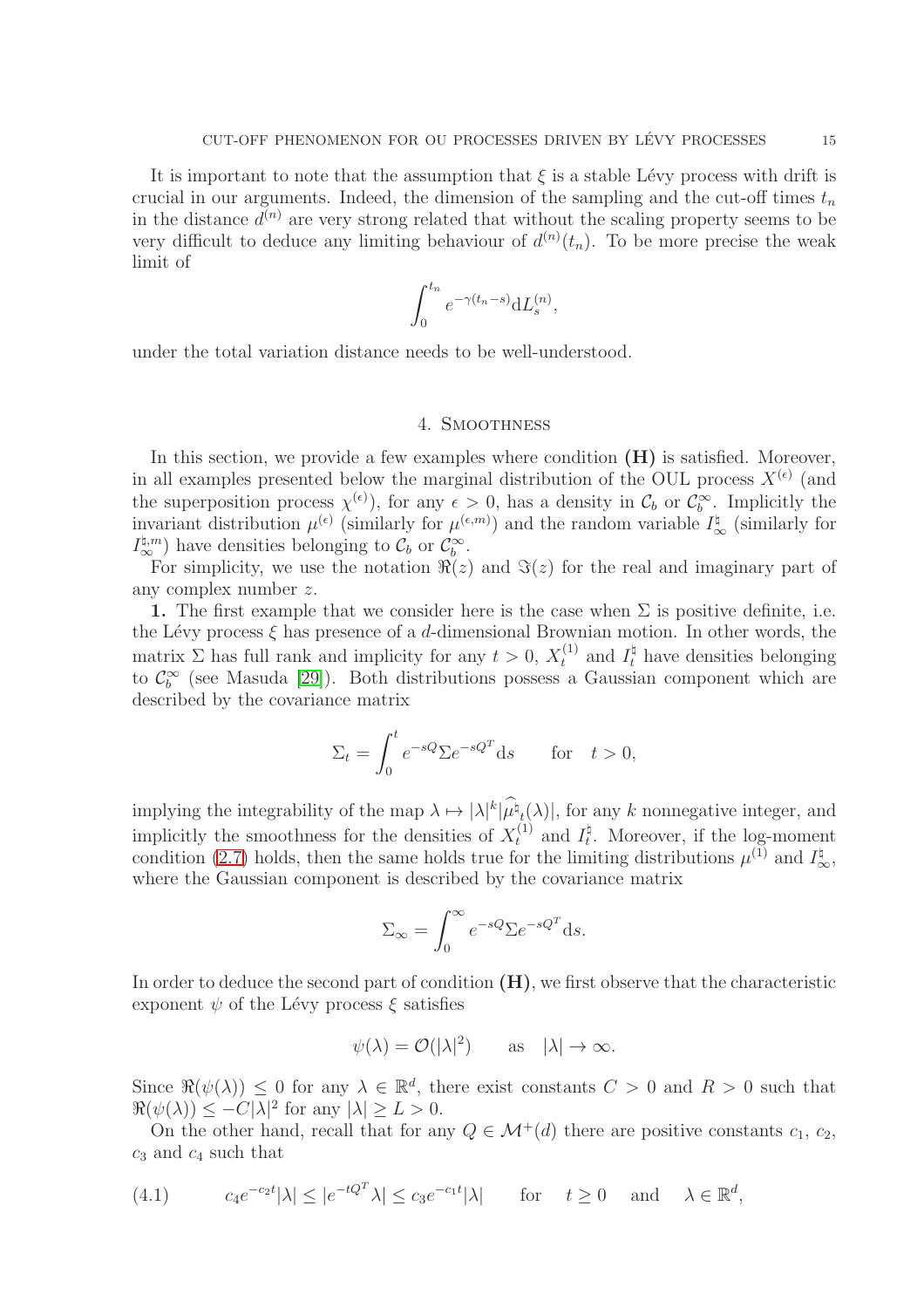see for instance page 139 of Urbanik [\[34\]](#page-33-9). Hence, we take  $R > c_4^{-1}L$  and introduce  $t_0(R) := c_2^{-1} \ln \left( \frac{R c_4}{L} \right)$  $\frac{\tilde{R}c_4}{L}$  > 0. Putting all the pieces together, we have for  $t \ge t_0(R)$ , that

$$
\int_{D_R^c} |\widehat{\mu^{\natural}}_t(\lambda)| \, d\lambda = \int_{D_R^c} \exp \left\{ \int_0^t \Re \left( \psi(e^{-sQ^T} \lambda) \right) \, ds \right\} d\lambda
$$
\n
$$
\leq \int_{D_R^c} \exp \left\{ \int_0^{t_0(R)} \Re \left( \psi(e^{-sQ^T} \lambda) \right) \, ds \right\} d\lambda
$$
\n
$$
\leq \int_{D_R^c} \exp \left\{ -C \int_0^{t_0(R)} |e^{-sQ^T} \lambda|^2 \, ds \right\} d\lambda
$$
\n
$$
\leq \int_{D_R^c} \exp \left\{ -C \frac{c_4^2}{2c_2} \left( 1 - e^{-2c_2 t_0(R)} \right) |\lambda|^2 \right\} d\lambda,
$$

which implies the second part of condition  $(H)$ .

2. The second case, that we consider here, is very similar to the previous example and includes the so-called family of stable Lévy processes. Indeed, we suppose that there exists  $\alpha \in (0, 2)$  such that

(4.2) 
$$
\limsup_{|\lambda| \to \infty} \frac{\Re(\psi(\lambda))}{|\lambda|^{\alpha}} \in (-\infty, 0).
$$

In other words, there exist constants  $C > 0$  and  $R > 0$  such that  $\Re(\psi(\lambda)) \leq -C|\lambda|^{\alpha}$  for any  $|\lambda| \ge L > 0$ . Hence, for any  $t > 0$ , we define  $L_t = c_4^{-1} L e^{c_2 t}$  and deduce

$$
\int_{D_{L_t}^c} |\widehat{\mu^{\natural}}_t(\lambda)| \mathrm{d}\lambda = \int_{D_{L_t}^c} \exp \left\{ \int_0^t \Re \left( \psi(e^{-sQ^T} \lambda) \right) \mathrm{d}s \right\} \mathrm{d}\lambda
$$
\n
$$
\leq \int_{D_{L_t}^c} \exp \left\{ -C \int_0^t |e^{-sQ^T} \lambda|^{\alpha} \mathrm{d}s \right\} \mathrm{d}\lambda
$$
\n
$$
\leq \int_{D_{L_t}^c} \exp \left\{ -C \frac{c_4^2}{2c_2} \left( 1 - e^{-\alpha c_2 t} \right) |\lambda|^{\alpha} \right\} \mathrm{d}\lambda.
$$

The previous integral is clearly finite and implicitly the smoothness for the densities of  $X_t^{(1)}$  and  $I_t^{\sharp}$  $t_t$  is obtained. If the log-moment condition [\(2.7\)](#page-6-0) holds, then the same holds true for the limiting distributions  $\mu^{(1)}$  and  $I_{\infty}^{\dagger}$  and implicitly, the smoothness for their densities.

Using exactly the same arguments but with  $R > c_4^{-1}L$  and  $t_0(R) := c_2^{-1} \ln \left( \frac{Rc_4}{L} \right)$  $\frac{\partial c_4}{\partial L}\big\}\,>\,0,$ we deduce for  $t \ge t_0(R)$ 

$$
\int_{D_R^c} |\widehat{\mu^{\natural}}_t(\lambda)| \mathrm{d}\lambda \le \int_{D_R^c} \exp \left\{ -C \frac{c_4^{\alpha}}{\alpha c_2} \left( 1 - e^{-\alpha c_2 t_0(R)} \right) |\lambda|^{\alpha} \right\} \mathrm{d}\lambda,
$$

which implies the second part of condition  $(H)$ .

**3.** Our third case impose an *Orey-Masuda* or Kallenberg-Bornarchuk-Kulik type condition on the jump structure of the Lévy process  $\xi$ . To be more precise, let us assume that there exists a radial non-negative function  $\kappa : \mathbb{R}^d \to [0, \infty)$  satisfying

i) as a function of the radius, i.e.  $\tilde{\kappa}(r) = \kappa(v)$  if  $|v| = r > 0$ , it is non-decreasing,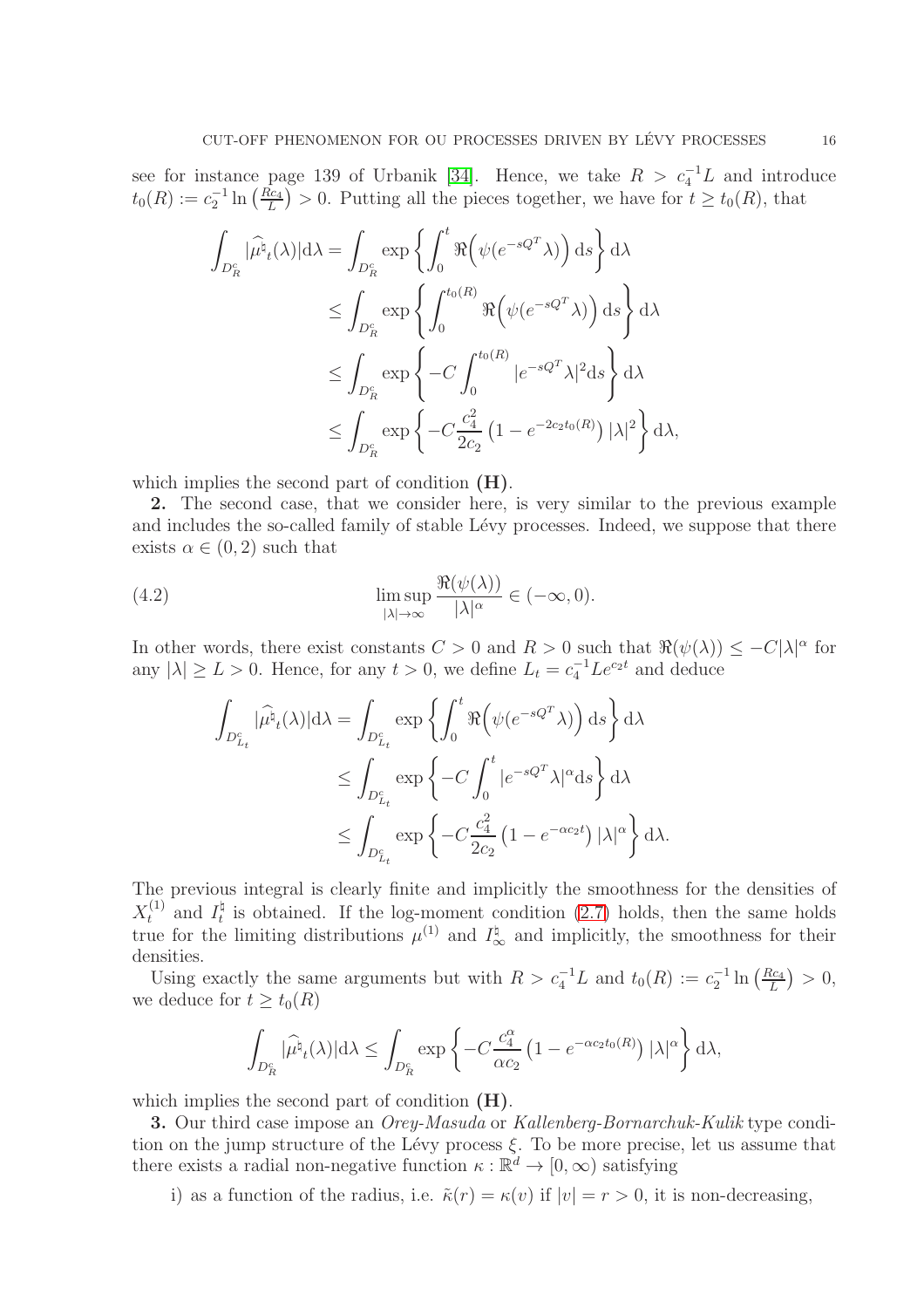ii) for any  $\beta > 0$ , we have

$$
\int_{D_1^c} e^{-\beta \kappa(v)} \mathrm{d}v < \infty,
$$

<span id="page-16-0"></span>iii) and

(4.3) 
$$
\int_{\{z \in \mathbb{R}^d : |\langle z, v \rangle| \le 1\}} \langle z, v \rangle^2 \nu(\mathrm{d}z) \ge \kappa(v) \quad \text{for any } v \in \mathbb{R}^d \quad \text{with} \quad |v| \ge 1.
$$

The previous assumption on the Lévy measure  $\nu$  is an *Orey-Masuda* or Kallenberg-Bornarchuk-Kulik type condition. Indeed, we observe that Orey-Masuda's condition [\(2.2\)](#page-5-2) is fulfilled when  $\kappa(v) = c|v|^{\alpha}$  with  $\alpha \in (0, 2)$  and  $c > 0$ . Similarly, Kallenberg's condition [\(2.5\)](#page-5-3) and *Bornarchuk-Kulik's* condition [\(2.6\)](#page-6-1) are satisfied when  $\kappa(v) = g(|v|) \ln(|v|)$  and g is increasing and goes to  $\infty$ , as |v| goes to  $\infty$ . It is important to note that our assumptions does not seem to imply condition [\(2.3\)](#page-5-1).

In order to prove that for any  $t > 0$ ,  $\mu_t^{\dagger}$  possesses a density which is smooth, we first observe that for any  $\lambda \in \mathbb{R}^d$ 

$$
|\widehat{\mu^{\natural}}_t(\lambda)| \leq \left|\exp\left\{\int_0^t \int_{\mathbb{R}^d} \left(e^{i\langle e^{-sQ^T\lambda,z}\rangle}-1-i\langle e^{-sQ^T\lambda,z}\rangle 1_{\{|z|\leq 1\}}\right) \nu(\mathrm{d} z)\mathrm{d} s\right\}\right|.
$$

Recalling that  $1 - \cos(x) \ge (2/\pi^{-2})x^2$  for  $|x| \le \pi$ , we deduce that for any  $\lambda \in \mathbb{R}^d$ ,

$$
|\widehat{\mu^{\natural}}_{t}(\lambda)| \leq \exp \left\{ \int_{0}^{t} \int_{\{|\langle z, e^{-sQ^{T}} \lambda \rangle| \leq \pi\}} \left( \cos \left( \langle e^{-sQ^{T}} \lambda, z \rangle \right) - 1 \right) \nu(\mathrm{d}z) \mathrm{d}s \right\}
$$

$$
\leq \exp \left\{ -2 \int_{0}^{t} \int_{\{|\langle z, e^{-sQ^{T}} \lambda \rangle| \leq \pi\}} \langle z, e^{-sQ^{T}} \lambda/\pi \rangle^{2} \nu(\mathrm{d}z) \mathrm{d}s \right\}.
$$

Next, we take  $L_t = L\pi c_4^{-1}e^{c_2t}$ , and observe that if  $|\lambda| \geq L$  and  $0 \leq s \leq t$ , then  $|e^{-sQ^T}\lambda| \geq$  $\pi$ . Hence, using [\(4.3\)](#page-16-0) together with [\(4.1\)](#page-14-1) and the fact that  $\tilde{\kappa}$  is non-decreasing, we deduce

$$
\int_{D_{L_t}^c} |\widehat{\mu}^{\natural}( \lambda)| \, d\lambda \leq \int_{D_{L_t}^c} \exp \left\{ -2 \int_0^t \int_{\{ | \langle z, e^{-sQ^T} \lambda \rangle | \leq \pi \}} \langle z, e^{-sQ^T} \lambda / \pi \rangle^2 \nu(\mathrm{d}z) \mathrm{d}s \right\} \, d\lambda
$$
\n
$$
\leq \int_{D_{L_t}^c} \exp \left\{ -2 \int_0^t \kappa \left( |e^{-sQ^T} \lambda / \pi| \right) \mathrm{d}s \right\} \, d\lambda
$$
\n
$$
\leq \int_{D_{L_t}^c} \exp \left\{ -2t \kappa \left( c_4 e^{c_2 t} \pi^{-1} |\lambda| \right) \right\} \, d\lambda
$$
\n
$$
\leq \int_{D_L^c} \exp \left\{ -2t \kappa \left( |\lambda| \right) \right\} \mathrm{d}\lambda,
$$

which is integrable from our hypothesis. Similarly as in the previous cases, the latter implies that the densities of  $X_t^{(1)}$  and  $I_t^{\dagger}$ <sup>4</sup>, for  $t \geq 0$ , belong to  $\mathcal{C}_b$ . Moreover, if the log-moment condition [\(2.7\)](#page-6-0) holds, then the same holds true for the limiting distributions  $\mu^{(1)}$ and  $I_{\infty}^{\natural}$ .

Using exactly the same arguments but with  $R > c_4^{-1}\pi$  and  $t_0(R) := c_2^{-1} \ln \left( \frac{c_4 R}{\pi} \right)$  $\frac{4R}{\pi}$ ) > 0, we deduce that for any  $t \geq t_0(R)$ 

$$
\int_{D_R^c} |\widehat{\mu^{\natural}}_t(\lambda)| \mathrm{d}\lambda = \int_{D_R^c} \exp \left\{-2t_0(R)\kappa \left(c_4 \pi^{-1} e^{-c_2 t_0(R)}|\lambda|\right)\right\} \mathrm{d}\lambda,
$$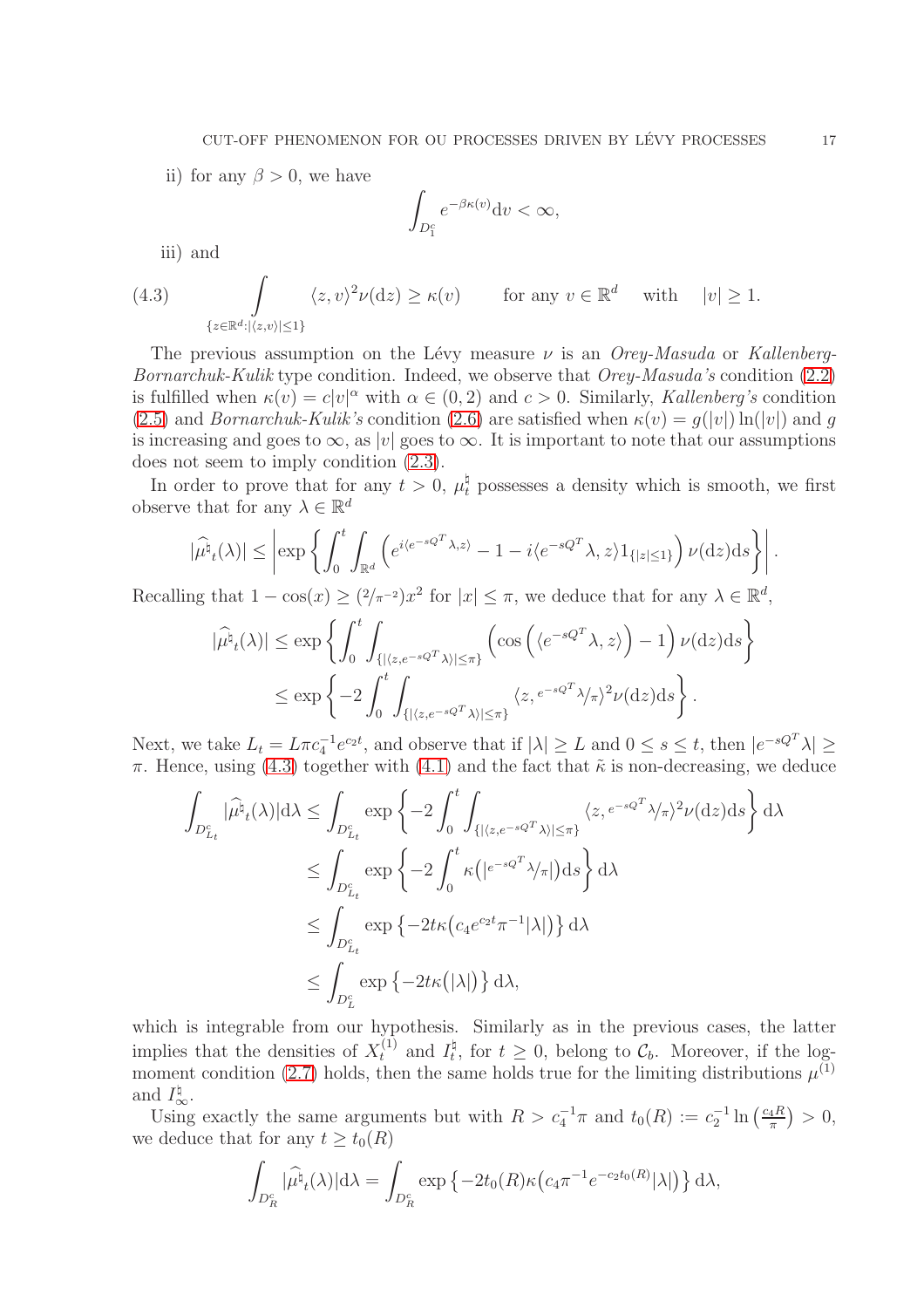<span id="page-17-0"></span>which after change of variable and using our assumptions on  $\kappa$ , allow us to deduce the second part of condition (H).

#### 5. Proofs

5.1. Preliminaries. From the so-called Lévy-Itô decomposition, we can express the Lévy processes  $(\xi_t, t \geq 0)$  as the sum of two independent Lévy processes, in other words,

$$
\xi_t := at + \sqrt{\Sigma}B_t + \xi_t^{(1)} \quad \text{for} \quad t \ge 0,
$$

where we recall that  $a \in \mathbb{R}^d$ ,  $\Sigma$  is a d-squared symmetric non-negative definite matrix, Where we recall that  $\langle \sqrt{\Sigma} z, \sqrt{\Sigma} z \rangle = \langle z, \Sigma z \rangle$  for  $z \in \mathbb{R}^d$ ,  $B = (B_t, t \ge 0)$  is a d-dimensional Brownian motion and  $\xi^{(1)} = (\xi_t^{(1)})$  $t_t^{(1)}$ ,  $t \geq 0$ ) is a pure jump Lévy process in  $\mathbb{R}^d$  which is independent of B. The latter implies that we can rewrite the solution of the SDE (2.[1\)](#page-4-0) as follows

$$
X_t^{(\epsilon)} = e^{-tQ}x_0 + \sqrt{\epsilon}a \int_0^t e^{-(t-s)Q} ds + \sqrt{\epsilon} \int_0^t e^{-(t-s)Q} d(\sqrt{\Sigma}B_s + \xi_s^{(1)}) \quad \text{for} \quad t \ge 0.
$$

Since  $\xi_t^{\natural} = \sqrt{\Sigma}B_t + \xi_t^{(1)}$  $t_t^{(1)}$ , for  $t \geq 0$ , we identify

$$
I_t^{\natural} = \int_0^t e^{-(t-s)Q} d(\sqrt{\Sigma}B_s + \xi_s^{(1)}) \quad \text{for} \quad t \ge 0,
$$

and for simplicity, we write  $C_t := (I - e^{-tQ}) Q^{-1}a$ , for  $t \geq 0$ . Then, we write  $X^{(\epsilon)}$  as follows

$$
X_t^{(\epsilon)} = e^{-tQ}x_0 + \sqrt{\epsilon}C_t + \sqrt{\epsilon}I_t^{\natural} \quad \text{for} \quad t \ge 0.
$$

Assuming that  $\xi$  satisfies the log-moment condition [\(2.7\)](#page-6-0), then  $X_t^{(\epsilon)}$  $t_t^{(t)}$  converges in distribution to  $X_{\infty}^{(\epsilon)}$ , as t goes to  $\infty$ . We recall that the law of  $X_{\infty}^{(\epsilon)}$  is given by  $\mu^{(\epsilon)}$  and observe that it can be written as

$$
X_{\infty}^{(\epsilon)} = \sqrt{\epsilon}C_{\infty} + \sqrt{\epsilon}I_{\infty}^{\natural},
$$

where  $I_{\infty}^{\natural}$  denotes the limiting distribution of  $I_t^{\natural}$  as t increases. We also recall that  $I_{\infty}^{\natural}$  $Q$ -self-decomposable and, if it is non-degenerate, then its distribution is absolutely continuous with respect to the Lebesgue measure on  $\mathbb{R}^d$  (see Yamazato [\[35\]](#page-33-8)).

Bearing all this in mind, in order to study how the process  $X^{(\epsilon)}$  converges to its equilibrium distribution  $\mu^{(\epsilon)}$  under the total variation distance, as t increases, we define the auxiliary metric as follows

<span id="page-17-1"></span>(5.1) 
$$
D^{(\epsilon)}(t) := \left\| \left( \frac{1}{\sqrt{\epsilon}} e^{-tQ} x_0 + I^{\natural}_{\infty} \right) - I^{\natural}_{\infty} \right\|_{\mathbb{T}^{\mathbb{V}}},
$$

and introduce the error term

<span id="page-17-2"></span>(5.2) 
$$
R(t) := \left\| \left( C_t + I_t^{\natural} \right) - X_{\infty}^{(1)} \right\|_{\mathbb{TV}},
$$

which does not depend on  $\epsilon$ .

<span id="page-17-4"></span>**Lemma 5.1.** For any  $\epsilon > 0$  and  $t > 0$ , we have

<span id="page-17-3"></span>(5.3) 
$$
|d^{(\epsilon)}(t) - D^{(\epsilon)}(t)| \le R(t).
$$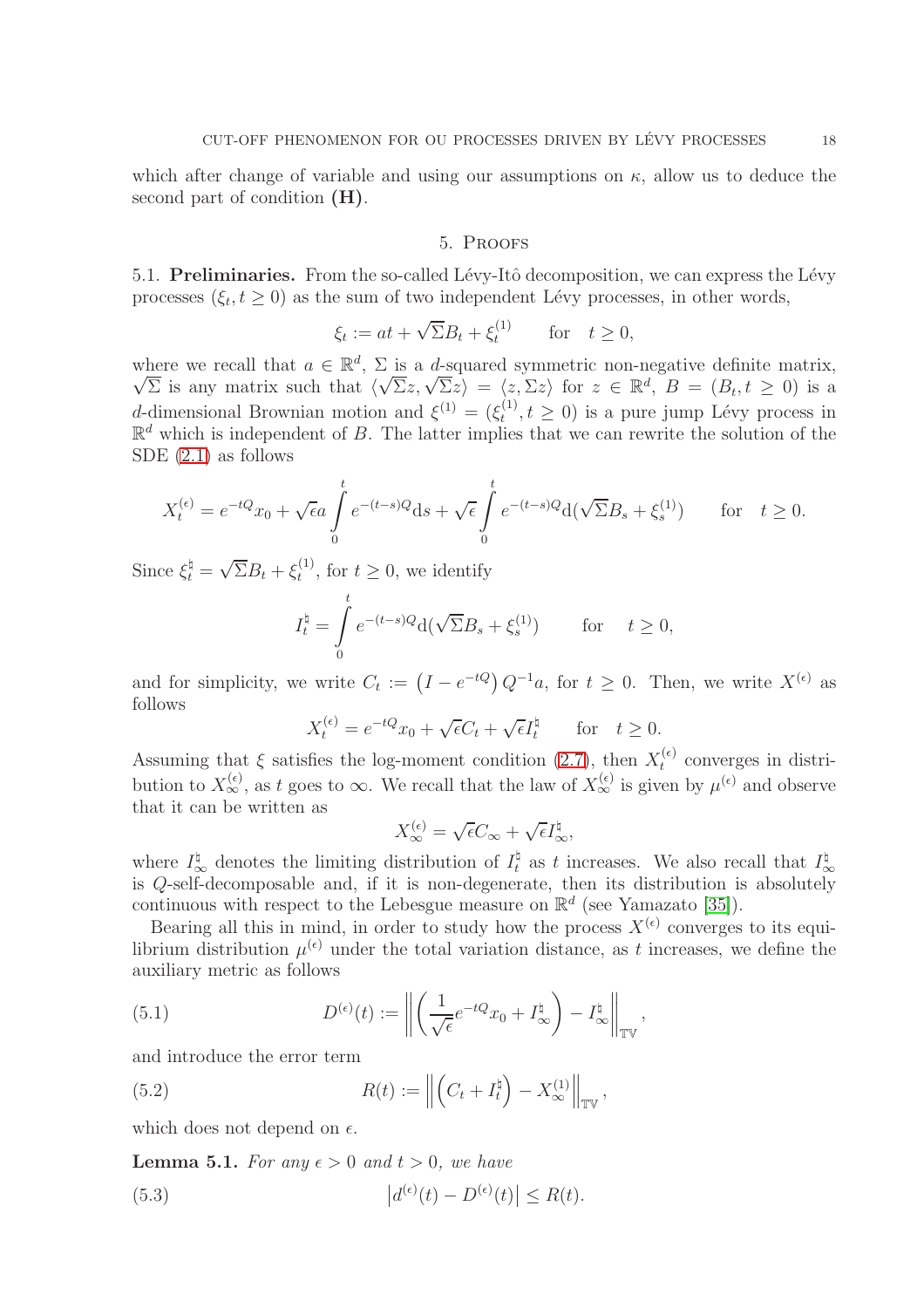Proof. We first use the triangle inequality to deduce

<span id="page-18-0"></span>(5.4) 
$$
d^{(\epsilon)}(t) \leq \left\| \left( e^{-tQ} x_0 + X_{\infty}^{(\epsilon)} \right) - X_{\infty}^{(\epsilon)} \right\|_{\mathbb{T}^{\mathbb{V}}} + \left\| \left( e^{-tQ} x_0 + \sqrt{\epsilon} C_t + \sqrt{\epsilon} I_t^{\natural} \right) - \left( e^{-tQ} x_0 + X_{\infty}^{(\epsilon)} \right) \right\|_{\mathbb{T}^{\mathbb{V}}}.
$$

On the one hand, from Lemma [A.1](#page-29-1) part (i), we see

$$
\left\| \left( e^{-tQ} x_0 + \sqrt{\epsilon} C_t + \sqrt{\epsilon} I_t^{\natural} \right) - \left( e^{-tQ} x_0 + X_{\infty}^{(\epsilon)} \right) \right\|_{\mathbb{TV}} = \left\| \left( \sqrt{\epsilon} C_t + \sqrt{\epsilon} I_t^{\natural} \right) - X_{\infty}^{(\epsilon)} \right\|_{\mathbb{TV}}.
$$

Recalling that  $X_{\infty}^{(\epsilon)} = \sqrt{\epsilon}C_{\infty} + \sqrt{\epsilon}I_{\infty}^{\natural}$ , then from Lemma [A.1](#page-29-1) part (ii), we have

$$
\left\| \left( \sqrt{\epsilon} C_t + \sqrt{\epsilon} I_t^{\natural} \right) - X_{\infty}^{(\epsilon)} \right\|_{\mathbb{TV}} = \left\| \left( C_t + I_t^{\natural} \right) - \left( C_{\infty} + I_{\infty}^{\natural} \right) \right\|_{\mathbb{TV}} = R(t).
$$

On the other hand since  $X_{\infty}^{(\epsilon)} = \sqrt{\epsilon} X_{\infty}^{(1)}$ , we apply Lemma [A.1](#page-29-1) part (iii) to deduce

$$
\left\| \left( e^{-tQ} x_0 + X_\infty^{(\epsilon)} \right) - X_\infty^{(\epsilon)} \right\|_{\mathbb{TV}} = \left\| \left( \frac{1}{\sqrt{\epsilon}} e^{-tQ} x_0 + X_\infty^{(1)} \right) - X_\infty^{(1)} \right\|_{\mathbb{TV}} = D^{(\epsilon)}(t).
$$

Putting all pieces together in inequality [\(5.4\)](#page-18-0), allow us to get the following inequality

$$
d^{(\epsilon)}(t) \le R(t) + D^{(\epsilon)}(t) \quad \text{for} \quad t > 0.
$$

Similarly, we have

$$
D^{(\epsilon)}(t) = \left\| \left( e^{-tQ} x_0 + \sqrt{\epsilon} I_{\infty}^{\natural} \right) - \sqrt{\epsilon} I_{\infty}^{\natural} \right\|_{\mathbb{TV}}
$$
  
\n
$$
\leq \left\| \left( e^{-tQ} x_0 + \sqrt{\epsilon} C_{\infty} + \sqrt{\epsilon} I_{\infty}^{\natural} \right) - X_t^{(\epsilon)} \right\|_{\mathbb{TV}} + \left\| X_t^{(\epsilon)} - X_{\infty}^{(\epsilon)} \right\|_{\mathbb{TV}}
$$
  
\n
$$
= R(t) + d^{(\epsilon)}(t),
$$

where the first and the last identities follow from Lemma [A.1](#page-29-1) (parts  $(i)$ ,  $(ii)$ ) and  $(iii)$ ); and the second inequality follows from the triangle inequality. The desired result now follows form both inequalities.

Therefore, our approach for proving the main result consists in determining the cut-off phenomenon (window and/or profile respectively) for the auxiliary distance [\(5.1\)](#page-17-1) and that the error term  $(5.2)$  vanishes, as t goes to infinity. The latter, together with inequality [\(5.3\)](#page-17-3) implies the cut-off phenomenon for the distance  $d^{(\epsilon)}$  as we will see in Subsection [5.3.](#page-21-0)

5.2. Auxiliary metric. For a better understanding of our arguments, we study separately the behaviour of the auxiliary metric  $D^{(\epsilon)}$ . In order to do so, we use the asymptotic behaviour in Lemma [2.2.](#page-8-0)

<span id="page-18-1"></span>**Proposition 5.2.** Let  $Q \in \mathcal{M}^+(d)$ . Using the same notation as in Lemma [2.2,](#page-8-0) we let  $0 < \epsilon \ll 1$  such that

$$
t_{\epsilon} := (2\gamma)^{-1} \ln (1/\epsilon) + \frac{\ell - 1}{\gamma} \ln (\ln (1/\epsilon)) > 0 \quad \text{and} \quad w_{\epsilon} := \gamma^{-1} + o_{\epsilon}(1) > 0,
$$

where  $\lim_{\epsilon \to 0} o_{\epsilon}(1) = 0$ . Moreover, if the density of the random variable  $I_{\infty}^{\dagger}$  is continuous almost everywhere with respect to the Lebesgue measure and

i) if  $\theta_k = 0$  for every  $k \in \{1, \ldots, m\}$ , then

$$
\lim_{\epsilon \to 0} D^{(\epsilon)}(t_{\epsilon} + cw_{\epsilon}) = ||((2\gamma)^{1-\ell}e^{-c}v(x_0) + I_{\infty}^{\sharp}) - I_{\infty}^{\sharp}||_{\mathbb{TV}},
$$

for every  $c \in \mathbb{R}$ , where  $v(x_0) := \sum_{k=1}^m v_k$ ,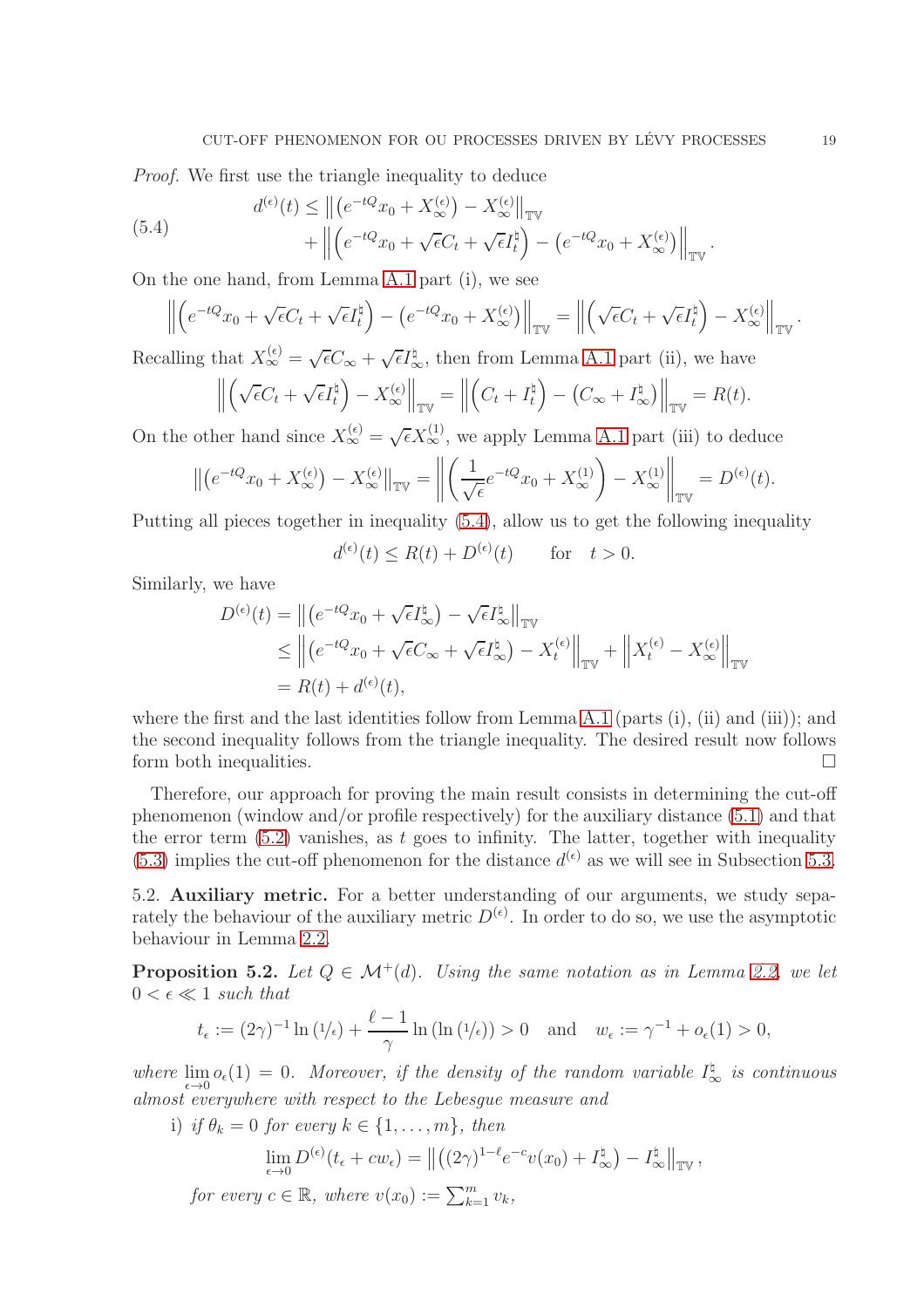ii) if  $\theta_k \neq 0$  for some  $k \in \{1, \ldots, m\}$ , we have for each  $c \in \mathbb{R}$  that there exists subsequences  $(t_{\epsilon'} + cw_{\epsilon'}, \epsilon' > 0)$  of  $(t_{\epsilon} + cw_{\epsilon}, \epsilon > 0)$  such that

$$
\tilde{v}_c(x_0) := \lim_{\epsilon' \to 0} \sum_{k=1}^m e^{i(t_{\epsilon'} + c w_{\epsilon'})\theta_k} v_k \quad \text{exists,}
$$

and is different from the null vector; and moreover

$$
\lim_{\epsilon' \to 0} D^{(\epsilon')} (t_{\epsilon'} + c w_{\epsilon'}) = ||((2\gamma)^{1-\ell} e^{-c} \tilde{v}_c(x_0) + I_{\infty}^{\natural}) - I_{\infty}^{\natural}||_{\mathbb{TV}}.
$$

Proof. We first prove part (i). Let us define

$$
\widetilde{R}^{(\epsilon)}(t) := \left\| \left( \frac{1}{\sqrt{\epsilon}} e^{-tQ} x_0 + I^{\natural}_{\infty} \right) - \left( \frac{t^{\ell-1}}{e^{\gamma t} \sqrt{\epsilon}} \sum_{k=1}^{m} e^{i\theta_k t} v_k + I^{\natural}_{\infty} \right) \right\|_{\mathbb{TV}},
$$

and

$$
\widetilde{D}^{(\epsilon)}(t) := \left\| \left( \frac{t^{\ell-1}}{e^{\gamma t} \sqrt{\epsilon}} \sum_{k=1}^m e^{i\theta_k t} v_k + I_{\infty}^{\natural} \right) - I_{\infty}^{\natural} \right\|_{\mathbb{T}^{\mathbb{V}}}.
$$

Recalling the definition of the auxiliary metric in [\(5.1\)](#page-17-1) and using the triangle inequality, we deduce

$$
D^{(\epsilon)}(t) \le \left\| \left( \frac{t^{\ell-1}}{e^{\gamma t}} \sum_{k=1}^{m} e^{i\theta_k t} v_k + \sqrt{\epsilon} I_{\infty}^{\sharp} \right) - \sqrt{\epsilon} I_{\infty}^{\sharp} \right\|_{\mathbb{TV}}
$$

$$
+ \left\| \left( e^{-tQ} x_0 + \sqrt{\epsilon} I_{\infty}^{\sharp} \right) - \left( \frac{t^{\ell-1}}{e^{\gamma t}} \sum_{k=1}^{m} e^{i\theta_k t} v_k + \sqrt{\epsilon} I_{\infty}^{\sharp} \right) \right\|_{\mathbb{TV}}
$$

We then apply Lemma [A.1](#page-29-1) part (iii) in order to deduce  $D^{(\epsilon)}(t) \leq R^{(\epsilon)}(t) + D^{(\epsilon)}(t)$ . On the other hand, using again the triangle inequality, we obtain

$$
\widetilde{D}^{(\epsilon)}(t) \le \left\| \left( \frac{e^{-tQ}x_0}{\sqrt{\epsilon}} + I^{\natural}_{\infty} \right) - I^{\natural}_{\infty} \right\|_{\mathbb{TV}} + \left\| \left( \frac{t^{\ell-1}}{e^{\gamma t}\sqrt{\epsilon}} \sum_{k=1}^{m} e^{i\theta_k t} v_k + I^{\natural}_{\infty} \right) - \left( \frac{e^{-tQ}x_0}{\sqrt{\epsilon}} + I^{\natural}_{\infty} \right) \right\|_{\mathbb{TV}}.
$$

Similarly as before, we apply Lemma [A.1](#page-29-1) part (iii) and deduce  $D^{(\epsilon)}(t) \leq R^{(\epsilon)}(t) + D^{(\epsilon)}(t)$ . Putting all pieces together, we get

(5.5) 
$$
\left| D^{(\epsilon)}(t) - \widetilde{D}^{(\epsilon)}(t) \right| \leq \widetilde{R}^{(\epsilon)}(t).
$$

Next, from Lemma [A.1](#page-29-1) part (i), we observe

<span id="page-19-1"></span><span id="page-19-0"></span>
$$
\widetilde{R}^{(\epsilon)}(t) = \left\| \left( \frac{t^{\ell-1}}{e^{\gamma t} \sqrt{\epsilon}} \left( \frac{e^{\gamma t} e^{-tQ} x_0}{t^{\ell-1}} - \sum_{k=1}^m e^{i\theta_k t} v_k \right) + I_{\infty}^{\natural} \right) - I_{\infty}^{\natural} \right\|_{\mathbb{T}^{\mathbb{V}}}.
$$

On the other hand, straightforward computations led us to

(5.6) 
$$
\lim_{\epsilon \to 0} \frac{(t_{\epsilon} + cw_{\epsilon})^{\ell-1} e^{-\gamma (t_{\epsilon} + cw_{\epsilon})}}{\sqrt{\epsilon}} = (2\gamma)^{1-\ell} e^{-c},
$$

.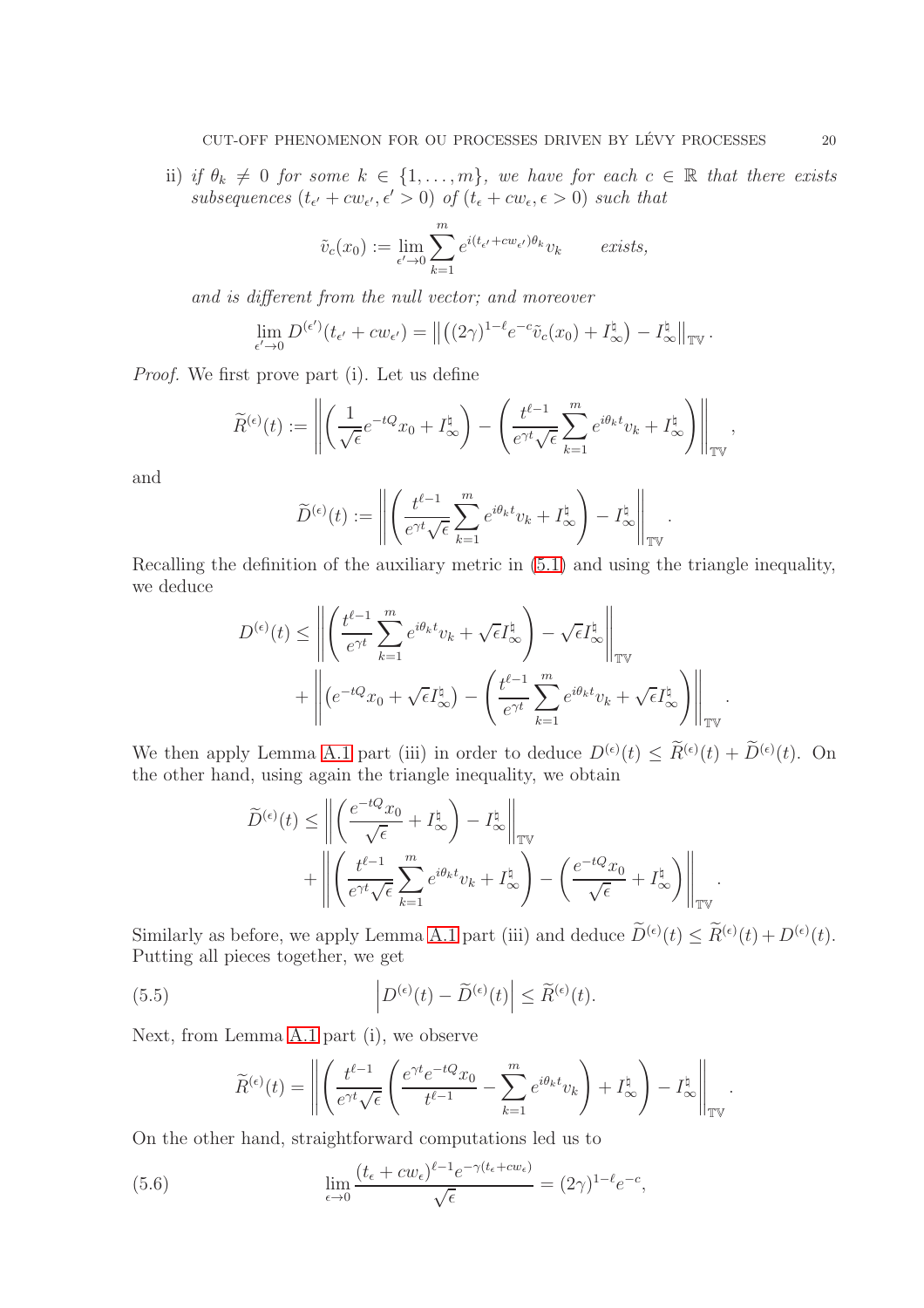for any  $c \in \mathbb{R}$ , which implies, together with Lemma [2.2,](#page-8-0) that

$$
\lim_{\epsilon \to 0} \frac{(t_{\epsilon} + cw_{\epsilon})^{\ell-1}}{e^{\gamma(t_{\epsilon} + cw_{\epsilon})}\sqrt{\epsilon}} \left( \frac{e^{\gamma(t_{\epsilon} + cw_{\epsilon})}e^{-(t_{\epsilon} + cw_{\epsilon})Q}x_0}{(t_{\epsilon} + cw_{\epsilon})^{\ell-1}} - \sum_{k=1}^{m} e^{i\theta_k(t_{\epsilon} + cw_{\epsilon})}v_k \right) = 0
$$

for every  $c \in \mathbb{R}$ . Therefore, Scheffé's Lemma allow us to deduce

(5.7) 
$$
\lim_{\epsilon \to 0} \widetilde{R}^{(\epsilon)}(t_{\epsilon} + cw_{\epsilon}) = 0 \text{ for any } c \in \mathbb{R}.
$$

Since  $\theta_k = 0$  for every  $k \in \{1, \ldots, m\}$ , Scheffé's Lemma together with relation [\(5.6\)](#page-19-0) imply

<span id="page-20-0"></span>
$$
\lim_{\epsilon \to 0} \widetilde{D}^{(\epsilon)}(t_{\epsilon} + cw_{\epsilon}) = ||((2\gamma)^{1-\ell}e^{-c}v(x_0) + I_{\infty}^{\natural}) - I_{\infty}^{\natural}||_{\mathbb{TV}},
$$

for every  $c \in \mathbb{R}$ . Using inequality [\(5.5\)](#page-19-1) and Scheffé's Lemma again, we deduce

$$
\lim_{\epsilon \to 0} D^{(\epsilon)}(t_{\epsilon} + cw_{\epsilon}) = ||((2\gamma)^{1-\ell}e^{-c}v(x_0) + I_{\infty}^{\natural}) - I_{\infty}^{\natural}||_{\mathbb{TV}} = G_{x_0}(c)
$$

for every  $c \in \mathbb{R}$ . Finally, we use again Scheffé's Lemma to derive  $\lim_{c \to \infty} G_{x_0}(c) = 0$ . Using Lemma [A.3,](#page-29-2) we obtain  $\lim_{c\to -\infty} G_{x_0}(c) = 1$ . The proof of part (i) is now complete.

The proof of part (ii) follows from similar arguments as those used above by taking a subsequence  $(t_{\epsilon'} + cw_{\epsilon'}, \epsilon' > 0)$  of the sequence  $(t_{\epsilon} + cw_{\epsilon}, \epsilon > 0)$ . Indeed, we first observe that inequality [\(5.5\)](#page-19-1) and the limit [\(5.7\)](#page-20-0) always holds. On the one hand, we also observe that

(5.8) 
$$
\lim_{\epsilon \to 0} \sum_{k=1}^{m} e^{i\theta_k (t_{\epsilon} + cw_{\epsilon})} v_k \quad \text{may not exist.}
$$

On the other hand, from Lemma [2.2](#page-8-0) we have

<span id="page-20-1"></span>
$$
0 < \liminf_{t \to \infty} \left| \sum_{k=1}^m e^{i\theta_k t} v_k \right| \le \limsup_{t \to \infty} \left| \sum_{k=1}^m e^{i\theta_k t} v_k \right| < \infty,
$$

which allows us to deduce that the null vector is not in the basin of attraction which is defined by

<span id="page-20-2"></span>(5.9) Bas := 
$$
\left\{ v \in \mathbb{R}^d : \text{there exists a sequence } (t_j) \uparrow \infty \text{ and } \lim_{t_j \to \infty} \sum_{k=1}^m e^{i\theta_k t_j} v_k = v \right\},
$$

and turns out to be not empty since the vectors  $\{v_k, k = 1, \ldots, m\}$  are linearly independent.

Next, let  $\overline{D} = \limsup D^{(\epsilon)}(t_{\epsilon} + cw_{\epsilon})$  and we take a subsequence  $(t_{\epsilon'} + cw_{\epsilon'}, \epsilon' > 0)$  of  $\epsilon \rightarrow 0$  $(t_{\epsilon} + cw_{\epsilon}, \epsilon > 0)$  such that  $D = \lim_{\epsilon' \to 0}$  $D^{(\epsilon')}(t_{\epsilon'}+cw_{\epsilon'})$ . We write

$$
v(t, x_0) = \sum_{k=1}^{m} e^{i\theta_k t} v_k
$$

and deduce  $|v(t_{\epsilon'}+cw_{\epsilon'},x_0)| \leq \sum_{k=1}^{m} |v_k|$  for any  $\epsilon' > 0$ . By Bolzano-Weierstrass' Theorem, we get that there exists a subsequence  $(t_{\epsilon''} + cw_{\epsilon''}, \epsilon'' > 0)$  of  $(t_{\epsilon'} + cw_{\epsilon'}, \epsilon' > 0)$  such that  $\lim_{\epsilon''\to 0}$  $v(t_{\epsilon''} + cw_{\epsilon''}, x_0) = \tilde{v}(x_0) \in \text{Bas. From Scheffé's Lemma, we get}$ 

$$
\lim_{\epsilon'' \to 0} D^{(\epsilon'')}(t_{\epsilon''} + cw_{\epsilon''}) = ||((2\gamma)^{1-\ell}e^{-c}\tilde{v}(x_0) + I_{\infty}^{\natural}) - I_{\infty}^{\natural}||_{\mathbb{TV}}.
$$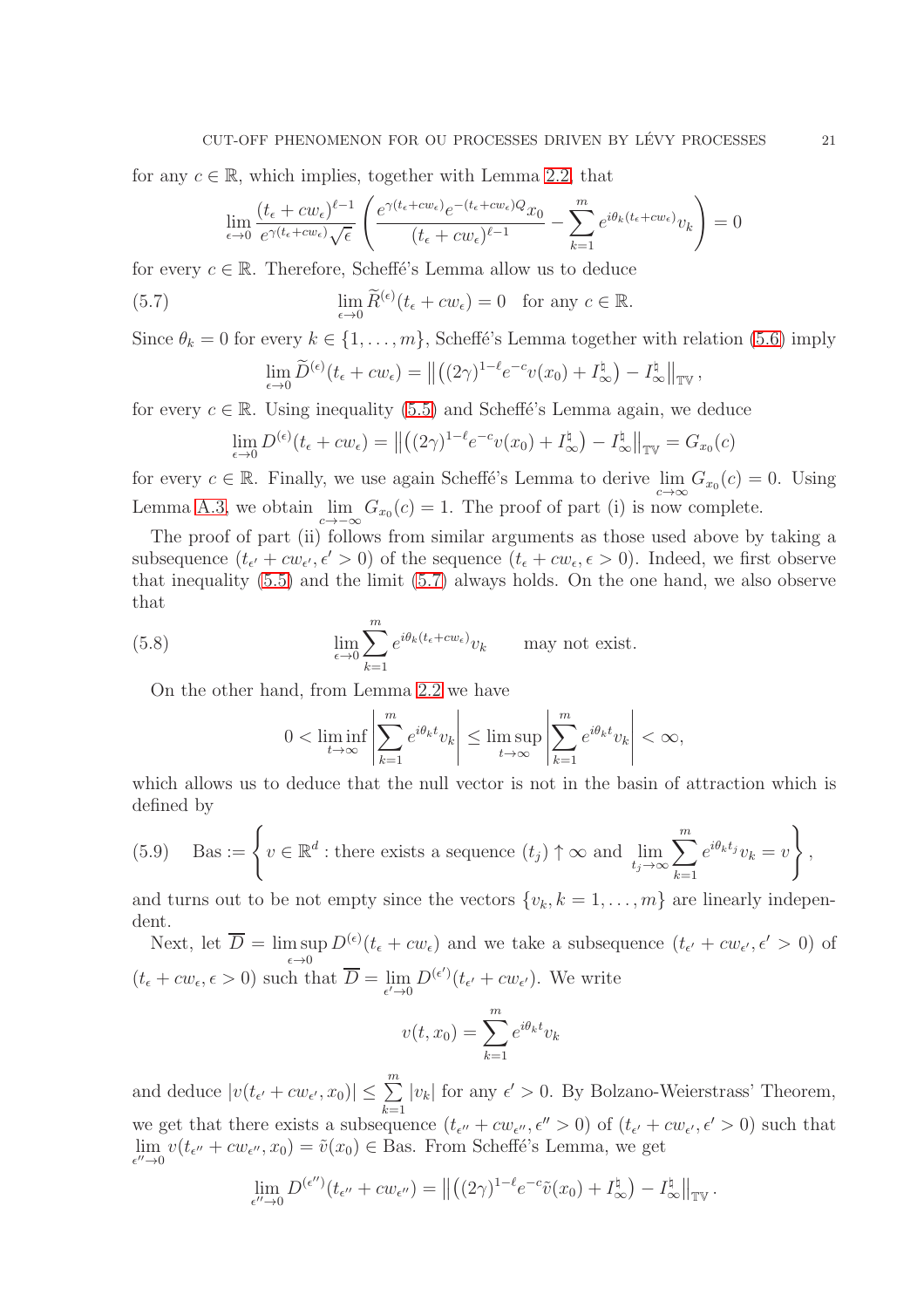Since  $D = \lim_{\epsilon'' \to 0}$  $D^{(\epsilon\prime\prime)}(t_{\epsilon\prime\prime}+cw_{\epsilon\prime\prime}),$  then

$$
\limsup_{\epsilon \to 0} D^{(\epsilon)}(t_{\epsilon} + cw_{\epsilon}) = ||((2\gamma)^{1-\ell}e^{-c}\tilde{v}(x_0) + I_{\infty}^{\natural}) - I_{\infty}^{\natural}||_{\mathbb{TV}}.
$$

The proof of part (ii) is now complete.  $\Box$ 

It is important to note that [\(5.8\)](#page-20-1) breaks down the existence of a profile function and only windows cut-off for the auxiliary distance  $D^{(\epsilon)}$  can be hoped. Indeed, from the previous proof, we have deduced

<span id="page-21-2"></span>(5.10) 
$$
\limsup_{\epsilon \to 0} D^{(\epsilon)}(t_{\epsilon} + cw_{\epsilon}) = ||((2\gamma)^{1-\ell}e^{-c}\tilde{v}(x_0) + I_{\infty}^{\natural}) - I_{\infty}^{\natural}||_{\mathbb{T}^{\mathbb{V}}},
$$

where  $\tilde{v}(x_0) \in$  Bas. Similarly, we can obtain

<span id="page-21-3"></span>(5.11) 
$$
\liminf_{\epsilon \to 0} D^{(\epsilon)}(t_{\epsilon} + cw_{\epsilon}) = ||((2\gamma)^{1-\ell}e^{-c}\hat{v}(x_0) + I_{\infty}^{\sharp}) - I_{\infty}^{\sharp}||_{\mathbb{TV}},
$$

where  $\hat{v}(x_0) \in$  Bas. Since  $\lim_{c \to \infty} e^{-c} \tilde{v}(x_0) = 0$ , we use Scheffé's Lemma and conclude

$$
\lim_{\epsilon \to \infty} \limsup_{\epsilon \to 0} D^{(\epsilon)}(t_{\epsilon} + cw_{\epsilon}) = 0.
$$

By observing that  $\lim_{c \to -\infty} |e^{-c}\hat{v}(x_0)| = \infty$ , then Lemma [A.3](#page-29-2) implies

$$
\lim_{c \to -\infty} \liminf_{\epsilon \to 0} D^{(\epsilon)}(t_{\epsilon} + cw_{\epsilon}) = 1.
$$

# <span id="page-21-0"></span>5.3. Proof of the main result.

<span id="page-21-1"></span>**Proposition 5.3.** Assume that the log-moment condition  $(2.7)$  and  $(H)$  hold, then

$$
\lim_{t \to \infty} R(t) = \lim_{t \to \infty} \left\| \left( C_t + I_t^{\natural} \right) - X_{\infty}^{(1)} \right\|_{\mathbb{TV}} = 0.
$$

*Proof.* We first observe that  $X_{\infty}^{(1)}$  has the same distribution as  $C_{\infty} + I_{\infty}^{\natural}$ . From the triangle inequality, we have

$$
\left\| \left( C_t + I_t^{\natural} \right) - X_{\infty}^{(1)} \right\|_{\mathbb{TV}} \le \left\| \left( C_t + I_t^{\natural} \right) - \left( C_t + I_{\infty}^{\natural} \right) \right\|_{\mathbb{TV}} + \left\| \left( C_t + I_{\infty}^{\natural} \right) - \left( C_{\infty} + I_{\infty}^{\natural} \right) \right\|_{\mathbb{TV}}.
$$

From our assumptions  $I^{\natural}_{\infty}$  has a continuous density and since  $\lim_{t\to\infty} C_t = C_{\infty}$ , an application of Scheffé's Lemma allows us to deduce

$$
\lim_{t \to \infty} \left\| \left( C_t + I_{\infty}^{\natural} \right) - \left( C_{\infty} + I_{\infty}^{\natural} \right) \right\|_{\mathbb{TV}} = 0.
$$

It remains to prove

$$
\lim_{t \to \infty} \left\| \left( C_t + I_t^{\natural} \right) - \left( C_t + I_{\infty}^{\natural} \right) \right\|_{\mathbb{TV}} = 0,
$$

which is equivalent, according to Lemma [A.1](#page-29-1) part (i), to

$$
\lim_{t\to\infty}\left\|I_t^\natural-I_\infty^\natural\right\|_{{\mathbb T}^\mathbb V}=0.
$$

From our hypothesis, we have that  $I_t^{\dagger}$  has a continuous density  $f_t(x)$  that goes to 0 as |x| goes to  $\infty$ . Recalling that

$$
|\widehat{\mu^{\natural}}_{\infty}(\lambda)| \leq |\widehat{\mu^{\natural}}_{t}(\lambda)| \quad \text{for any} \quad t > 0 \quad \text{and} \quad \lambda \in \mathbb{R}^{d},
$$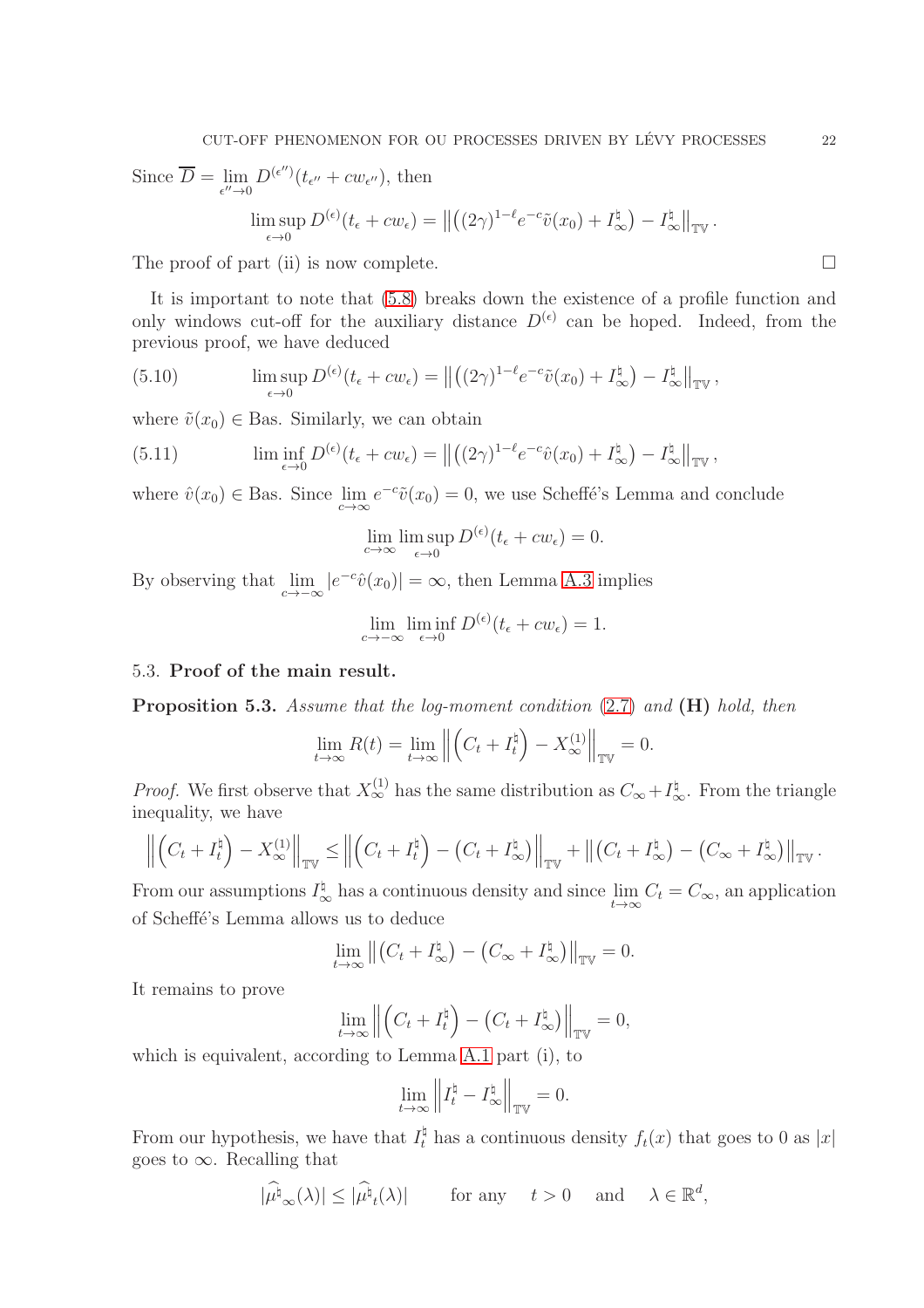we also deduce that  $I^{\natural}_{\infty}$  has a continuous density  $f_{\infty}(x)$  that goes to 0 as |x| goes to  $\infty$ , under our assumptions. By the Fourier inversion formula, we know, for Lebesgue almost everywhere  $x \in \mathbb{R}^d$ ,

$$
f_t(x) = \frac{1}{(2\pi)^d} \int_{\mathbb{R}^d} e^{-i\langle x, \lambda \rangle} \widehat{\mu^{\natural}}_t(\lambda) d\lambda \quad \text{and} \quad f_{\infty}(x) = \frac{1}{(2\pi)^d} \int_{\mathbb{R}^d} e^{-i\langle x, \lambda \rangle} \widehat{\mu^{\natural}}_{\infty}(\lambda) d\lambda.
$$

Therefore, for Lebesgue almost everywhere  $x \in \mathbb{R}^d$ ,

$$
|f_t(x) - f_{\infty}(x)| \le \frac{1}{(2\pi)^d} \int_{\mathbb{R}^d} \left| \widehat{\mu^{\natural}}_t(\lambda) - \widehat{\mu^{\natural}}_{\infty}(\lambda) \right| d\lambda.
$$

If

(5.12) 
$$
\lim_{t \to \infty} \int_{\mathbb{R}^d} \left| \widehat{\mu^{\natural}}_t(\lambda) - \widehat{\mu^{\natural}}_{\infty}(\lambda) \right| d\lambda = 0,
$$

then lim  $\lim_{t\to\infty} f_t(x) = f_\infty(x)$ , for Lebesgue almost everywhere  $x \in \mathbb{R}^d$ . Hence Scheffé's Lemma allow us to deduce

<span id="page-22-0"></span>
$$
\lim_{t\to\infty}\left\|I^\natural_t-I^\natural_\infty\right\|_{{\mathbb T}^\mathbb V}=0.
$$

In other words, the proof will be completed if we deduce [\(5.12\)](#page-22-0). In order to do so, we take  $R > 0$  and introduce a strictly positive constant  $t_0(R)$  that only depends on R. Thus, we observe

<span id="page-22-1"></span>
$$
(5.13)\ \ \int_{\mathbb{R}^d} \left| \widehat{\mu^{\natural}}_t(\lambda) - \widehat{\mu^{\natural}}_{\infty}(\lambda) \right| \mathrm{d}\lambda = \int_{D_R} \left| \widehat{\mu^{\natural}}_t(\lambda) - \widehat{\mu^{\natural}}_{\infty}(\lambda) \right| \mathrm{d}\lambda + \int_{D_R^c} \left| \widehat{\mu^{\natural}}_t(\lambda) - \widehat{\mu^{\natural}}_{\infty}(\lambda) \right| \mathrm{d}\lambda,
$$

for  $t \geq t_0(R)$ , where we recall  $D_R = \{z \in \mathbb{R}^d : |z| \leq R\}$  and  $D_R^c = \mathbb{R}^d \setminus D_R$ . Since  $I_t^{\dagger}$ t converges in distribution to  $I^{\natural}_{\infty}$  as t goes to infinity then  $\mu^{\natural}{}_{t}(\cdot)$  converges uniformly on compact sets to  $\hat{\mu}_{\infty}^{\dagger}(\cdot)$  as t goes to infinity. Then, for any  $R > 0$  we have

$$
\lim_{t \to \infty} \int_{D_R} \left| \widehat{\mu^{\natural}}_t(\lambda) - \widehat{\mu^{\natural}}_{\infty}(\lambda) \right| d\lambda = 0.
$$

On the other hand for the second term in [\(5.13\)](#page-22-1), we get, for any  $R > 0$ ,

$$
\limsup_{t\to\infty}\int_{D_R^c}\left|\widehat{\mu^\natural}_t(\lambda)-\widehat{\mu^\natural}_\infty(\lambda)\right|\mathrm{d}\lambda\leq \limsup_{t\to\infty}\int_{D_R^c}\left|\widehat{\mu^\natural}_t(\lambda)\right|\mathrm{d}\lambda+\int_{D_R^c}\left|\widehat{\mu^\natural}_\infty(\lambda)\right|\mathrm{d}\lambda.
$$

Since for any  $t > t_0(R)$  we have

$$
\int_{D_R^c} \left| \widehat{\mu^{\natural}}_{\infty}(\lambda) \right| \mathrm{d}\lambda \le \int_{D_R^c} \left| \widehat{\mu^{\natural}}_t(\lambda) \right| \mathrm{d}\lambda \le \sup_{s > t_0(R)} \int_{D_R^c} \left| \widehat{\mu^{\natural}}_s(\lambda) \right| \mathrm{d}\lambda,
$$

we deduce

$$
\limsup_{t\to\infty}\int_{D_R^c}\left|\widehat{\mu^{\natural}}_t(\lambda)-\widehat{\mu^{\natural}}_{\infty}(\lambda)\right|\mathrm{d}\lambda\leq 2\sup_{s>t_0(R)}\int_{D_R^c}\left|\widehat{\mu^{\natural}}_s(\lambda)\right|\mathrm{d}\lambda.
$$

The latter inequality, together with our assumption  $(H)$ , imply that as R increases,

$$
\limsup_{t \to \infty} \int_{D_R^c} \left| \widehat{\mu^{\natural}}_t(\lambda) - \widehat{\mu^{\natural}}_{\infty}(\lambda) \right| d\lambda = 0,
$$

and implicitly we obtain [\(5.12\)](#page-22-0). The proof is now complete.  $\Box$ 

At this stage, we have all the tools to prove Theorem [2.3.](#page-8-1)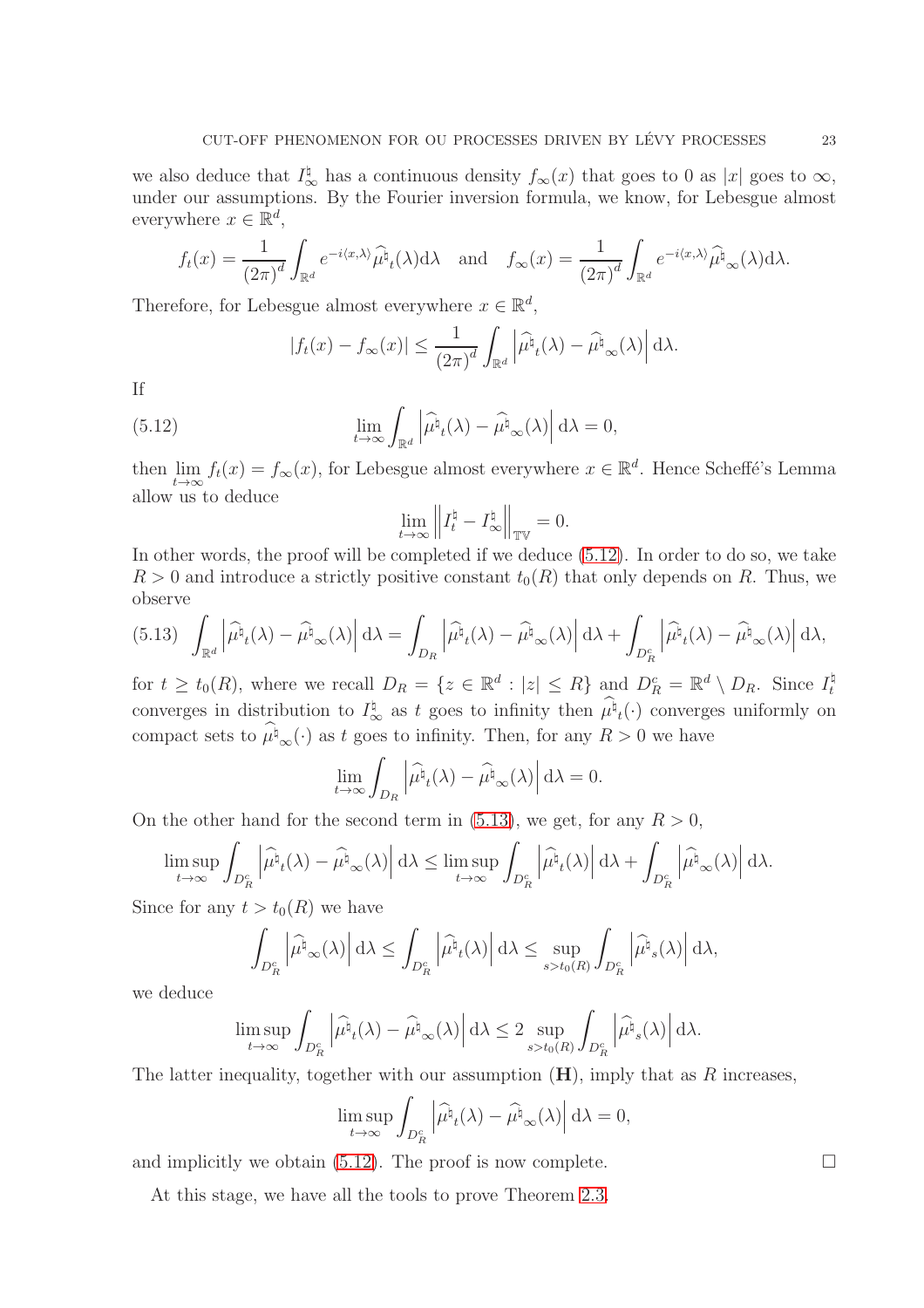Proof of Theorem [2.3.](#page-8-1) We first prove part (i). From Lemma [5.1,](#page-17-4) we have

<span id="page-23-0"></span>(5.14) 
$$
\left|d^{(\epsilon)}(t_{\epsilon}+cw_{\epsilon})-D^{(\epsilon)}(t_{\epsilon}+cw_{\epsilon})\right| \leq R(t_{\epsilon}+cw_{\epsilon}),
$$

and from Proposition [5.3,](#page-21-1) we know that  $\lim_{\epsilon \to 0} R(t_{\epsilon} + cw_{\epsilon}) = 0$ , for any  $c \in \mathbb{R}$ . On the other hand, from Proposition [5.2](#page-18-1) part (i), we also know

$$
\lim_{\epsilon \to 0} D^{(\epsilon)}(t_{\epsilon} + cw_{\epsilon}) = ||((2\gamma)^{1-\ell}e^{-c}v(x_0) + I_{\infty}^{\natural}) - I_{\infty}^{\natural}||_{\mathbb{TV}},
$$

for any  $c \in \mathbb{R}$ . Putting all pieces together in inequality [\(5.14\)](#page-23-0), the desired result is obtained.

Now, we prove part (ii). Recall from the equalities  $(5.10)$  and  $(5.11)$  that

$$
\liminf_{\epsilon \to 0} D^{(\epsilon)}(t_{\epsilon} + cw_{\epsilon}) = ||((2\gamma)^{1-\ell}e^{-c}\hat{v}(x_0) + I_{\infty}^{\sharp}) - I_{\infty}^{\sharp}||_{\mathbb{TV}},
$$

and

$$
\limsup_{\epsilon \to 0} D^{(\epsilon)}(t_{\epsilon} + cw_{\epsilon}) = ||((2\gamma)^{1-\ell}e^{-c}\tilde{v}(x_0) + I_{\infty}^{\natural}) - I_{\infty}^{\natural}||_{\mathbb{TV}},
$$

where  $\tilde{v}(x_0), \hat{v}(x_0) \in$  Bas, and Bas denotes the basin of attraction which is defined in [\(5.9\)](#page-20-2). On the other hand since, for any  $c \in \mathbb{R}$ ,  $\lim_{\epsilon \to 0} R(t_{\epsilon} + cw_{\epsilon}) = 0$  (see Proposition [5.3\)](#page-21-1), inequality [\(5.14\)](#page-23-0) allow us to deduce

$$
0 \leq \liminf_{\epsilon \to 0} d^{(\epsilon)}(t_{\epsilon} + cw_{\epsilon}) \leq \liminf_{\epsilon \to 0} D^{(\epsilon)}(t_{\epsilon} + cw_{\epsilon}) = ||((2\gamma)^{1-\ell}e^{-c}\hat{v}(x_0) + I_{\infty}^{\natural}) - I_{\infty}^{\natural}||_{\mathbb{TV}},
$$

and

$$
\left\| \left( (2\gamma)^{1-\ell} e^{-c} \tilde{v}(x_0) + I^{\natural}_{\infty} \right) - I^{\natural}_{\infty} \right\|_{\mathbb{TV}} = \limsup_{\epsilon \to 0} D^{(\epsilon)}(t_{\epsilon} + c w_{\epsilon}) \le \limsup_{\epsilon \to 0} d^{(\epsilon)}(t_{\epsilon} + c w_{\epsilon}) \le 1.
$$

Using Scheffé's Lemma, the following limit is obtained

$$
\lim_{\epsilon \to \infty} \liminf_{\epsilon \to 0} d^{(\epsilon)}(t_{\epsilon} + cw_{\epsilon}) = 0.
$$

Finally, recalling that  $\tilde{v}(x_0) \neq 0$  and using Lemma [A.3,](#page-29-2) we get

$$
\lim_{c \to -\infty} \limsup_{\epsilon \to 0} d^{(\epsilon)}(t_{\epsilon} + cw_{\epsilon}) = 1,
$$

which implies the statement in part (ii) of Theorem [2.3.](#page-8-1) This completes the proof.  $\square$ 

Next, we prove Corollary [2.4.](#page-9-1)

Proof of Corollary [2.4.](#page-9-1) From the same arguments used in the proof of Theorem [2.3](#page-8-1) part (ii), we deduce

$$
\begin{split} \left\| \left( (2\gamma)^{1-\ell} e^{-c} \hat{v}(x_0) + I^{\natural}_{\infty} \right) - I^{\natural}_{\infty} \right\|_{\mathbb{TV}} &\leq \liminf_{\epsilon \to 0} d^{(\epsilon)}(t_{\epsilon} + c w_{\epsilon}) \\ &\leq \limsup_{\epsilon \to 0} d^{(\epsilon)}(t_{\epsilon} + c w_{\epsilon}) \leq \left\| \left( (2\gamma)^{1-\ell} e^{-c} \tilde{v}(x_0) + I^{\natural}_{\infty} \right) - I^{\natural}_{\infty} \right\|_{\mathbb{TV}}, \end{split}
$$

where  $\tilde{v}(x_0), \hat{v}(x_0) \in$  Bas, where Bas is defined in [\(5.9\)](#page-20-2). Since  $\sum_{n=1}^{\infty}$  $k=1$  $e^{i\theta_k t}v_k$  is constant, we obtain that  $|\tilde{v}(x_0)| = |\hat{v}(x_0)|$ , and using the invariance property [\(2.9\)](#page-9-0) we deduce

$$
\left\| \left( (2\gamma)^{1-\ell} e^{-c} \tilde{v}(x_0) + I_\infty^{\natural} \right) - I_\infty^{\natural} \right\|_{\mathbb{TV}} = \left\| \left( (2\gamma)^{1-\ell} e^{-c} \hat{v}(x_0) + I_\infty^{\natural} \right) - I_\infty^{\natural} \right\|_{\mathbb{TV}}.
$$

Therefore,

$$
\lim_{\epsilon \to 0} d^{(\epsilon)}(t_{\epsilon} + cw_{\epsilon}) = ||((2\gamma)^{1-\ell}e^{-c}\tilde{v}(x_0) + I_{\infty}^{\natural}) - I_{\infty}^{\natural}||_{\mathbb{TV}}.
$$

 $\Box$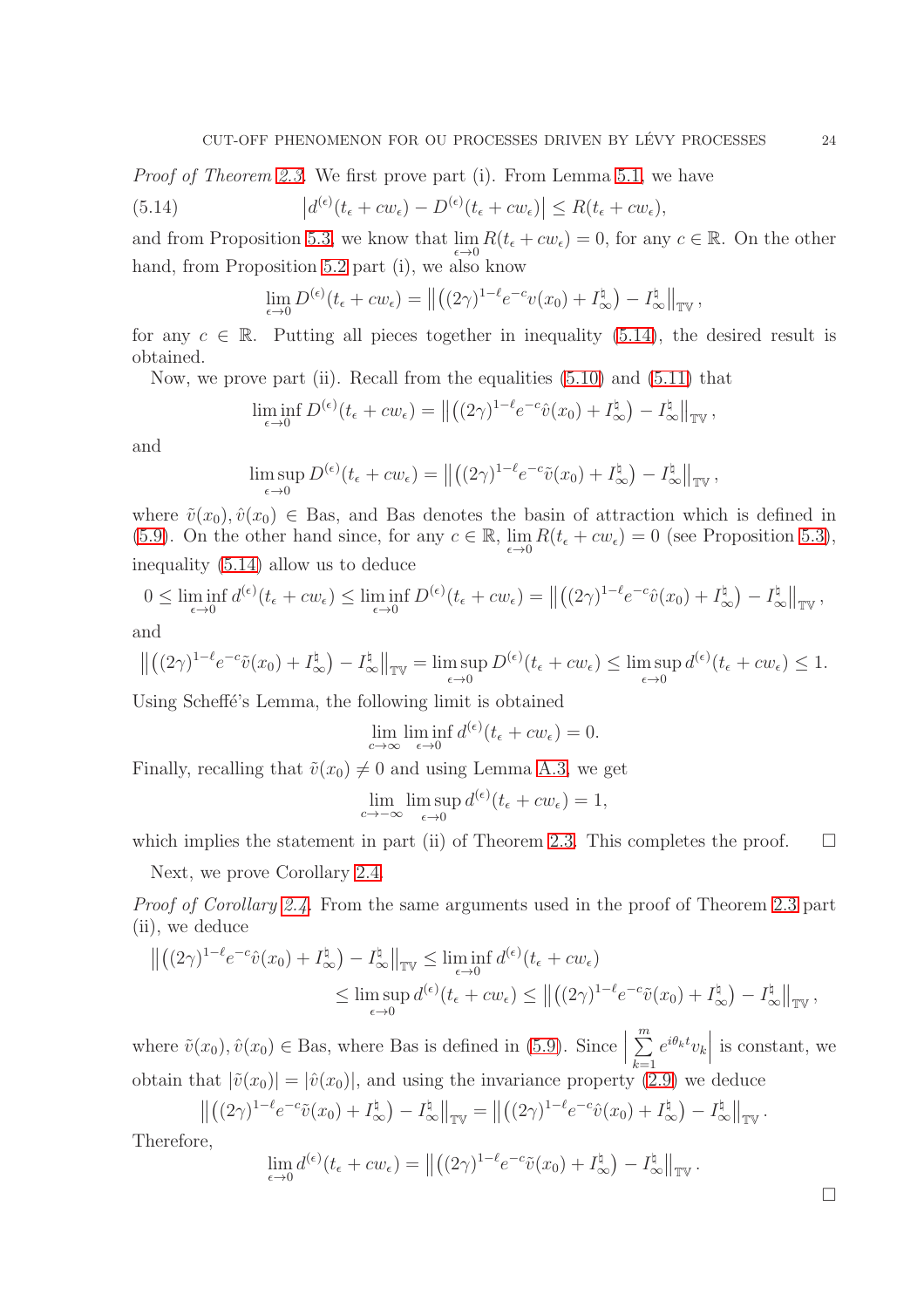#### 5.4. Proofs for the superposition process.

*Proof of Lemma [3.1.](#page-11-6)* Let us first fix  $\epsilon > 0$ . From the Lévy-Itô decomposition, for each  $j \geq 1$ , we have

$$
\xi_t^{(j)} = a_j t + \sqrt{\sigma_j} B_t^{(j)} + L_t^{(j)}
$$
 for  $t \ge 0$ ,

where  $B^{(j)} = (B_t^{(j)})$  $t(t)$  :  $t \geq 0$ ) is a standard Brownian motion and  $L^{(j)} = (L_t^{(j)})$  $t_{t}^{(j)}$  :  $t \geq 0$ ) is a pure jump Lévy process which is independent of  $B^{(j)}$ . Therefore, for each  $j \geq 1$ , we deduce

$$
X_t^{(\epsilon,j)} = x_j e^{-\gamma_j t} + \sqrt{\epsilon} \frac{a_j (1 - e^{-\gamma_j t})}{\gamma_j} + \sqrt{\epsilon} \sqrt{\sigma_j} \int_0^t e^{-\gamma_j (t-s)} d B_s^{(j)} + \sqrt{\epsilon} \int_0^t e^{-\gamma_j (t-s)} d L_s^{(j)},
$$

for any  $t \geq 0$ . In other words, for each  $t \geq 0$ , the r.v.  $\chi_t^{(\epsilon)}$  $t_t^{(e)}$  is well-defined if and only if each term

$$
\sum_{j=1}^{\infty} m_j x_j e^{-\gamma_j t}, \qquad \sum_{j=1}^{\infty} m_j \frac{a_j (1 - e^{-\gamma_j t})}{\gamma_j}, \qquad M_t = \sum_{j=1}^{\infty} m_j \sqrt{\sigma_j} \int_0^t e^{-\gamma_j (t-s)} d B_s^{(j)},
$$

and

$$
N_t = \sum_{j=1}^{\infty} m_j \int_0^t e^{-\gamma_j(t-s)} dL_s^{(j)},
$$

are well-defined.

The finiteness of the first two terms is clear. Indeed, from condition [\(3.2\)](#page-11-1), we have

$$
\left|\sum_{j=1}^{\infty} m_j x_j e^{-\gamma_j t}\right| \leq \sum_{j=1}^{\infty} m_j |x_j| e^{-\gamma_j t} \leq \sum_{j=1}^{\infty} m_j |x_j| < \infty \quad \text{for} \quad t \geq 0.
$$

For the second term, we observe from the first condition of [\(3.3\)](#page-11-2) that

$$
\left|\sum_{j=1}^\infty m_j\frac{a_j(1-e^{-\gamma_jt})}{\gamma_j}\right|\leq \sum_{j=1}^\infty\frac{m_j|a_j|}{\gamma_j}(1-e^{-\gamma_jt})\leq \sum_{j=1}^\infty\frac{m_j|a_j|}{\gamma_j}<\infty\quad\text{for}\quad t\geq 0.
$$

For the continuous local martingale term  $M := (M_t, t \ge 0)$ , we use its quadratic variation to deduce that  $M_t$  is well-defined if and only if

$$
\sum_{j=1}^{\infty} \frac{m_j^2 \sigma_j}{2\gamma_j} (1 - e^{-2\gamma_j t}) < \infty.
$$

The latter is finite if the second condition in  $(3.3)$  holds, implying the  $M_t$  is well-defined for any  $t \geq 0$ .

Finally, we analyse the pure jump term. In order to deduce that the r.v.  $N_t$ , which is infinitely divisible, is well-defined for any  $t \geq 0$ , we need to verify that its characteristic function is also well-defined. In other words, we need to verify that

$$
\sum_{j=1}^{\infty} \int_{0}^{t} \psi_j(e^{-\gamma_j s} z m_j) \mathrm{d} s \quad \text{ exists for} \quad z \in \mathbb{R},
$$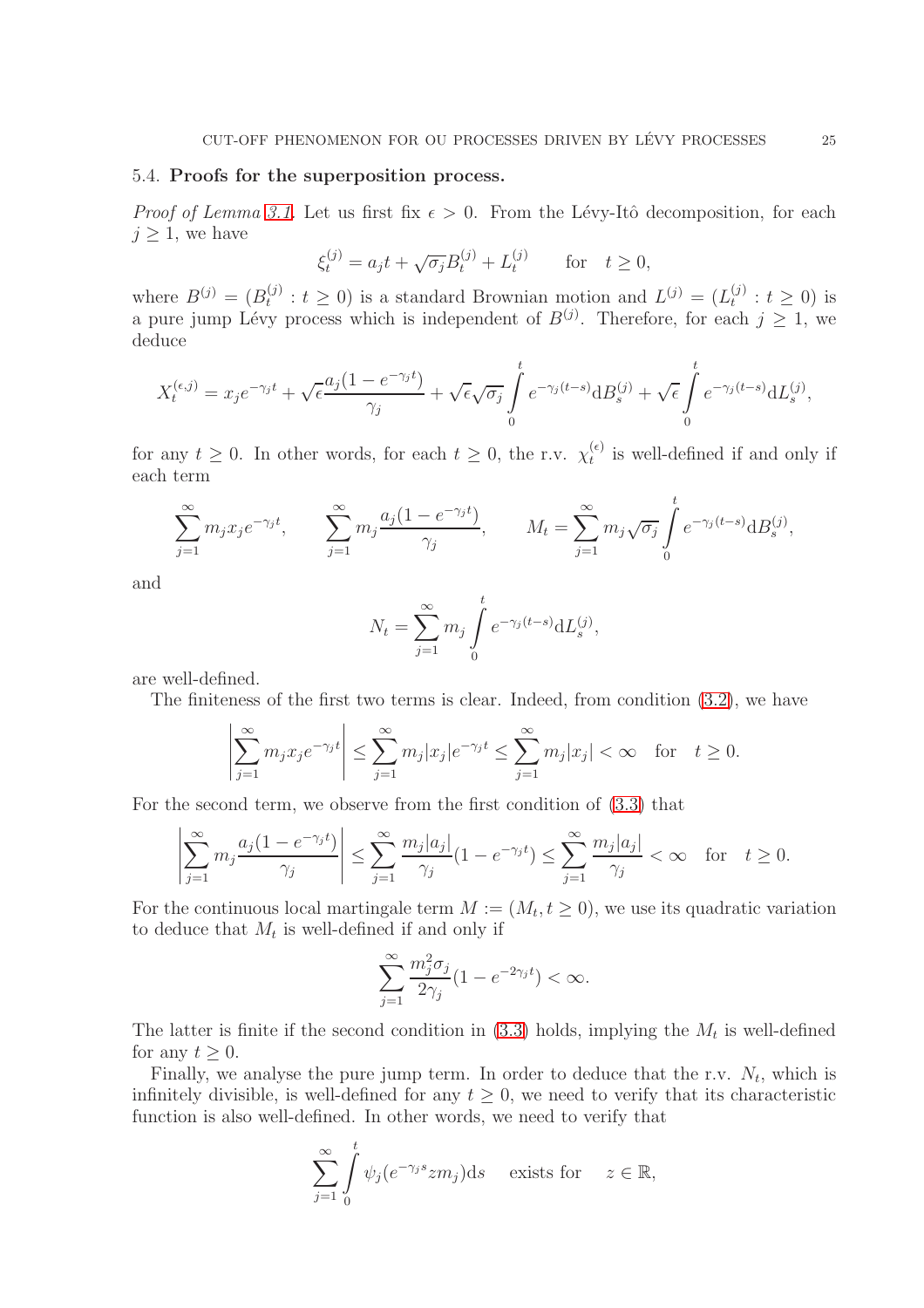where  $\psi_j$  denotes the characteristic exponent of  $L^{(j)}$ , for  $j \ge 1$ . In order to do so, we first observe that each

$$
\int\limits_0^t e^{-\gamma_j(t-s)} dL_s^{(j)},
$$

is infinitely divisible with characteristics  $(\lambda_t^{(j)})$  $t^{(j)}, 0, \nu_t^{(j)}$  $t^{(J)}_t$ , where

$$
\lambda_t^{(j)} = \int_{\mathbb{R}} \pi_j(\mathrm{d}x) \int_0^t e^{-\gamma_j s} x \left( \mathbf{1}_{\{|e^{-\gamma_j s} x| \le 1\}} - \mathbf{1}_{\{|x| \le 1\}} \right) \mathrm{d}s \quad \text{and} \quad \nu_t^{(j)}(B) = \int_0^t \pi_j(e^{\gamma_j s} B) \mathrm{d}s,
$$

for any  $B \in \mathcal{B}(\mathbb{R})$ . Therefore,

$$
\int_{0}^{t} \psi_j(e^{-\gamma_j s} z m_j) \mathrm{d} s = i z m_j \lambda_t^{(j)} + \int_{\mathbb{R}} \left( e^{i m_j z x} - 1 - i m_j z x \mathbf{1}_{\{|x| \le 1\}} \right) \nu_t^{(j)}(\mathrm{d} x).
$$

Since

$$
|e^{izx} - 1 - izx \mathbf{1}_{\{|x| \le 1\}}| \le \frac{1}{2} z^2 x^2 \mathbf{1}_{\{|x| \le 1\}} + 2 \mathbf{1}_{\{|x| > 1\}}
$$
 for  $x, z \in \mathbb{R}$ .

Similar computations as those used in the proof of Theorem 17.5 in [\[31\]](#page-33-5) allow us to deduce that for any  $z \in \mathbb{R}$ 

$$
\left|\sum_{j=1}^{\infty} \int_{\mathbb{R}} \left( e^{im_j x x} - 1 - im_j x x \mathbf{1}_{\{|x| \le 1\}} \right) \nu_t^{(j)}(\mathrm{d}x) \right| \le \frac{z^2}{4} \sum_{j=1}^{\infty} \frac{m_j^2}{\gamma_j} \int_{\mathbb{R}} (1 \wedge x^2) \pi_j(\mathrm{d}x) + 2 \sum_{j=1}^{\infty} \frac{1}{\gamma_j} \int_{\{|x| > 1\}} \ln(|x|) \pi_j(\mathrm{d}x),
$$

and

$$
\left|\sum_{j=1}^\infty zm_j\int\limits_{\mathbb R}\pi_j(\mathrm{d} x)\int\limits_0^t e^{-\gamma_js}x\left(\mathbf{1}_{\{|e^{-\gamma_js}x|\leq 1\}}-\mathbf{1}_{\{|x|\leq 1\}}\right)\mathrm{d} s\right|\leq |z|\sum_{j=1}^\infty\frac{m_j}{\gamma_j}\pi_j([-1,1]^c),
$$

where the left-hand sides of both inequalities are finite by assumptions [\(3.4\)](#page-11-3) and [\(3.5\)](#page-11-4). It is important to note that all our bounds do not depend on t, implying that  $\chi_t^{(\epsilon)}$  $t^{(\epsilon)}$  converges in distribution as t goes to infinity to  $\chi_{\infty}^{(\epsilon)}$ , where

$$
\chi_{\infty}^{(\epsilon)} = \sqrt{\epsilon} \sum_{j=1}^{\infty} \frac{m_j a_j}{\gamma_j} + \sqrt{\epsilon} \sum_{j=1}^{\infty} m_j \sqrt{\sigma_j} \int_{0}^{\infty} e^{-\gamma_j s} d B_s^{(j)} + \sqrt{\epsilon} \sum_{j=1}^{\infty} m_j \int_{0}^{\infty} e^{-\gamma_j s} d L_s^{(j)},
$$

and does not depend on the initial configuration  $x_0$ . Moreover from its structure, it is not difficult to see that  $\chi_{\infty}^{(\epsilon)}$  is self-decomposable.

Proof of Theorem [3.2.](#page-12-0) Our arguments follows from similar reasonings as in the proof of the main result. For simplicity on exposition, we denote by  $\mu_t^{\natural,m}$  $t_t^{m}$  for the distribution of  $I^{\natural,m}_t$  $\mu_t^{\sharp,m}$ , for  $t \geq 0$ , and  $\mu_{\infty}^{\sharp,m}$  for the distribution of  $I_{\infty}^{\sharp,m}$ . Similarly, for  $j \geq 1$ , and  $t \geq 0$ , we write  $\mu_t^{(\natural,j)}$  $t_t^{(\natural,j)}$  for the distribution of  $I_t^{(\natural,j)}$  $t^{(4, j)}$ .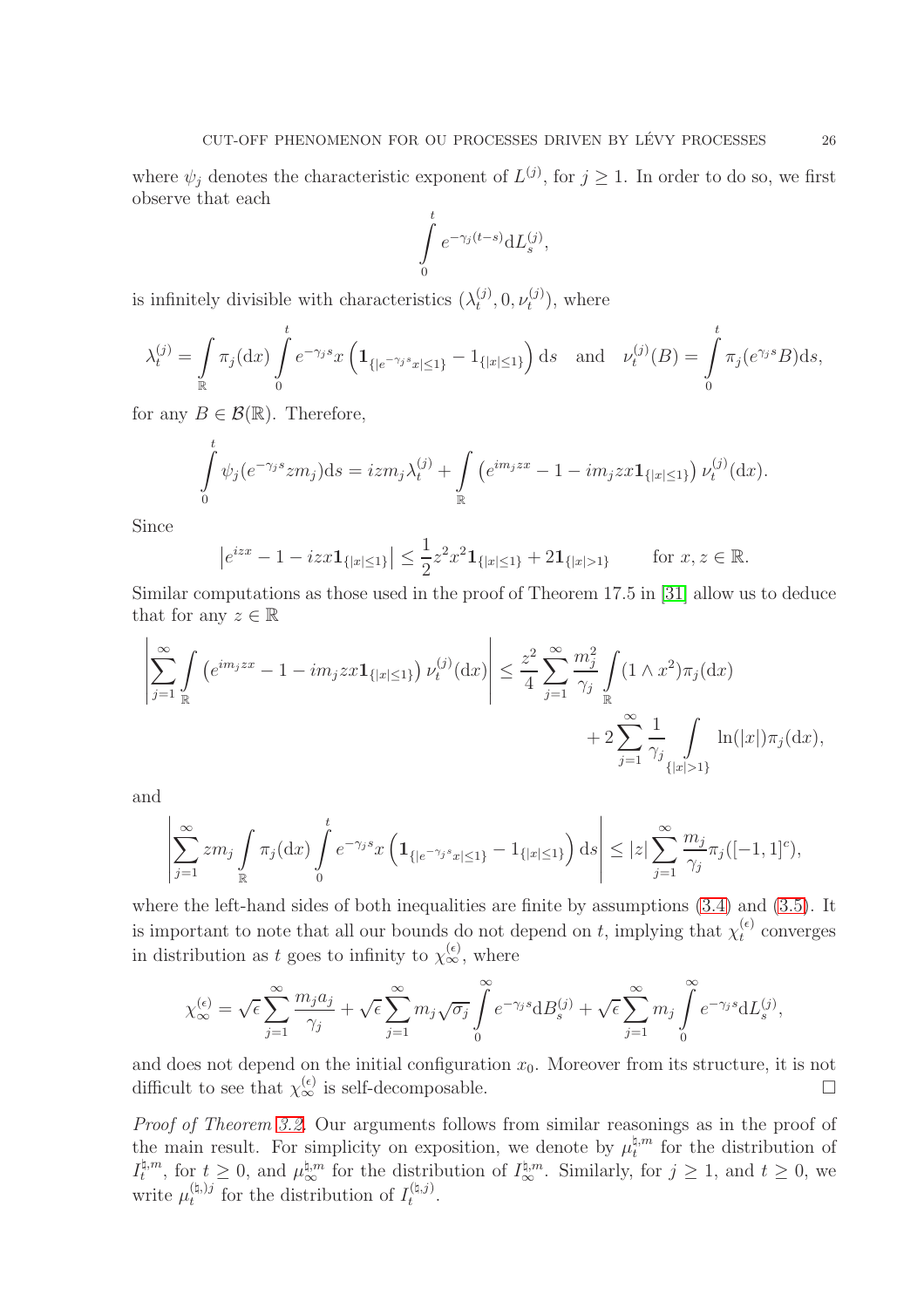We now assume that there exist  $j \geq 1$  such that for any  $t \geq 0$ ,  $\mu_t^{(\natural, j)}$  $t_t^{(4, j)}$  satisfies condition (**H**) and prove that this implies that for any  $t > 0$ ,  $\mu^{\sharp,m}$ <sub>t</sub>(·) is integrable and

$$
\lim_{R\to\infty}\sup_{s>t_0(R)}\int_{[-R,R]^c}|\widehat{\mu^{\natural,m}}_s(\lambda)|\mathrm{d}\lambda=0,
$$

where  $\mu_t^{\sharp,m}$  denotes the characteristic function of  $\mu_t^{\sharp,m}$  and  $t_0(R)$  is positive and goes to  $\infty$ as R increases. We recall the latter integrability condition on  $\mu_t^{\natural,m}$  implies that  $I_t^{\natural,m}$  $t^{\natural,m},\,I^{\natural,m}_\infty,$  $\chi_t^{(1)}$  and its invariant distribution  $\mu^{(1,m)}$  posses continuous densities.

Without loss of generality, we assume that for any  $t \geq 0$ ,  $\mu_t^{(\natural,1)}$  $t_t^{(4,1)}$  satisfies condition  $(H)$ . Since the Lévy processes  $(\xi^{(j)}, j \ge 1)$  are independent, we deduce

(5.15) 
$$
\left|\widehat{\mu_t^{\mathfrak{f},m}}(\lambda)\right| = \prod_{j=1}^{\infty} \left|\widehat{\mu_t^{(\mathfrak{f},j)}}(m_j\lambda)\right| \leq \left|\widehat{\mu_t^{(\mathfrak{f},1)}}(m_1\lambda)\right|,
$$

implying that

<span id="page-26-0"></span>
$$
\int_{\mathbb{R}} \left| \widehat{\mu_t^{\mathfrak{f},m}}(\lambda) \right| d\lambda \leq \frac{1}{m_1} \int_{\mathbb{R}} \left| \widehat{\mu_t^{\mathfrak{f},1}}(u) \right| du < \infty.
$$

Next, we use again inequality [\(5.15\)](#page-26-0) and deduce

$$
\int_{[-R,R]^c} \left| \widehat{\mu^{[1,m}_t}(\lambda) \right| \mathrm{d} \lambda \leq \frac{1}{m_1} \int_{[-Rm_1,Rm_1]^{c}} \left| \widehat{\mu^{[1,1)}_t}(u) \right| \mathrm{d} u \leq \frac{1}{m_1} \int_{[-R,R]^c} \left| \widehat{\mu^{[1,1)}_t}(u) \right| \mathrm{d} u,
$$

where the last inequality follows from the fact that  $m_1 \leq 1$ . In other words,

$$
\lim_{R\to\infty}\sup_{s>t_0(R)}\int_{[-R,R]^c}|\widehat{\mu^{\natural,m}}_s(\lambda)|\mathrm{d}\lambda\leq \frac{1}{m_1}\lim_{R\to\infty}\sup_{s>t_0(R)}\int_{[-R,R]^c}\left|\widehat{\mu^{\natural,1)}_t}(u)\right|\mathrm{d} u=0,
$$

which implies that  $\mu_t^{\natural,m}$  $t_t^{q,m}$  satisfies condition  $(H)$ .

For the sequel, we follow the same notation as in the proof of Lemma [3.1](#page-11-6) and observe  $I_t^{\sharp,m} = M_t + N_t$ , for  $t \geq 0$ . From our assumptions, its limiting distribution  $I_{\infty}^{\sharp,m}$  is welldefined and moreover the r.v.

$$
\sqrt{\epsilon}\sum_{j=1}^\infty \frac{m_j a_j}{\gamma_j} + \sqrt{\epsilon} I_\infty^{\natural,m},
$$

has the same distribution as  $\mu^{(\epsilon,m)}$ . For each  $t > 0$ , we introduce

$$
D^{(\epsilon,m)}(t) := \left\| \left( \frac{1}{\sqrt{\epsilon}} \sum_{j=1}^{\infty} m_j x_j e^{-\gamma_j t} + I_{\infty}^{\natural,m} \right) - I_{\infty}^{\natural,m} \right\|_{\mathbb{TV}},
$$

and

$$
R^{(m)}(t) := \left\| \left( -\sum_{j=1}^{\infty} \frac{m_j a_j}{\gamma_j} e^{-\gamma_j t} + I_t^{\natural, m} \right) - I_{\infty}^{\natural, m} \right\|_{\mathbb{TV}}
$$

.

The same argument as those used in the proof of Lemma [5.1](#page-17-4) allows us to deduce

$$
\left|d^{(\epsilon,m)}(t) - D^{(\epsilon,m)}(t)\right| \le R^{(m)}(t) \quad \text{for} \quad t > 0.
$$

Recall that  $J = \{ j \geq 1 : \gamma_j = \inf_{k \in \mathbb{N}} \gamma_k \} \neq \emptyset$ . For simplicity, we define

$$
v^{(\epsilon)}(t) := \frac{1}{\sqrt{\epsilon}} \sum_{j=1}^{\infty} m_j x_j e^{-\gamma_j t} = \frac{1}{\sqrt{\epsilon}} \sum_{j \in J} m_j x_j e^{-\gamma_j t} + \frac{1}{\sqrt{\epsilon}} \sum_{j \in \mathbb{N} \setminus J} m_j x_j e^{-\gamma_j t},
$$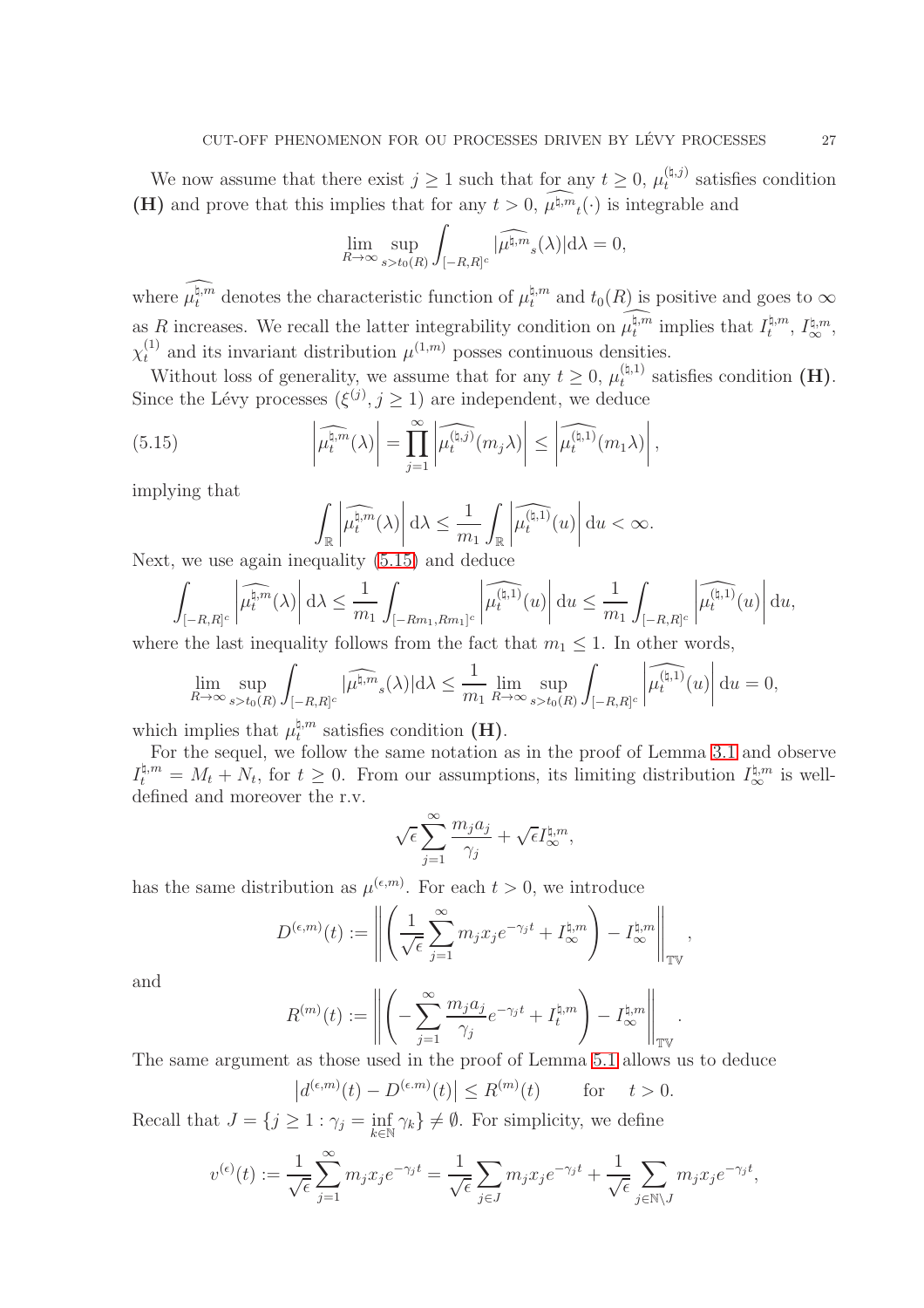and observe that for any  $b \in \mathbb{R}$ , we have

$$
\lim_{\epsilon \to 0} v^{(\epsilon)}(t_{\epsilon} + bw_{\epsilon}) := e^{-b} \sum_{j \in J} m_j x_j,
$$

where  $t_{\epsilon}$  and  $w_{\epsilon}$  are chosen as in the statement. Therefore,

$$
\lim_{\epsilon \to 0} D^{(\epsilon, m)}(t_{\epsilon} + bw_{\epsilon}) := \left\| \left( e^{-b} \sum_{j \in J} m_j x_j + I_{\infty}^{\natural, m} \right) - I_{\infty}^{\natural, m} \right\|_{\mathbb{TV}}
$$

It remains to prove that  $R^{(m)}(t)$  goes to 0 as t goes to infinity. Using the triangle inequality and Lemma [A.1](#page-29-1) part i), we deduce

$$
R^{(m)}(t) \leq \left\| I^{\natural,m}_t - I^{\natural,m}_\infty \right\|_{\mathbb{TV}} + \left\| \left( - \sum_{j=1}^\infty \frac{m_j a_j}{\gamma_j} e^{-\gamma_j t} + I^{\natural,m}_\infty \right) - I^{\natural,m}_\infty \right\|_{\mathbb{TV}}.
$$

Since  $\mu_t^{\natural,m}$  $t_t^{n,m}$  satisfies condition (**H**) for any  $t > 0$ , we have that  $I_{\infty}^{n,m}$  has a continuous density and since

$$
\lim_{t \to \infty} \sum_{j=1}^{\infty} \frac{m_j a_j}{\gamma_j} e^{-\gamma_j t} = 0,
$$

an application of Scheffé's Lemma allows us to deduce

$$
\lim_{t\to 0}\left\|\left(-\sum_{j=1}^\infty \frac{m_ja_j}{\gamma_j}e^{-\gamma_j t}+I_\infty^{\natural,m}\right)-I_\infty^{\natural,m}\right\|_{{\mathbb T}^\mathbb{V}}=0.
$$

The proof that  $\left\| I_t^{\natural,m} - I_{\infty}^{\natural,m} \right\|$ ∞  $\left\| \cdot \right\|_{\mathbb{TV}}$  goes to 0, as t increases, follows from the same arguments as those used in the proof of Proposition [5.3](#page-21-1) given that  $\mu_t^{\natural,m}$  $_{t}^{\natural,m}$  satisfies condition (**H**).  $\Box$ 

### 5.5. Proof of Theorem [3.3.](#page-13-0)

*Proof of the Theorem [3.3.](#page-13-0)* Let us consider the sequence  $(\xi^{(j)}, j \ge 1)$  of independent copies of the stable process  $\xi$  with drift a. Therefore, for  $n \geq 1$  and  $j \in \{1, \ldots, n\}$ , we can write

$$
X_t^{(\epsilon_n),j} = x_0 e^{-\gamma t} + \sqrt{\epsilon_n} \frac{a(1 - e^{-\gamma t})}{\gamma} + \sqrt{\epsilon_n} \int_0^t e^{-\gamma (t-s)} d\tilde{\xi}_s^{(j)},
$$

where  $\tilde{\xi}_t^{(j)} = \xi_t^{(j)} - at$ , for  $t \geq 0$ .

For simplicity on exposition, for each  $j \geq 1$ , we denote

$$
Y_t^{(j)} := \int_0^t e^{-\gamma(t-s)} \mathrm{d}\tilde{\xi}_s^{(j)} \quad \text{for} \quad t \ge 0.
$$

In other words, the average process  $(A_t^{(n)})$  $t^{(n)}$ ,  $t \geq 0$ ) satisfies

$$
A_t^{(n)} = x_0 e^{-\gamma t} + \sqrt{\epsilon_n} \frac{a(1 - e^{-\gamma t})}{\gamma} + \frac{\sqrt{\epsilon_n}}{n} \sum_{j=1}^n Y_t^{(j)}.
$$

Observe that the sequence of processes  $(Y^{(j)}, j \geq 1)$  defined above is clearly independent and identically distributed. Moreover, it is not difficult to deduce that for each  $t > 0$ , the distribution of  $Y_t^{(j)}$  $t_t^{(J)}$  is strictly stable with characteristic exponent

$$
\psi_{t,\alpha}(z) = -\frac{c(1 - e^{-\alpha \gamma t})}{\alpha \gamma} |z|^{\alpha} (1 - i\beta \tan(\pi \alpha/2) \operatorname{sgn}(z)) \quad \text{for} \quad z \in \mathbb{R}.
$$

.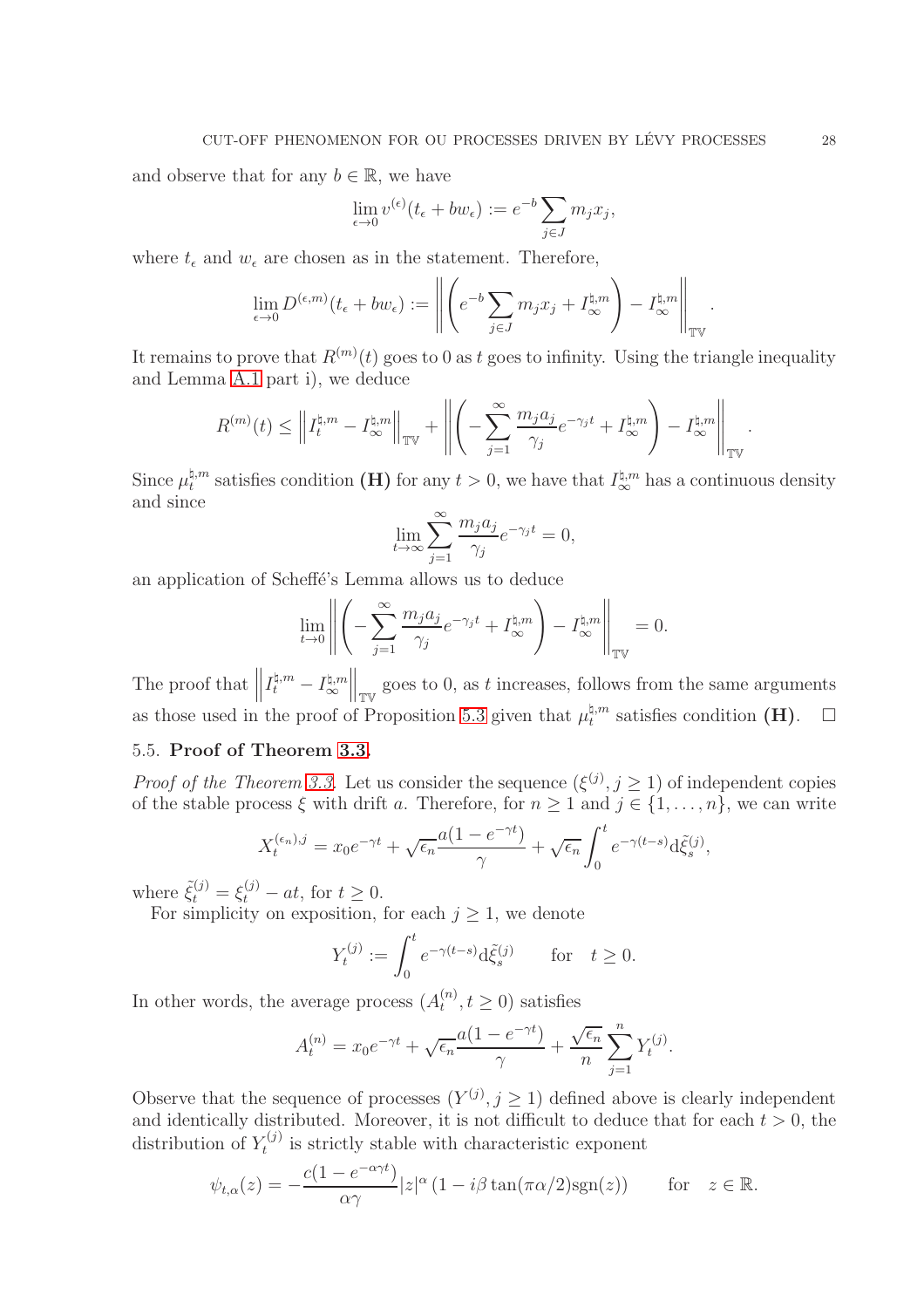Moreover, for each  $j \geq 1$ , the following limit

$$
Y_{\infty}^{(j)} := \lim_{t \to \infty} Y_t^{(j)} \qquad \text{exists,}
$$

and is also a stable distribution with characteristic exponent

$$
\psi_{\infty,\alpha}(z) = -\frac{c}{\alpha\gamma}|z|^{\alpha} (1 - i\beta \tan(\pi\alpha/2)\text{sgn}(z)) \quad \text{for} \quad z \in \mathbb{R}.
$$

Next, for each  $t > 0$ , we define the auxiliary metric

$$
D^{(n)}(t) := \left\| \left( \frac{n}{\sqrt{\epsilon_n}} x_0 e^{-\gamma t} - \frac{n}{\gamma} a e^{-\gamma t} + \sum_{j=1}^n Y_{\infty}^{(j)} \right) - \left( \sum_{j=1}^n Y_{\infty}^{(j)} \right) \right\|_{\mathbb{TV}}
$$

and the error term

$$
R^{(n)}(t) := \left\| \left( \sum_{j=1}^{n} Y_t^{(j)} \right) - \left( \sum_{j=1}^{n} Y_{\infty}^{(j)} \right) \right\|_{\mathbb{TV}}.
$$
  
2000 used in Lemma 5.2 allow us to deduce

!

Similar reasonings as those used in Lemma [5.2](#page-17-2) allow us to deduce

$$
|d^{(n)}(t) - D^{(n)}(t)| \le R^{(n)}(t)
$$
 for  $t > 0$ .

On the other hand by the scaling property of the total variation distance (see Lemma [A.1](#page-29-1) part (ii)), we deduce

$$
D^{(n)}(t) = \left\| \left( \frac{n^{1-1/\alpha}}{\sqrt{\epsilon_n}} x_0 e^{-\gamma t} - \frac{n^{1-1/\alpha}}{\gamma} a e^{-\gamma t} + n^{-1/\alpha} \sum_{j=1}^n Y_{\infty}^{(j)} \right) - \left( n^{1-1/\alpha} \sum_{j=1}^n Y_{\infty}^{(j)} \right) \right\|_{\mathbb{TV}},
$$

and

$$
R^{(n)}(t) := \left\| n^{-1/\alpha} \left( \sum_{j=1}^n Y_t^{(j)} \right) - n^{-1/\alpha} \left( \sum_{j=1}^n Y_\infty^{(j)} \right) \right\|_{\mathbb{TV}}
$$

Moreover, since the sequence  $(Y^{(j)}, j \ge 1)$  is independent and with the same distribution, we have for each  $t > 0$ 

$$
n^{-1/\alpha} \sum_{j=1}^{n} Y_t^{(j)} \stackrel{(d)}{=} \left(\frac{1 - e^{-\gamma \alpha t}}{\alpha \gamma}\right)^{1/\alpha} \mathcal{S}_{\alpha},
$$

where  $\stackrel{(d)}{=}$  means identity in law or distribution. We observe that the latter identity in law also holds for  $t = \infty$ .

In other words, we can rewrite the distance  $D^{(n)}$  (after using the scaling property of the total variation distance) and error term  $R^{(n)}$  as follows,

$$
D^{(n)}(t) = \left\| \left( \frac{n^{1-1/\alpha}}{\sqrt{\epsilon_n} (\alpha \gamma)^{1/\alpha}} x_0 e^{-\gamma t} - \frac{n^{1-1/\alpha}}{\gamma (\alpha \gamma)^{1/\alpha}} a e^{-\gamma t} + \mathcal{S}_{\alpha} \right) - \mathcal{S}_{\alpha} \right\|_{\mathbb{T}^{\mathbb{V}}},
$$

and

$$
R^{(n)}(t) = \left\| \left( \frac{1 - e^{-\gamma \alpha t}}{\alpha \gamma} \right)^{1/\alpha} \mathcal{S}_{\alpha} - \left( \frac{1}{\alpha \gamma} \right)^{1/\alpha} \mathcal{S}_{\alpha} \right\|_{\mathbb{T}^{\mathbb{V}}}
$$

Finally, we take the sequences  $t_n$  and  $w_n$  as in the statement and recall that  $S_\alpha$  has a continuous unimodal density. Therefore an application of Scheffé's Lemma allow us to deduce

$$
\lim_{n\to\infty} D^{(n)}(t_n+cw_n)=\left\|\left(e^{-c}x_0+\mathcal{S}_\alpha\right)-\mathcal{S}_\alpha\right\|_{\mathbb{T}\mathbb{V}},
$$

,

.

.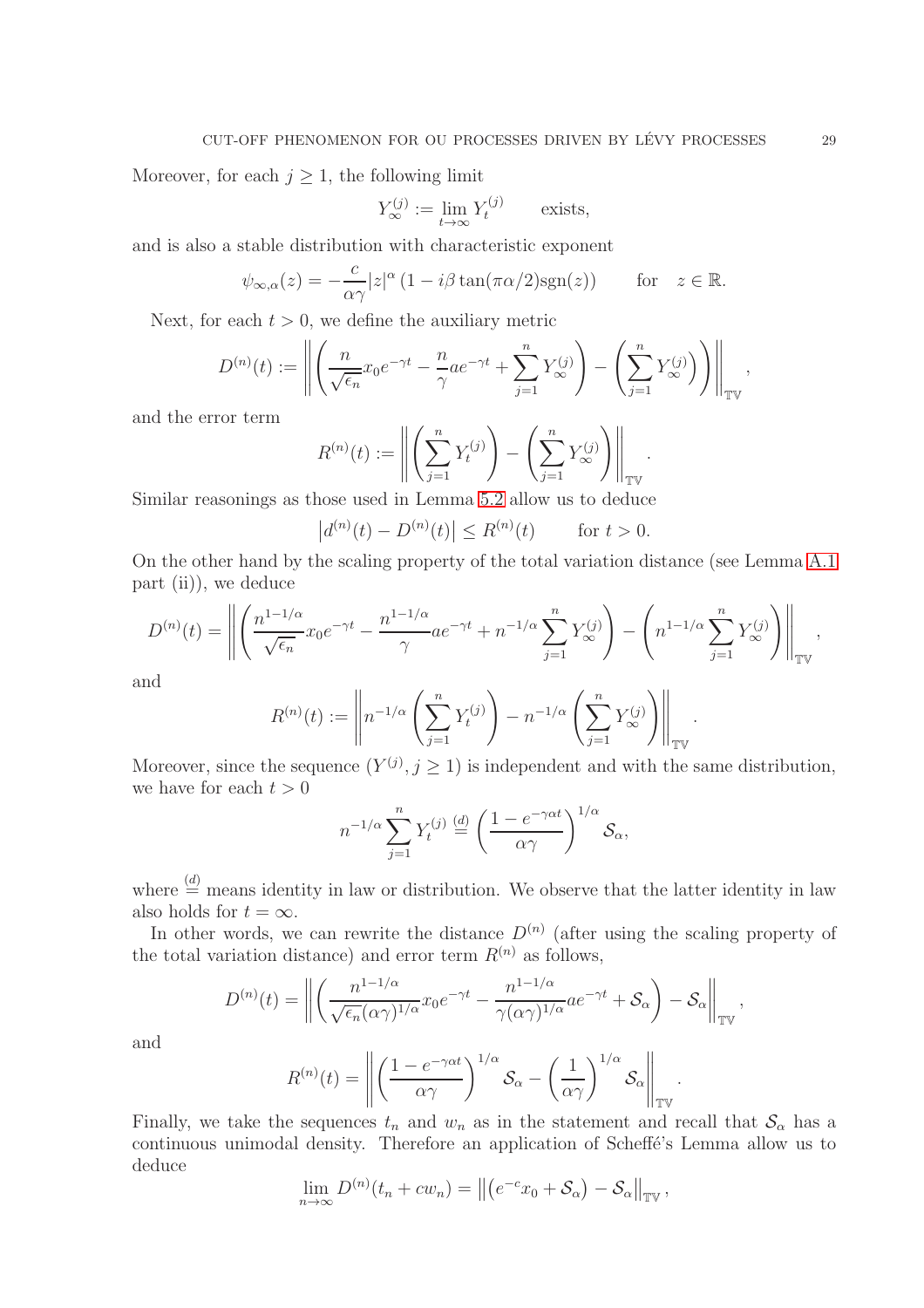and

$$
\lim_{n \to \infty} R^{(n)}(t_n + cw_n) = 0.
$$

This completes the proof of our result.

## Appendix A. Tools

The following section contains useful properties that help us to make this article more fluid. Since almost all proofs are straightforward, we left most of the details to the interested reader except for those that seem to be not so direct.

<span id="page-29-1"></span>**Lemma A.1.** Let  $(\Omega, \mathcal{F}, \mathbb{P})$  be a probability space. Let  $X, Y : \Omega \to \mathbb{R}^d$  be random variables such that their laws are are absolutely continuous with respect to the Lebesgue measure on  $(\mathbb{R}^d, \mathcal{B}(\mathbb{R}^d))$ . For any  $a, b \in \mathbb{R}^d$  and  $c \in \mathbb{R} \setminus \{0\}$ , the following holds true:

i)  $||(X + a) - (Y + b)||_{\text{TW}} = ||(X + a - b) - Y||_{\text{TW}}$ . ii)  $||(cX) - (cY)||_{\mathbb{TV}} = ||X - Y||_{\mathbb{TV}}$ . iii)  $||(cX + a) - (cY)||_{\mathbb{TV}} = ||(X + 4/c) - Y||_{\mathbb{TV}}$ .

Proof. The idea of the proofs of (i)-(iii) follow by the Change of Variable Theorem and using the characterisation of the total variation distance between two probabilities with densities

$$
||X - Y||_{\mathbb{TV}} = \frac{1}{2} \int_{\mathbb{R}^d} |f_X(z) - f_Y(z)| \, dz,
$$

where  $f_X$  and  $f_Y$  are the densities of X and Y, respectively.

**Lemma A.2** (Convolution). Let  $(\Omega, \mathcal{F}, \mathbb{P})$  be a probability space and  $X_1, X_2, Y_1, Y_2, Z$  be r.v.'s defined on  $\Omega$  and taking values in  $\mathbb{R}^d$ .

i) Assume that  $X_1$  and  $X_2$  are independent, and that  $Y_1$  and  $Y_2$  are independent. Then

$$
||(X_1 + X_2) - (Y_1 + Y_2)||_{\mathbb{TV}} \le ||X_1 - Y_1||_{\mathbb{TV}} + ||X_2 - Y_2||_{\mathbb{TV}}.
$$

ii) Assume that  $(X_1, Y_1)$  is independent of Z. Then

$$
||(X_1 + Z) - (Y_1 + Z)||_{\mathbb{TV}} \le ||X_1 - X_2||_{\mathbb{TV}}.
$$

Proof. The idea of the proof follows from the fact that the distribution of the sum of two independent random variables corresponds to their convolution.

The following Lemma is stated in [\[8\]](#page-32-9) and its proof is straightforward, we leave the details to the interested reader.

<span id="page-29-2"></span>**Lemma A.3.** Let  $(\Omega, \mathcal{F}, \mathbb{P})$  be a probability space and let  $X : \Omega \to \mathbb{R}^d$  be a random variable. Assume that  $\mathcal{L}(X)$  is absolutely continuous with respect to the Lebesgue measure on  $(\mathbb{R}^d, \mathcal{B}(\mathbb{R}^d))$ . Let  $(\alpha_{\epsilon}, \epsilon > 0)$  be a function such that  $\lim_{\epsilon \to 0} ||\alpha_{\epsilon}|| = \infty$ . Then  $\lim_{\epsilon \to 0} \|(\alpha_{\epsilon} + X) - X\|_{\mathbb{TV}} = 1.$ 

<span id="page-29-0"></span>**Proposition A.4** (Real Spectrum). Let  $Q \in \mathcal{M}^+(d)$  and  $x_0 \in \mathbb{R}^d \setminus \{0\}$ . Denote by  $\gamma_1, \gamma_2, \ldots, \gamma_d$  the eigenvalues of Q which are assumed to be real.

i) If Q is symmetric, then there exist  $\gamma := \gamma(x_0) > 0$  and  $v(x_0) \in \mathbb{R}^d \setminus \{0\}$  such that

$$
\lim_{t \to \infty} e^{\gamma t} e^{-tQ} x_0 = v(x_0) \in \mathbb{R}^d \setminus \{0\}.
$$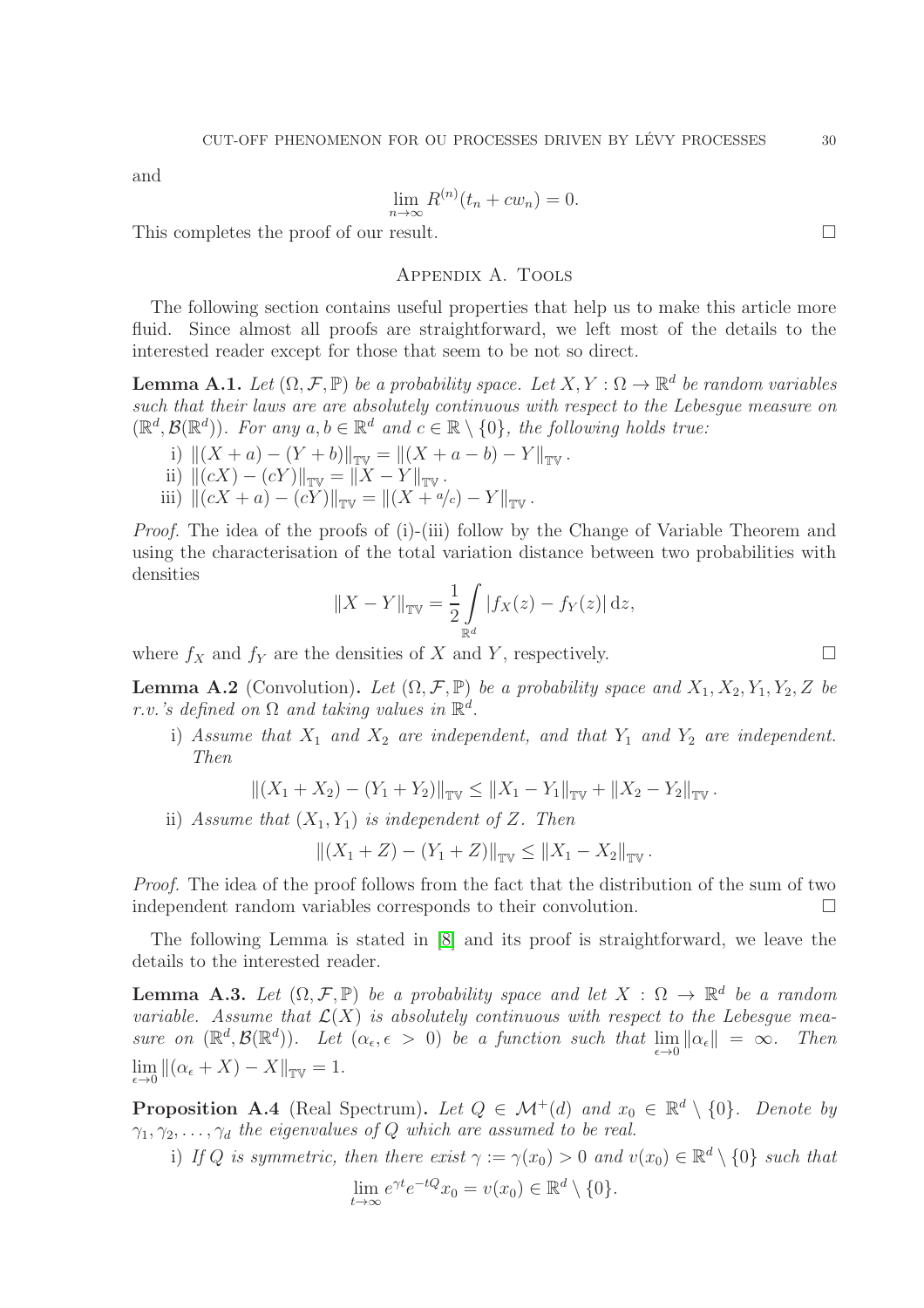ii) If Q is not symmetric, then there exist  $\gamma := \gamma(x_0) > 0, l := l(x_0) \in \{1, 2, ..., d\}$ and  $v(x_0) \in \mathbb{R}^d \setminus \{0\}$  such that

$$
\lim_{t \to \infty} \frac{e^{\gamma t} e^{-tQ} x_0}{t^{l-1}} = v(x_0) \in \mathbb{R}^d \setminus \{0\}.
$$

*Proof.* We first prove part (i). Without loss of generality, we assume that  $\gamma_1 \leq \cdots \leq \gamma_d$ . Since  $Q$  is a symmetric matrix, then it is diagonalisable. In other words, there exist orthogonal matrix U such that  $Q = U \text{diag}(\gamma_1, \dots, \gamma_d) U^T$ . Therefore, if we take  $x_0 \neq 0$ and let  $y = U^T x_0 = (y_1, ..., y_d)^T \neq 0$ , we have

$$
e^{-tQ}x_0 = U \operatorname{diag}(e^{-\gamma_1 t}y_1, \dots, e^{-\gamma_d t}y_d) \quad \text{for} \quad t \ge 0.
$$

We define  $\tau(x_0) := \min\{j \in \{1, \ldots, d\} : y_j \neq 0\}$ , and take limit as t increases in the previous identity to deduce

$$
\lim_{t \to \infty} e^{\gamma_{\tau(x_0)}t} e^{-tQ} x_0 = U \operatorname{diag}(0_{\tau(x_0)-1}, y_{\tau(x_0)}, \dots, y_{k(x_0)}, 0_{d-k(x_0)}) \neq 0,
$$

where  $k(x_0) := \max\{j \geq \tau(x_0) : \gamma_j = \gamma_{\tau(x_0)}\}$ , and  $0_{\tau(x_0)-1}$ ,  $0_{d-k(x_0)}$  are the zeros of  $\mathbb{R}^{\tau(x_0)-1}$  and  $\mathbb{R}^{d-k(x_0)}$ , respectively. The latter implies the statement of part (i).

For the proof of part (ii), we observe that since  $Q$  is not symmetric, it is not always diagonalisable. Nevertheless, Q has a Jordan decomposition. In other words, there exist an invertible d-square matrix U and a d-square matrix J such that  $Q = UJU^{-1}$ , where

<span id="page-30-0"></span>(A.1) 
$$
J = \begin{bmatrix} J_{k_1}(\gamma_1) & 0 & \cdots & 0 & 0 \\ 0 & J_{k_2}(\gamma_2) & \cdots & 0 & 0 \\ \vdots & \vdots & \ddots & \vdots & \vdots \\ 0 & 0 & \cdots & J_{k_{m-1}}(\gamma_{m-1}) & 0 \\ 0 & 0 & \cdots & 0 & J_{k_m}(\gamma_m) \end{bmatrix},
$$

 $m \leq d$  and  $\gamma_1, \ldots, \gamma_m \in (0, \infty)$  are the eigenvalues of Q. In order to make the proof more readable, we first explain our arguments in a Jordan block. Recall that a Jordan block  $J_k(\gamma)$  is a k-square upper triangular matrix of dimension k defined as follows

$$
J_k(\gamma) = \left[\begin{array}{cccc} \gamma & 1 & \cdots & 0 & 0 \\ 0 & \gamma & \cdots & 0 & 0 \\ \vdots & \vdots & \ddots & \vdots & \vdots \\ 0 & 0 & \cdots & \gamma & 1 \\ 0 & 0 & \cdots & 0 & \gamma \end{array}\right].
$$

Since any Jordan block can be written as a sum of diagonal matrix and a nilpotent matrix then the exponential matrix of a Jordan block can be computed explicitly

$$
e^{-tJ_k(\gamma)} = \begin{bmatrix} e^{-\gamma t} & t e^{-\gamma t} & \cdots & \frac{t^{k-2}}{(k-2)!} e^{-\gamma t} & \frac{t^{k-1}}{(k-1)!} e^{-\gamma t} \\ 0 & e^{-\gamma t} & \cdots & \frac{t^{k-3}}{(k-3)!} e^{-\gamma t} & \frac{t^{k-2}}{(k-2)!} e^{-\gamma t} \\ \vdots & \vdots & \ddots & \vdots & \vdots \\ 0 & 0 & \cdots & e^{-\gamma t} & t e^{-\gamma t} \\ 0 & 0 & \cdots & 0 & e^{-\gamma t} \end{bmatrix}
$$

,

for any  $t > 0$ .

Next, we consider the simplest case which is  $Q = U J_d(\gamma) U^{-1}$ , where  $\gamma > 0$ . Taking into account the previous identity, we have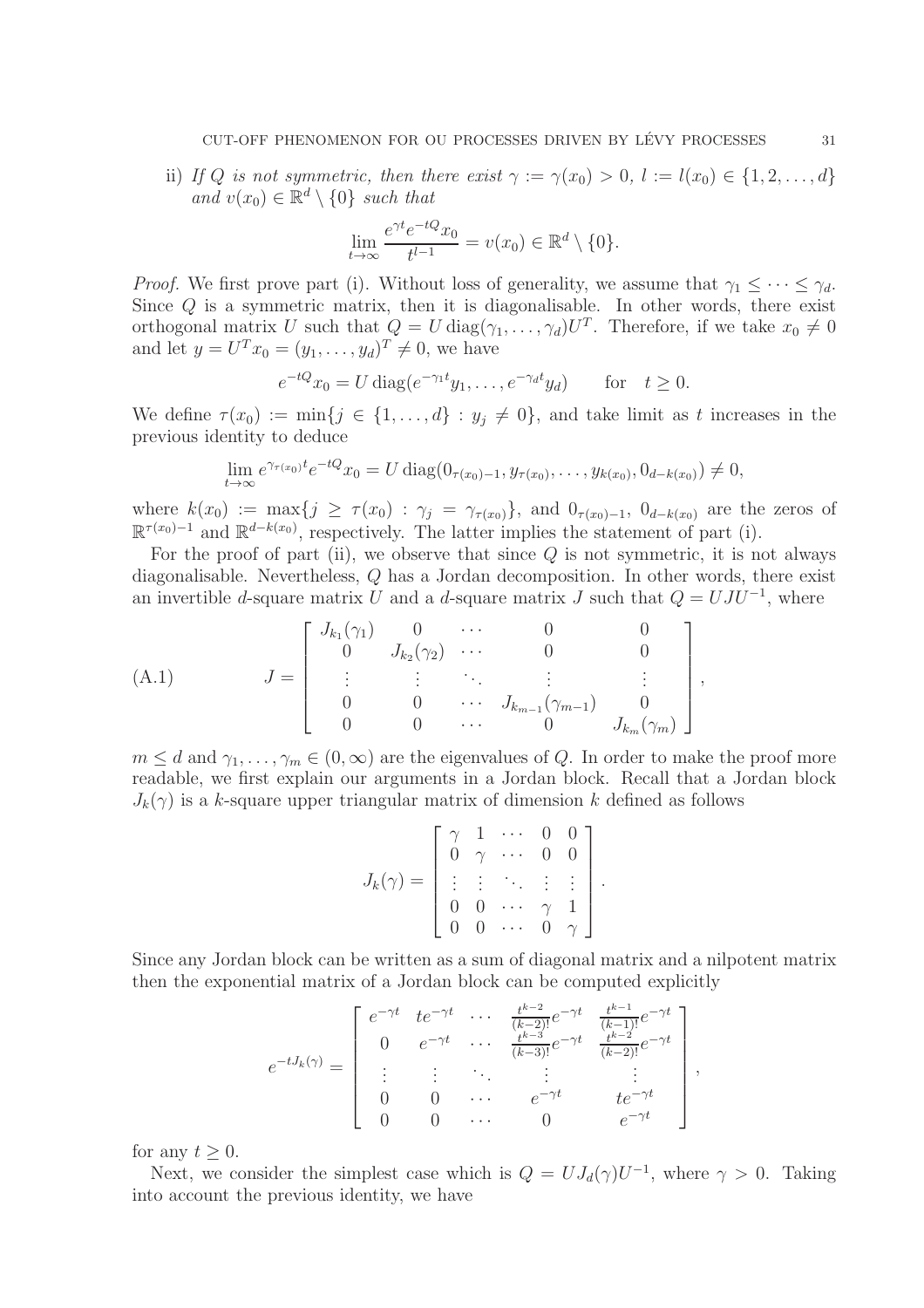$$
e^{-tQ} = U \begin{bmatrix} e^{-\gamma t} & t e^{-\gamma t} & \cdots & \frac{t^{d-2}}{(d-2)!} e^{-\gamma t} & \frac{t^{d-1}}{(d-1)!} e^{-\gamma t} \\ 0 & e^{-\gamma t} & \cdots & \frac{t^{d-3}}{(d-3)!} e^{-\gamma t} & \frac{t^{d-2}}{(d-2)!} e^{-\gamma t} \\ \vdots & \vdots & \ddots & \vdots & \vdots \\ 0 & 0 & \cdots & e^{-\gamma t} & t e^{-\gamma t} \\ 0 & 0 & \cdots & 0 & e^{-\gamma t} \end{bmatrix} U^{-1},
$$

for any  $t \geq 0$ . We let  $x_0 \in \mathbb{R}^d \setminus \{0\}$  and write  $y = U^{-1}x_0 = (y_1, \ldots, y_d)^T \neq 0$ . We define  $\tau(\tilde{y}) = \max\{j \in \{1, ..., d\} : y_j \neq 0\}$  and observe

$$
\lim_{t \to \infty} \frac{e^{\gamma_{\tau(y)}t}}{t^{\tau(y)-1}} e^{-tQ} x_0 = U \begin{bmatrix} \frac{1}{(\tau(y)-1)!} y_{\tau(y)} \\ 0 \\ \vdots \\ 0 \end{bmatrix} \neq 0.
$$

which implies our result.

For the general case, we only provide the main ideas and leave the details to the interested reader. Notice that

$$
e^{-tQ}x_0 = Ue^{-tJ}y \quad \text{for} \quad t \ge 0,
$$

where  $y = U^{-1}x_0 \neq 0$  and J is given in [\(A.1\)](#page-30-0) and where  $J_{k_1}, \ldots, J_{k_m}$  denote the Jordan blocks. For simplicity of exposition, we denote by  $y = (y_1, \ldots, y_d)$ <sup>T</sup> the coordinates of the vector y.

Next, we let  $r_0 = 0$  and consider the partial sums  $r_j = \sum_{i=1}^{j} r_i$  $i=1$  $k_j$  for each  $j \in \{1, \ldots, m\}.$ For each  $j \in \{1, \ldots, m\}$ , we define the  $k_j$ -dimensional vector  $[y]_j := (y_{r_{j-1}+1}, \ldots, y_{r_j})^T$ and let  $I := \{j \in \{1, \ldots, m\} : e^{-tJ_{k_j}}[y]_j \neq 0\}$  which is not empty. Proceeding similarly as above in each Jordan block, we observe that for any  $j \in I$  there exist  $\gamma_j > 0$  and  $l_i \in \{1, \ldots, d\}$  such that

$$
\lim_{t \to \infty} \frac{e^{\gamma_j t}}{t^{l_j - 1}} e^{-tJ_{k_j}} [y]_j \neq 0.
$$

Then, we take  $\gamma := \min$  $\min_{j\in I} \gamma_j$  and define  $l := \max_{j\in \tilde{I}}$  $\max_{j\in\tilde{I}} l_j$  where  $\tilde{I} := \{j \in I : \gamma_j = \gamma\}$ . The previous identity may lead to

$$
\lim_{t \to \infty} \frac{e^{\gamma t}}{t^{l-1}} e^{-tJ} y \neq 0,
$$
  
and consequently 
$$
\lim_{t \to \infty} \frac{e^{\gamma t}}{t^{l-1}} e^{-tQ} x_0 \neq 0.
$$

Acknowledgements. Both authors acknowledge support from the Royal Society and CONACyT-MEXICO (CB Research grant). This work was concluded whilst JCP was on sabbatical leave holding a David Parkin Visiting Professorship at the University of Bath, he gratefully acknowledges the kind hospitality of the Department and University. GB gratefully acknowledges support from a post-doctorate CONACyT-MEXICO grant held at the Department of Probability and Statistics, CIMAT. He also gratefully acknowledges support from a post-doctorate Pacific Institute for the Mathematical Sciences (PIMS, 2017-2019) grant held at the Department of Mathematical and Statistical Sciences at University of Alberta and he would like to express his gratitude to University of Alberta for all the facilities used along the realization of this work.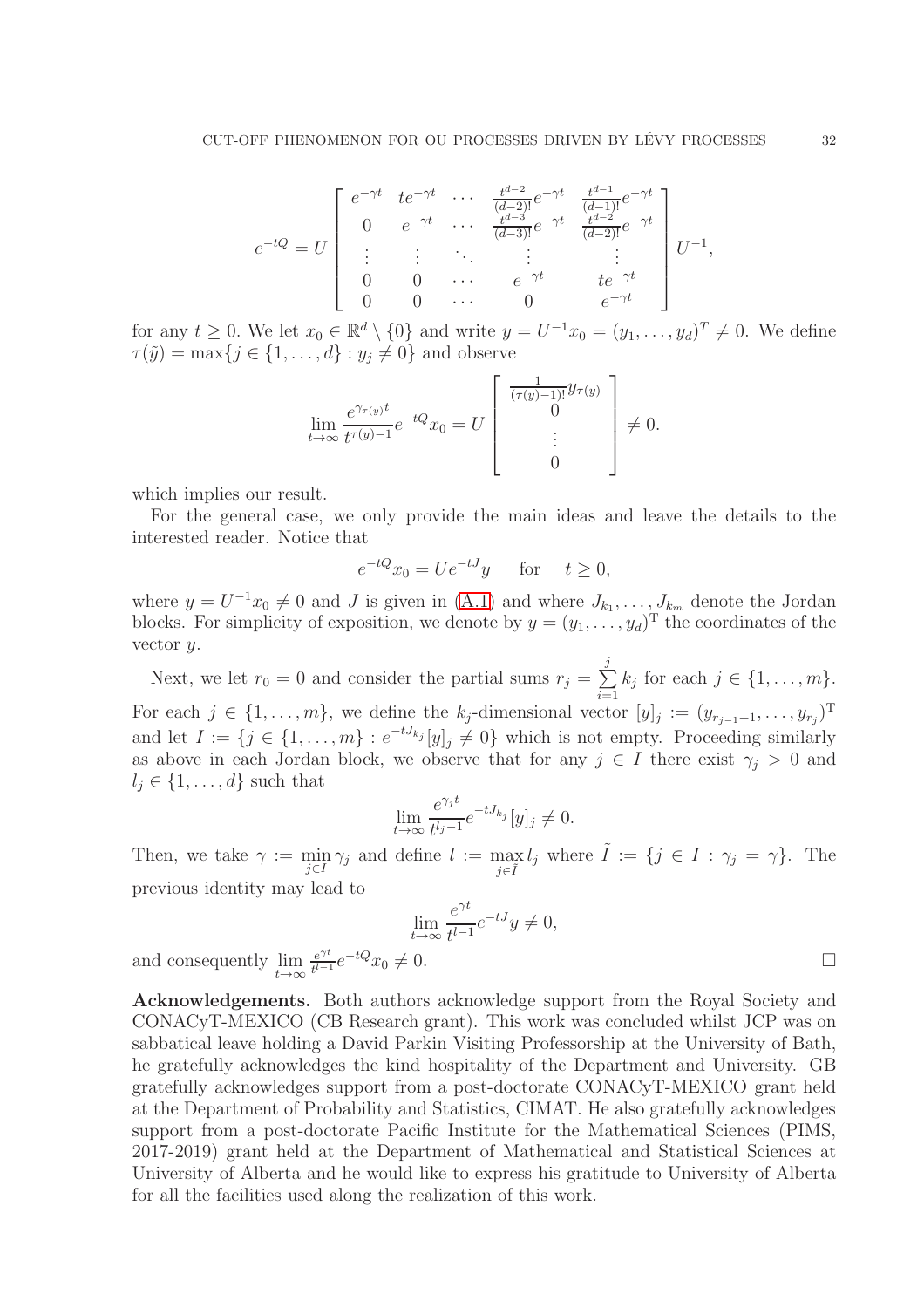#### **REFERENCES**

- <span id="page-32-0"></span>1. D. ALDOUS & P. DIACONIS. Shuffling cards and stopping times, Amer. Math. Monthly, 93, no. 5 (1986), 333–348.
- <span id="page-32-24"></span>2. D. APPLEBAUM. Infinite dimensional Ornstein-Uhlenbeck processes driven by Lévy processes, Probab. Surv., **12**, (2015), 33–54.
- <span id="page-32-23"></span>3. O. Bardorff-Nielsen. Superposition of Ornstein-Uhlenbeck type processes, Theory Probab. Appl., 45, no. 2 (2001), 175–194.
- <span id="page-32-7"></span>4. G. Barrera. Abrupt convergence for a family of Ornstein Uhlenbeck processes, Braz. J. Probab. Stat., **32**, no. 1 (2018), 188-199.
- <span id="page-32-1"></span>5. J. BARRERA, O. BERTONCINI & R. FERNÁNDEZ. Cut-off and exit from metastability: two sides of the same coin, *C.R. Acad. Sci. Paris, Ser. I*, **346**, (2008), 691-696.
- <span id="page-32-2"></span>6. J. BARRERA, O. BERTONCINI & R. FERNANDEZ. Abrupt convergence and escape behavior for birth and death chains, J. Stat. Phys., 137, no. 4 (2009), 595–623.
- <span id="page-32-8"></span>7. G. Barrera & M. Jara. Abrupt convergence of stochastic small perturbations of one dimensional dynamical systems, J. Stat. Phys., 163, no. 1 (2016), 113–138.
- <span id="page-32-9"></span>8. G. BARRERA & M. JARA. Thermalisation for small random perturbation of dynamical systems, To appear in Ann. Appl. Probab. Available at [arXiv:1510.09207.](http://arxiv.org/abs/1510.09207)
- 9. G. BARRERA & S. LIU. A switch convergence for a small perturbation of a linear recurrence equation, Submitted, (2018). Available at [arXiv:1810.09562.](http://arxiv.org/abs/1810.09562)
- <span id="page-32-11"></span>10. G. BARRERA, M. HÖGELE & J.C PARDO. Cut-off phenomenon for nonlinear Langevin systems with Lévy excitations, Work in progress, (2019).
- <span id="page-32-13"></span>11. J. BARRERA & B. YCART. Bounds for left and right window cutoffs, ALEA Lat. Am. J. Probab. Math. Stat., **11**, no. 2 (2014), 445–458.
- <span id="page-32-19"></span>12. S. BODNARCHUK & O. KULIK. Conditions for the existence and smoothness of a density of distribution for Ornstein-Uhlenbeck processes with Lévy noise. Theory Probab. Math. Statist., 79, (2009), 23–38.
- <span id="page-32-20"></span>13. S. BODNARCHUK & O. KULIK. Conditions of smoothness for the distribution density of a solution of a multidimensional linear stochastic differential equation with with Lévy noise. Ukrainian Math. J., 63, (2011), 501–515.
- <span id="page-32-5"></span>14. G. Chen & L. Saloff-Coste. The cutoff phenomenon for ergodic Markov processes, Electron. J. Probab., 13, no. 3 (2008), 26–78.
- <span id="page-32-3"></span>15. P. Diaconis. The cut-off phenomenon in finite Markov chains, Proc. Nat. Acad. Sci. U.S.A., 93, no. 4 (1996), 1659–1664.
- <span id="page-32-18"></span>16. A. Friedman. Small random perturbations of dynamical systems and applications to parabolic equations, *Indiana Univ. Math. J.*, **24**, no. 6 (1975), 533-553.
- <span id="page-32-17"></span>17. P. GARBACZEWSKI & R. OLKIEWICZ. Ornstein-Uhlenbeck-Cauchy process, J. Math. Phys., 41, no. 10 (2000), 6843–6860.
- <span id="page-32-16"></span>18. H. Gjessing & J. Paulsen. Present value distributions with applications to ruin theory and stochastic equations. Stoch. Proc. Appl.  $71$ , (1997), 123-144.
- <span id="page-32-14"></span>19. L. DE HAAN & R. KARANDIKAR. Embedding a stochastic difference equation into a continuous-time process. Stoch. Proc. Appl. 32, (1989), 225–235.
- <span id="page-32-21"></span><span id="page-32-10"></span>20. O. Kallenberg. Splitting at backward times in regenerative sets. Ann. Probab., 9, no. 5 (1981), 781–799.
- 21. P. Kevei. Ergodic properties of generalized Ornstein-Uhlenbeck processes, Stoch. Proc. Appl. 128, no. 1 (2018), 156–181.
- <span id="page-32-15"></span>22. C. KLÜPPELBERG, A. LINDNER & R. MALLER. A continuous time GARCH process driven by Lévy process: stationarity and second order behaviour. J. Appl. Probab., 41, (2004), 601–622.
- <span id="page-32-12"></span>23. A. KULIK. Ergodic behavior of Markov processes with applications to limit theorems, De Gruyter Studies in Mathematics, (2018).
- <span id="page-32-6"></span>24. B. Lachaud. Cut-off and hitting times of a sample of Ornstein-Uhlenbeck process and its average, J. Appl. Probab., 42, no. 4 (2005), 1069–1080.
- <span id="page-32-22"></span>25. H. LACOIN. The cutoff profile for the simple exclusion process on the circle, The Annals of Probability, 44, no. 5 (2016), 3399–3430.
- <span id="page-32-4"></span>26. D. Levine, Y. Peres & E. Wilmer. Markov Chains and Mixing Times, American Mathematical Society, Providence, (2009).